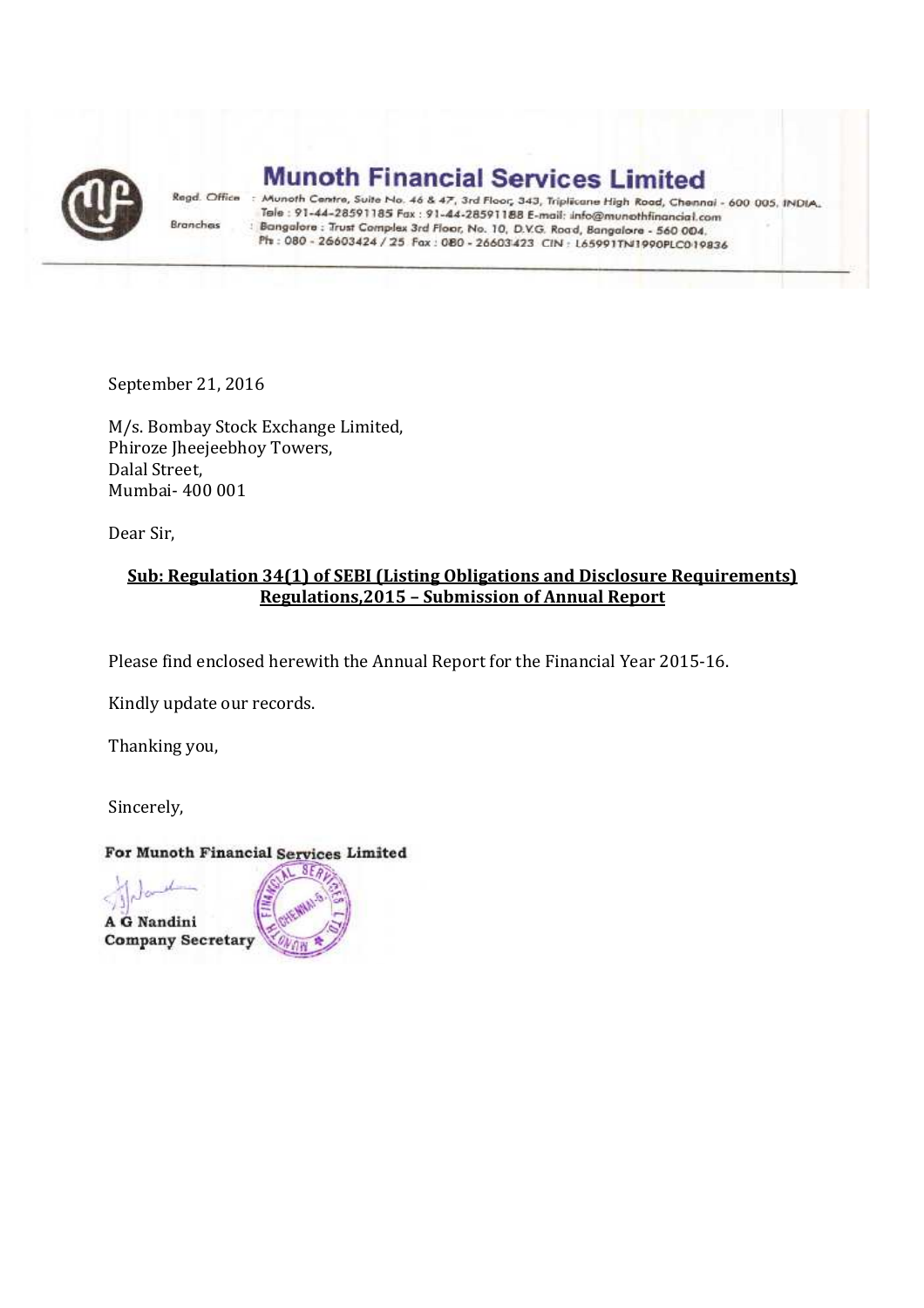

| <b>BOARD OF DIRECTORS</b>                             | Mr. Lalchand Munoth, Chairman DIN No: 01693640<br>Mr. Jaswant Munoth, Managing Director DIN No: 00769545<br>Mr. Bharat Munoth DIN No: 00769588<br>Mr. Vikas Munoth DIN No: 00769366<br>Mr. Tansri Rajandram DIN No. 02482369<br>Mr. Mah Sau Cheong DIN No: 06978158<br>Mr. Ajit Kumbhat DIN No: 01101399<br>Ms. Lakshika Mehta DIN No: 07183815 |
|-------------------------------------------------------|-------------------------------------------------------------------------------------------------------------------------------------------------------------------------------------------------------------------------------------------------------------------------------------------------------------------------------------------------|
| <b>COMPANY SECRETARY</b>                              | A G Nandini                                                                                                                                                                                                                                                                                                                                     |
| <b>AUDITORS</b>                                       | Mardia & Associates<br><b>Chartered Accountants</b><br>1-A, Valliammal Road,<br>Chennai - 600 007.                                                                                                                                                                                                                                              |
| <b>SECRETARIAL AUDITOR</b>                            | N Selvam<br><b>Practicing Company Secretary</b>                                                                                                                                                                                                                                                                                                 |
| <b>BANKERS</b>                                        | <b>HDFC Bank</b><br><b>Bank of Baroda</b><br>The Federal Bank Ltd.                                                                                                                                                                                                                                                                              |
| <b>LEGAL ADVISORS</b>                                 | Aiyar & Dolia<br>Advocates<br>29 & 30, Law Chambers<br><b>High Court Buildings</b><br>Chennai - 600 104.                                                                                                                                                                                                                                        |
| <b>REGISTRARS AND SHARE</b><br><b>TRANSFER AGENTS</b> | Cameo Corporate Services Limited<br>"Subramanian Building"<br>1, Club House Road,<br>Chennai - 600 002.                                                                                                                                                                                                                                         |
| <b>REGISTERED OFFICE</b>                              | Munoth Centre, Suite No. 46 & 47<br>3rd Floor, 343, Triplicane High Road,<br>Chennai - 600 005.                                                                                                                                                                                                                                                 |
| CIN NO:                                               | L65991TN1990PLC019836                                                                                                                                                                                                                                                                                                                           |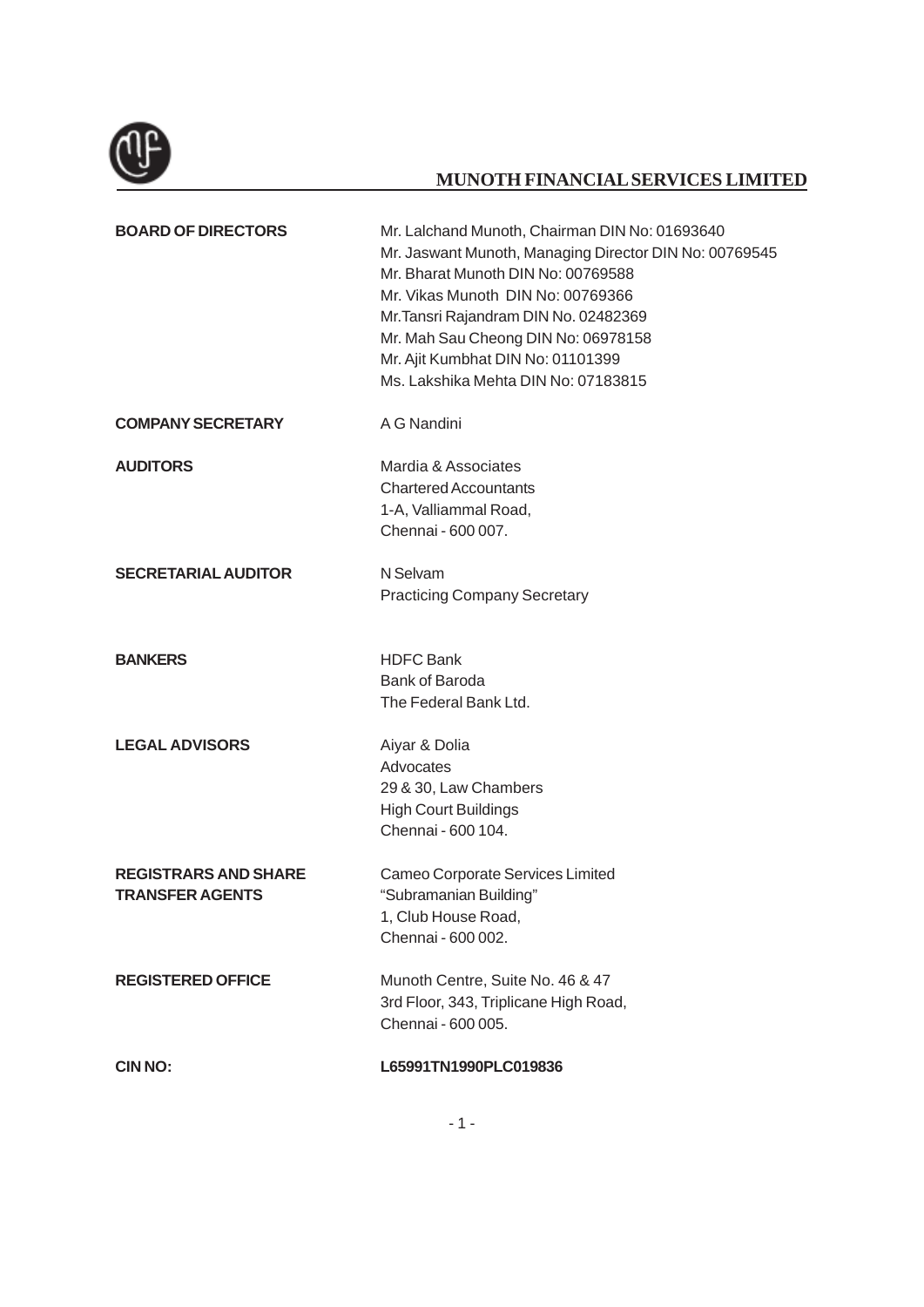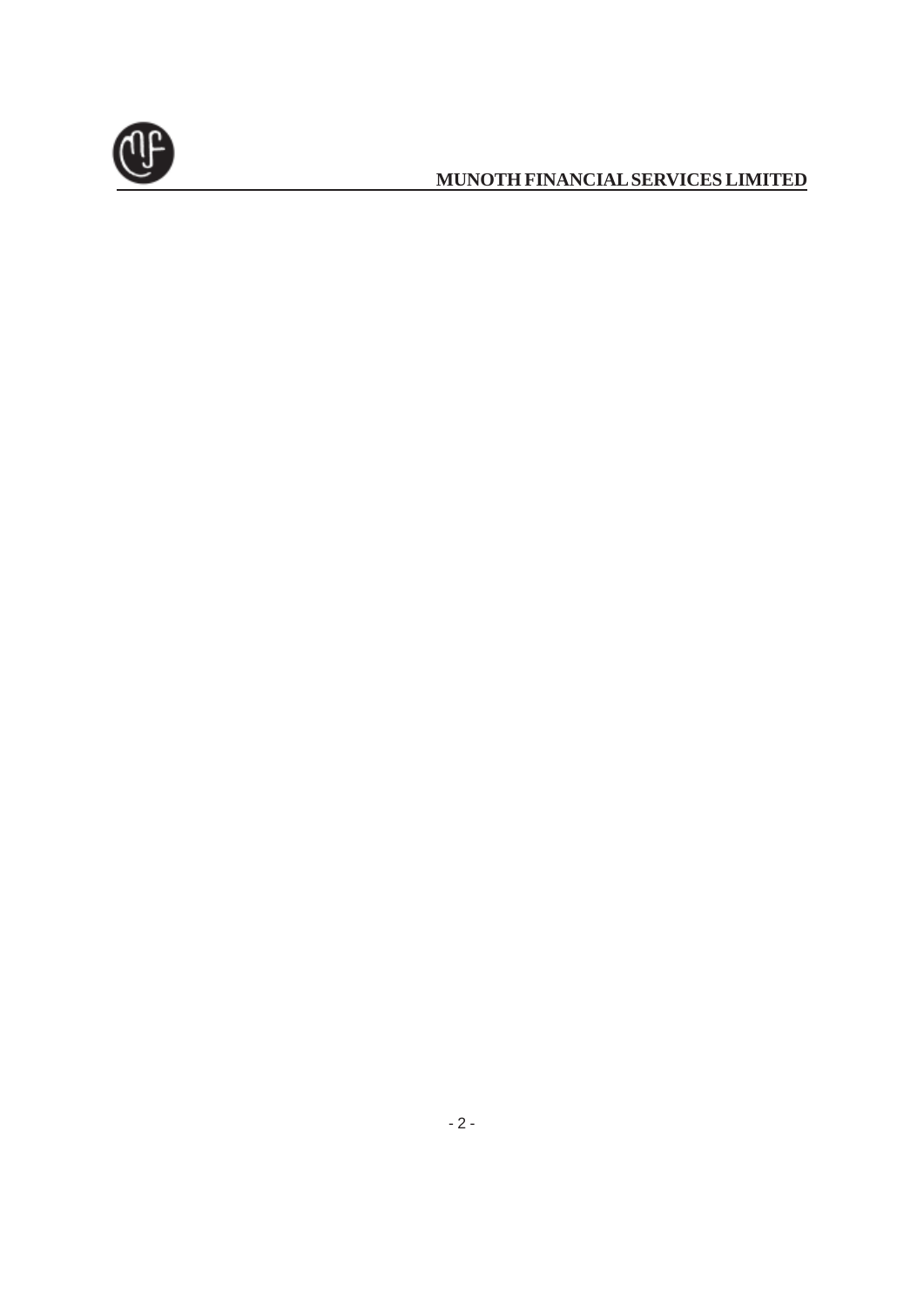

| <b>CONTENTS</b>              | Page No. |
|------------------------------|----------|
| <b>Notice</b>                | 4        |
| Director's Report            | 12       |
| Independent Auditor's Report | 45       |
| <b>Balance Sheet</b>         | 50       |
| Statement of Profit & Loss   | 51       |
| <b>Cash Flow Statement</b>   | 52       |
| Notes to Financial Statement | 54       |
|                              |          |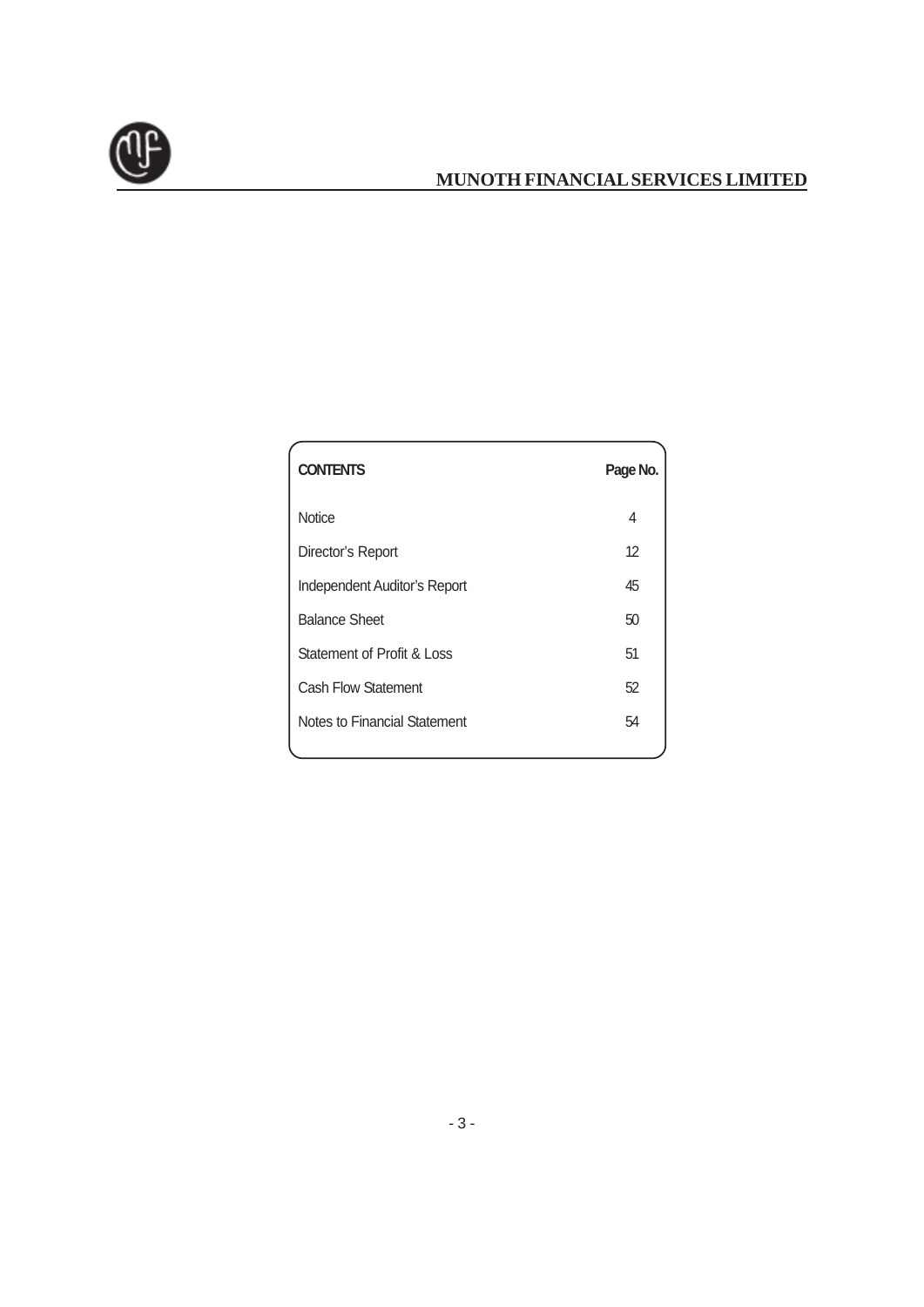

#### **MUNOTH FINANCIAL SERVICES LIMITED CIN NO: L65991TN1990PLC019836**

Regd. Office : Suite No.46 & 47, Munoth Centre, 343, Triplicane High Road, 3rd Floor, Chennai - 600 005.

#### **NOTICE TO THE SHAREHOLDERS**

NOTICE is hereby given that the Twenty Fifth Annual General Meeting of the Company will be held on Friday, September 9, 2016 .at 10.25 a.m. at Nahar Hall (South India Hire Purchase Association), Desabandhu Plaza, 1st floor, 47, Whites Road, Royapettah, Chennai – 600 014 to transact the following business.

#### **ORDINARY BUSINESS**

- 1. To receive, consider and adopt the Audited Financial statements of the Company for the financial year ended March 31, 2016 including the audited Balance Sheet as on that date and the Statement of Profit and Loss for the year ended on that date and Cash flow Statement as on that date and the Reports of the Directors and Auditors thereon.
- 2. To appoint a Director in place of Lalchand Munoth (DIN No: 01693640) who retires by rotation at this Annual General Meeting and being eligible, offers himself for re-appointment.
- 3. To appoint a Director in place of Mr. Vikas Munoth (DIN No.00769366) who retires by rotation at this Annual General Meeting and being eligible, offers himself for re-appointment
- 4. To appoint a Director in place of Mr. Bharat Munoth (DIN No.00769588) who retires by rotation at this Annual General Meeting and being eligible, offers himself for re-appointment.
- 5. Ratification of appointment of Auditors

To consider and if thought fit, to pass with or without modification(s), the following Resolution as an Ordinary Resolution:

"RESOLVED THAT pursuant to Section 139, 142 and other applicable provisions of the Companies Act, 2013 and the Rules made thereunder, as amended from time to time, the Company hereby ratifies the appointment of Mardia & Associates, Chartered Accountants (Firm's Registration No. 007888S) as the Auditors of the Company to hold office from the conclusion of this Annual General Meeting till the conclusion of the 26th Annual General Meeting of the Company to be held in year 2017 to examine and audit the accounts of the Company for the Financial Year 2016-17 at such remuneration plus service tax, out-of-pocket, travelling and living expenses etc., as may be mutually agreed between the Board of Directors and the Auditors.".

#### **SPECIAL BUSINESS**

6. To Consider and, if thought fit, to pass, with or without modification, the following resolution as an **ORDINARY RESOLUTION:**

"RESOLVED THAT pursuant to recommendation of the Nomination and Compensation Committee, and approval of the Board and subject to the provisions of Sections 196, 197, 198, 203 and other applicable provisions of the Companies Act, 2013 and the rules made thereunder (including any statutory modification or re-enactment thereof) read with Schedule- V of the Companies Act, 2013 and Articles of Association of the Company, approval of the members of the Company be and is hereby accorded to the re-appointment of Mr Vikas Munoth, as Whole-time Director of the Company with effect from September 27, 2016 to September 26, 2018, as well as the payment of salary,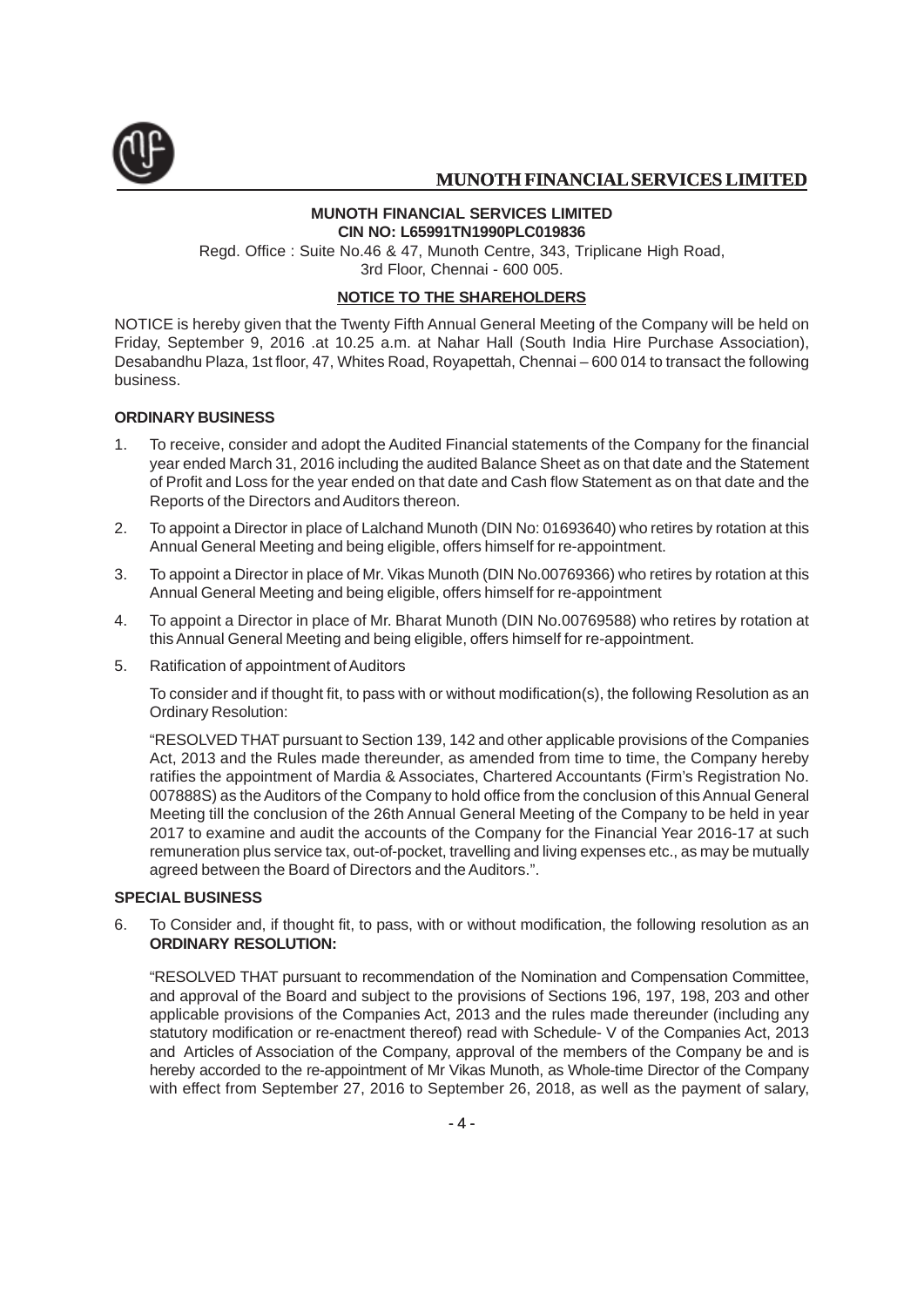

commission and perquisites (hereinafter referred to as "remuneration"), upon the terms and conditions as detailed in the explanatory statement attached hereto, which is hereby approved and sanctioned with authority to the Board of Directors to alter and vary the terms and conditions of the said re-appointment and / or agreement in such manner as may be agreed to between the Board of Directors and Mr.Vikas Munoth."

"RESOLVED FURTHER THAT the remuneration payable to Mr.Vikas Munoth, shall not exceed the overall ceiling of the total managerial remuneration as provided under Section 197 of the Companies Act, 2013 or such other limits as may be prescribed from time to time."

"RESOLVED FURTHER THAT the Board be and is hereby authorized to do all such acts, deeds and things and execute all such documents, instruments and writings as may be required and to delegate all or any of its powers herein conferred to any Committee of Directors or Director(s) to give effect to the aforesaid resolution"

> By order of the Board for **MUNOTH FINANCIAL SERVICES LIMITED**

Date: May 30, 2016 **LALCHAND MUNOTH** Chennai **CHAIRMAN**

#### **NOTES:**

## **EXPLANATORY STATEMENT**

The relevant explanatory statement pursuant to Sec 102 of the Companies Act, 2013 is annexed hereto

#### **APPOINTMENT OF PROXY**

A MEMBER ENTITLED TO ATTEND AND VOTE AT THE MEETING IS ENTITLED TO APPOINT A PROXY TO ATTEND AND VOTE INSTEAD OF HIM/HERSELF AND THE PROXY NEED NOT BE A MEMBER OF THE COMPANY. THE PROXY, IN ORDER TO BE EFFECTIVE, MUST BE DEPOSITED AT THE REGISTERED OFFICE OF THE COMPANY DULY COMPLETED AND SIGNED NOT LESS THAN 48 HOURS BEFORE THE COMMENCEMENT OF THE MEETING.

Proxies submitted on behalf of limited companies, societies, etc. must be supported by appropriate resolutions/authority, as applicable. A person can act as proxy on behalf of members not exceeding 50 and holding in the aggregate not more than 10% of the total share capital of the Company. In case a proxy is proposed to be appointed by a member holding more than 10% of the total share capital of the Company carrying voting rights, then such proxy shall not act as a proxy for any other person or shareholder.

## **CLOSURE OF REGISTER OF MEMBERS:**

The Register of Members and the Share Transfer Books of the Company will remain closed from September 3, 2016 to September 9, 2016 (both days inclusive)

## **CHANGE OF PARTICULARS**:

Members holding shares in dematerialised form are requested to intimate all particulars of mandates,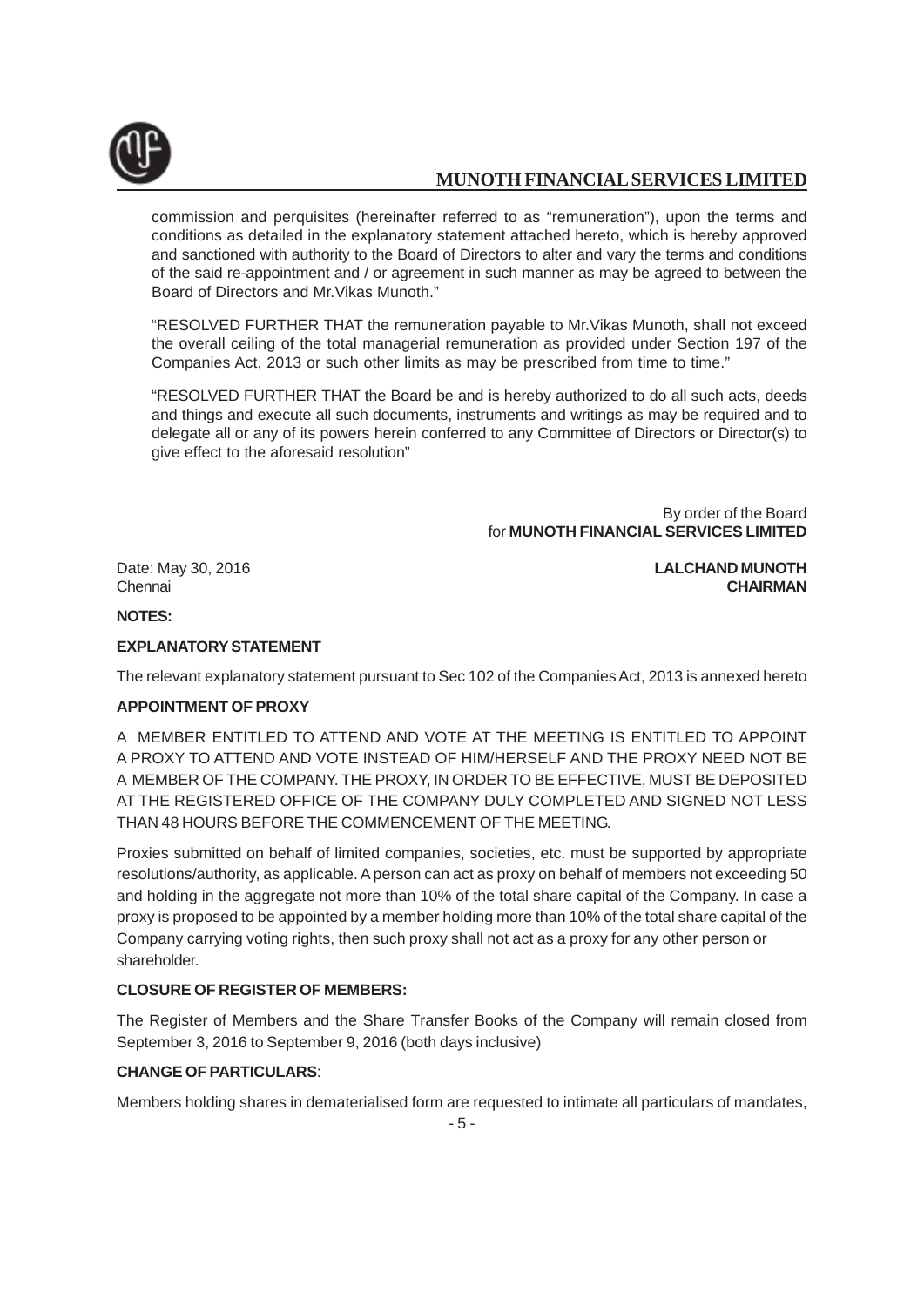

nominations, power of attorney, change of address, change of name, e-mail address, contact numbers, etc. to their Depository Participant (DP). Members holding shares in physical form are requested to intimate such details to Cameo Corporate Services Ltd, "Subramaniam Building",No.1, Club House Road, Chennai - 600 002

The Notice is being sent to all the members of the Company whose name appears in the Register of Members/list of Beneficial Owners as received from National Securities Depository Limited ("NSDL")/ Central Depository Services (India) Limited ("CDSL") as on August 05, 2016.

## **ATTENDANCE SLIP:**

For the convenience of the Shareholders Attendance slip is annexed to the proxy form. The Shareholders are requested to fill in and affix their signatures at the space provided therein and hand over the attendance slip at the entrance of the place of the meeting. Proxy/Representative of Shareholders should mark on the attendance slip as "Proxy" or "Representative" as the case may be. Members who hold shares in dematerialised form are requested to bring their client ID and DP ID for easy identification of attendance at the meeting. Corporate members intending to send their authorized representatives to attend the Meeting are requested to send to the Company a certified copy of the Board Resolution authorizing their representative to attend and vote on their behalf at the Meeting.

## **DEMATERIALISATION OF SHARES:**

The company's equity shares have been notified for compulsory dematerialisation. Accordingly trading of these shares through Stock Exchange would be facilitated if the share certificates are dematerialised. Members having the physical share certificates are advised to consider opening of a Demat account with an authorised Depository participant and arrange for dematerialising their shareholdings in the company.

## **REQUEST TO MEMBERS:**

As a measure of economy, copies of the Annual Report will not be distributed at the Annual General Meeting. Members are requested to bring their copies of the Annual Report to the meeting. They are further requested to occupy their seats at least fifteen minutes before the scheduled time for the commencement of the meeting to avoid interruption in the proceedings.

The Securities and Exchange Board of India (SEBI) has mandated the submission of Permanent Account Number (PAN) by every participant in Securities Market. Members holding shares in electronic form, are , therefore, requested to submit their PAN to their Depository Participants with whom they are maintaining their demat accounts, Members holding shares in physical form can submit their PAN to the registrars, Cameo Corporate services Limited .

Members holding shares in single name and physical form are advised to make nomination in respect of their shareholding in the Company. It is strongly recommended that shareholders having more than one folio in the same name or with identical names in the same order in case of Joint holdings, are requested to write to the company's Share Transfer Agents, viz Cameo Corporate Services Ltd immediately along with the relevant share certificates to enable consolidation of such holdings in a single folio. If the shares are jointly held such requests should be signed by all the joint holders.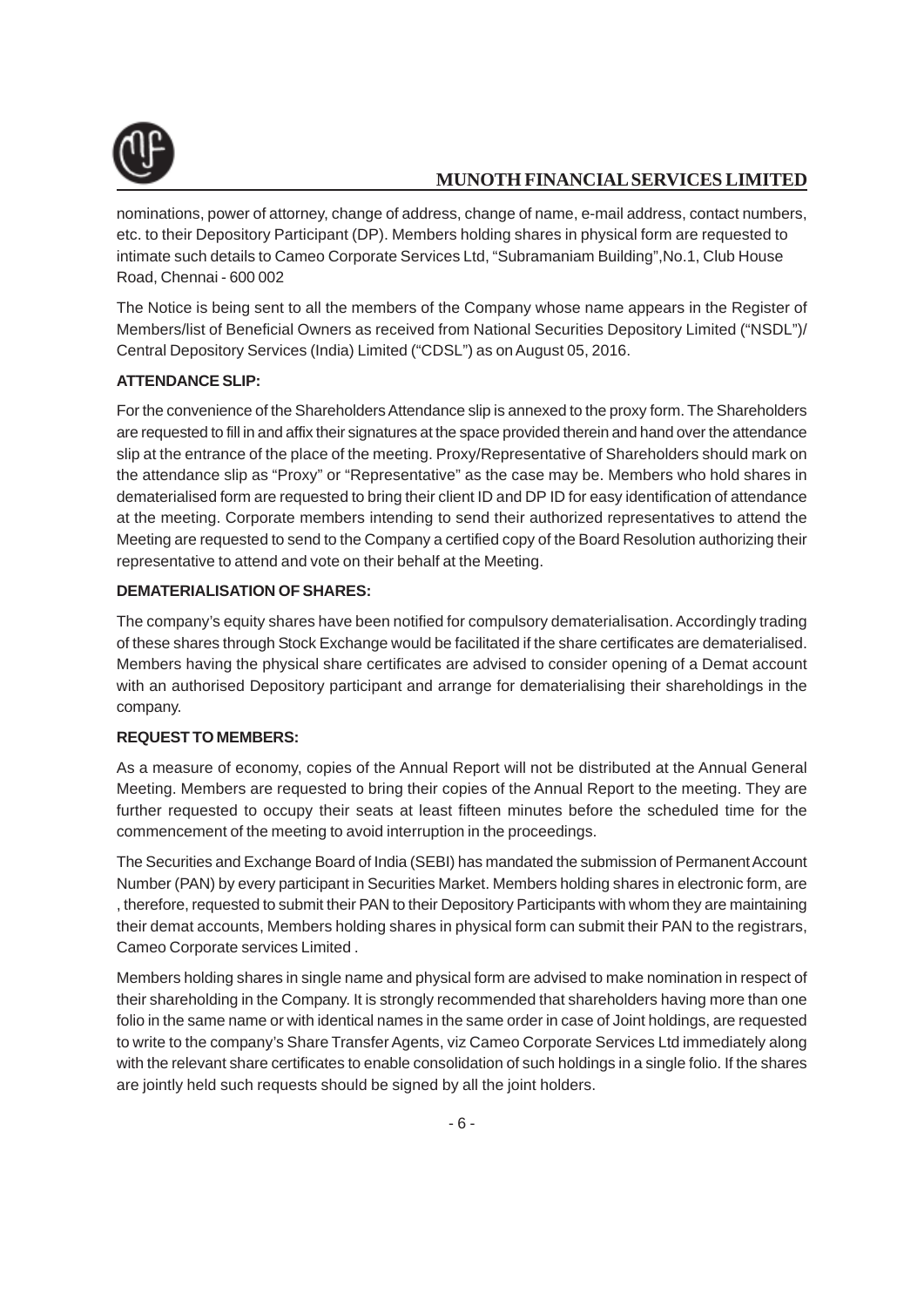

## **GREEN INITIATIVE**

In accordance with Green Initiative circular issued by Ministry of Corporate Affairs (MCA), members are requested to inform their current E-mail address in the following manner:

- For shares held in Electronic form: to their Depository Participant (DP).
- For shares held in Physical Form: to the Company or its Registrars and Share Transfer Agents (RTA).

In terms of the aforesaid Green Initiative circular of MCA, the Company is sending Annual Report and other communications/ documents required to be sent to its Members by E-mail to Members whose E-mail address is registered. In case your E-mail address is not registered with your Depository Participant/ the Company, a physical copy of the Annual Report and other communications/ documents will be sent to you. You can also change your instructions at any time hereafter and request the Company to send communications to you in physical form.

## **VOTING THROUGH ELECTRONIC MEANS**

Pursuant to the provisions of section 108 of the Companies Act, 2013, Rule 20 and Rule 21 of Companies (Management and Administration) Rules, 2014, the Company is pleased to provide members facility to exercise their right to vote at the Annual General Meeting (AGM) by electronic means and the business may be transacted through e-voting services provided by Central Depository Services Limited (CDSL).

Voting Rights are reckoned on the basis of the shares registered in the names of the members/beneficial owners as on the record date fixed for this purpose i.e September 2, 2016. It is hereby clarified that it is not mandatory for a member to vote using the e-voting facility, and a member may avail of the facility at his/her/it discretion, subject to compliance with the instructions prescribed below:

## **The instructions for shareholders voting electronically are as under:**

- (i) The voting period begins on September 6, 2016 9:00 A M and ends on September 8, 2016 at 5:00 P M. During this period shareholders' of the Company, holding shares either in physical form or in dematerialized form, as on the cut-off date (record date) September 2, 2016 may cast their vote electronically. The e-voting module shall be disabled by CDSL for voting thereafter. The shareholder who have already voted prior to the meeting date would not be entitled to vote at the meeting venue.
- (ii) The shareholders should log on to the e-voting website www.evotingindia.com.
- (iii) Click on Shareholders.
- (iv) Now Enter your User ID
	- a. For CDSL: 16 digits beneficiary ID,
	- b. For NSDL: 8 Character DP ID followed by 8 Digits Client ID,
	- c. Members holding sharesin Physical Form should enter Folio Number registeredwith the Company.
- (v) Next enter the Image Verification as displayed and Click on Login.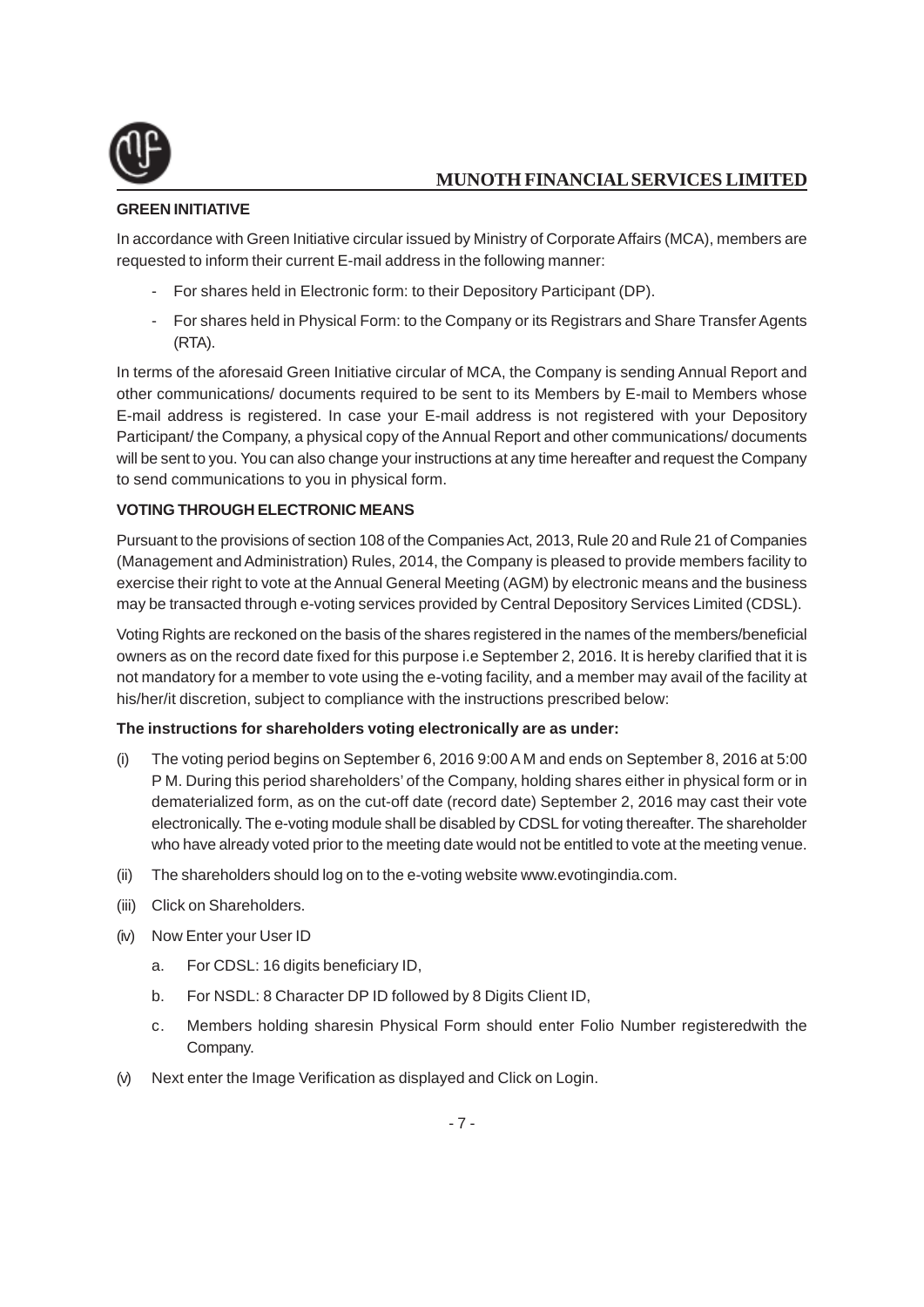

- (vi) If you are holding shares in demat form and had logged on to www.evotingindia.com and voted on an earlier voting of any company, then your existing password is to be used.
- (vii) If you are a first time user follow the steps given below:

#### **For Members holding sharesin Demat Form and Physical Form**

| <b>PAN</b>                                                          | Enter your 10 digit alpha-numeric PAN issued by Income Tax Department<br>(Applicable for both demat shareholders as well as physical shareholders)                                                                                                                                    |  |  |  |  |
|---------------------------------------------------------------------|---------------------------------------------------------------------------------------------------------------------------------------------------------------------------------------------------------------------------------------------------------------------------------------|--|--|--|--|
|                                                                     | Members who have not updated their PAN with the Company/Depository<br>Participant are requested to use the first two letters of their name and the 8<br>digits of the sequence number which is mentioned in address label as serial<br>no. affixed on Postal Ballot in the PAN Field. |  |  |  |  |
|                                                                     | In case the sequence number is less than 8 digits enter the applicable number<br>of 0's before the number after the first two characters of the name in CAPITAL<br>letters. Eg. If your name is Ramesh Kumar with sequence number 1 then<br>enter RA00000001 in the PAN field.        |  |  |  |  |
| <b>Dividend</b><br><b>Bank Details</b><br>OR Date of<br>Birth (DOB) | Enter the Dividend Bank Details or Date of Birth (in dd/mm/yyyy format) as recorded<br>in your demat account or in the company records in order to login.                                                                                                                             |  |  |  |  |
|                                                                     | If both the details are not recorded with the depository or company please<br>٠<br>enter the member id / folio number in the Dividend Bank details field as<br>mentioned in instruction (iv).                                                                                         |  |  |  |  |

- (viii) After entering these details appropriately, click on "SUBMIT" tab.
- (ix) Members holding shares in physical form will then directly reach the Company selection screen. However, members holding shares in demat form will now reach 'Password Creation' menu wherein they are required to mandatorily enter their login password in the new password field. Kindly note that this password is to be also used by the demat holders for voting for resolutions of any other company on which they are eligible to vote, provided that company opts for e-voting through CDSL platform. It is strongly recommended not to share your password with any other person and take utmost care to keep your password confidential.
- (x) For Members holding shares in physical form, the details can be used only for e-voting on the resolutions contained in this Notice.
- (xi) Click on the EVSN for the relevant <Company Name> on which you choose to vote.
- (xii) On the voting page, you will see "RESOLUTION DESCRIPTION" and against the same the option "YES/NO" for voting. Select the option YES or NO as desired. The option YES implies that you assent to the Resolution and option NO implies that you dissent to the Resolution.
- (xiii) Click on the "RESOLUTIONS FILE LINK" if you wish to view the entire Resolution details.
- (xiv) After selecting the resolution you have decided to vote on, click on "SUBMIT". A confirmation box will be displayed. If you wish to confirm your vote, click on "OK", else to change your vote, click on "CANCEL" and accordingly modify your vote.
- (xv) Once you "CONFIRM" your vote on the resolution, you will not be allowed to modify your vote.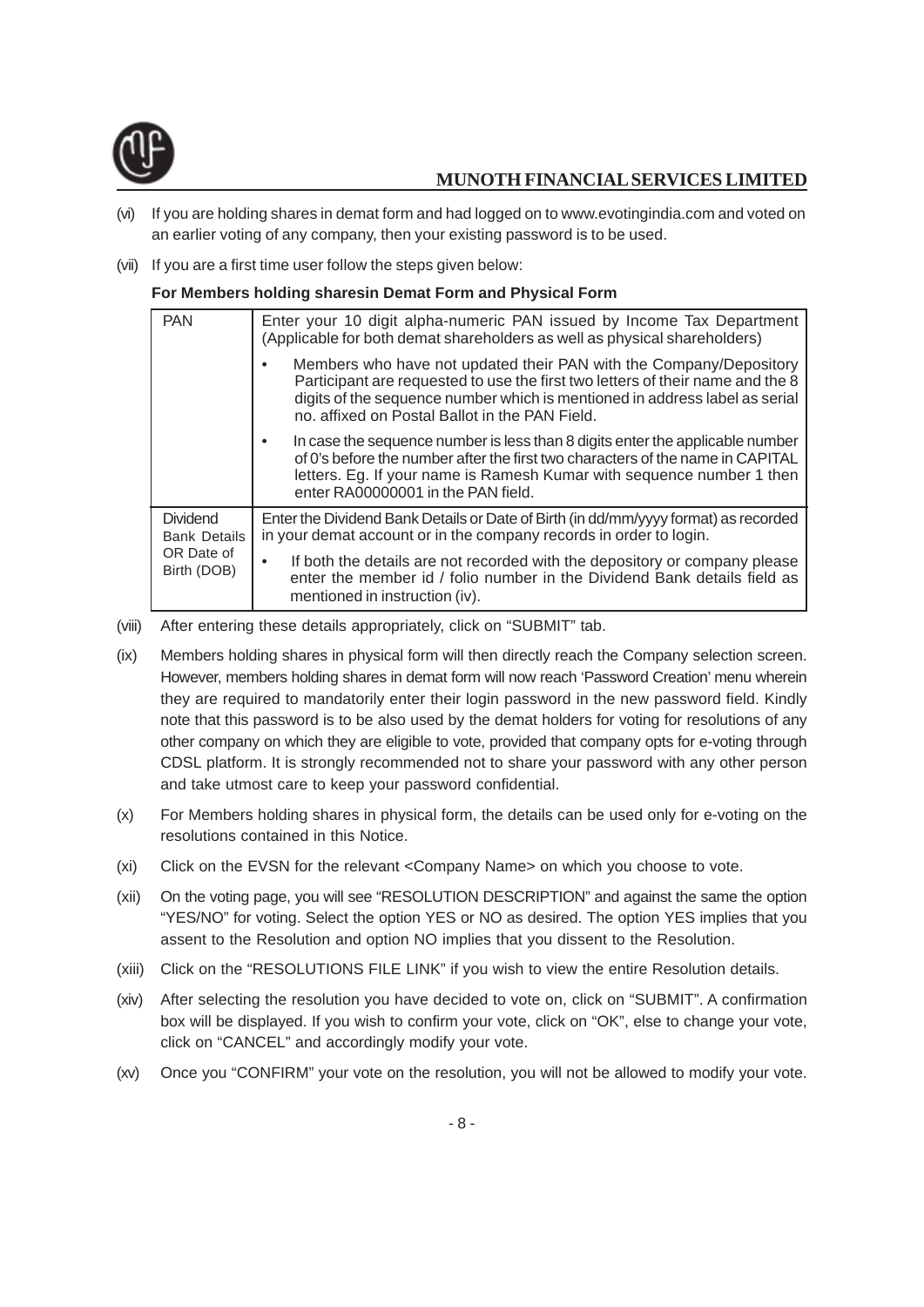

- (xvi) You can also take out print of the voting done by you by clicking on "Click here to print" option on the Voting page.
- (xvii) If Demat account holder has forgotten the same password then Enter the User ID and the image verification code and click on Forgot Password & enter the details as prompted by the system.
- (xviii) Note for Non Individual Shareholders and Custodians
	- Non-Individual shareholders (i.e. other than Individuals, HUF, NRI etc.) and Custodian are required to log on to www.evotingindia.com and register themselves as Corporates.
	- A scanned copy of the Registration Form bearing the stamp and sign of the entity should be emailed to helpdesk.evoting@cdslindia.com.
	- After receiving the login details they have to create a complianceuser should be created using the admin login and password. The Compliance user would be able to link the account(s)for which they wish to vote on.
	- The list of accounts should be mailed to helpdesk.evoting@cdslindia.com and on approval of the accounts they would be able to cast their vote.
	- A scanned copy of the Board Resolution and Power of Attorney (POA)which they have issued in favour of the Custodian,if any, should be uploaded in PDF format in the system for the scrutinizer to verify the same.

In case you have any queries or issues regarding e-voting, you may refer the Frequently Asked Questions ("FAQs") and e-voting manual available at www.evotingindia.com,under help section or write an email to helpdesk.evoting@cdslindia.com

The results of the e-voting along with the scrutinizer's report shall be placed in the Company's website www.munothfinancial.com and on the website of CDSL within a period not exceeding two working days of passing of the resolution at the AGM of the Company. The results will also be communicated to the stock exchanges where the shares of the Company are listed. Mr.N Selvam, practicing Company Secretary has been appointed as scrutinizer for conducting the e- voting process in fair and transparent manner.

## **STATEMENT PURSUANT TO SECTION 102(1) OF THE COMPANIES ACT, 2013 ('the Act")**

The following statements sets out all material facts relating to the Special Business mentioned in the accompanying notice

## Item No. 6

Mr. Vikas Munoth was appointed as the Whole Time Director for five years with effect from September 27, 2011

Keeping in view his spirit and commitment as well as taking into account his responsibilities the nomination and remuneration committee has decided to reappoint him as Whole Time Director and decided to pay the remuneration of Rs. 1,00,000/- per month. The Board of Directors in their meeting held on May 30, 2016 has decided to reappoint him as the Whole Time Director of the Company for the period of two years with effect from September 27, 2016 to September 26, 2018, who is eligible to retire by rotation.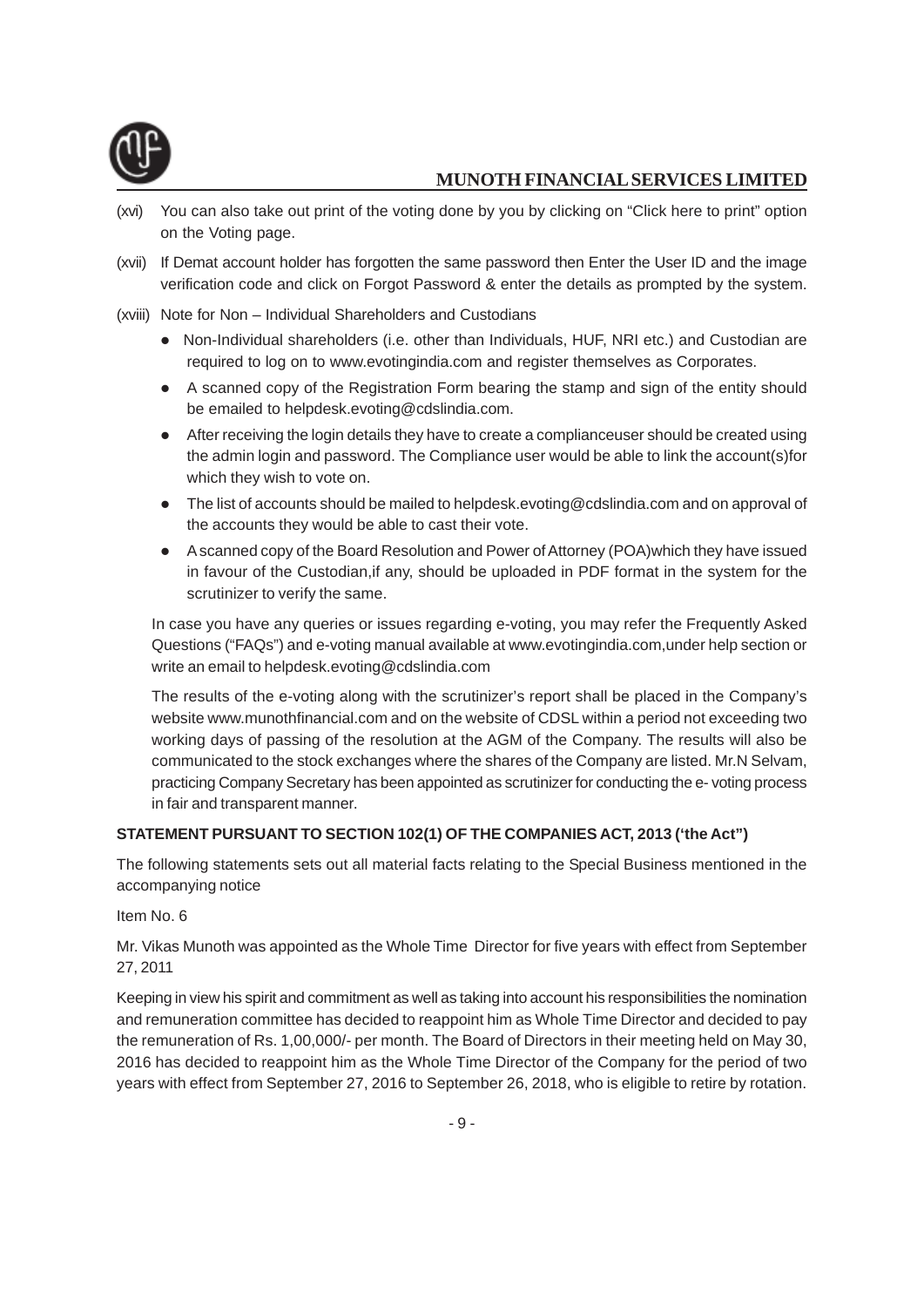

Mr. Vikas Munoth is a Commerce graduate with a Masters Degree in Business Administration and Chartered Financial Analyst. He has extensive knowledge in the field of finance and investments. His dynamism and the business acumen will be of great asset to the Company.

Approval of the members is required by way of Ordinary Resolution for re-appointment and payment of remuneration.

This explanatory statement may also be read and treated as disclosure in compliance with the requirements of Section 190 of the Companies Act, 2013.

The details of remuneration payable to Mr Vikas Munoth and the terms and conditions of the appointment are given below:

The material terms of appointment and remuneration as contained in the draft Agreement are given below: -

**I) Salary, Allowances and Commission (hereinafter referred to as "Remuneration"):**

## **a) Salary comprising**

- (i) Basic salary: At the rate not exceeding 1,00,000/- per month; and
- (ii) Allowances: Not exceeding one and a half times the Basic salary, with increments as may be decided by the Board of Directors of the Company from time to time.

#### **b) Commission and Performance linked incentive:**

On net profits of the Company determined in accordance with the relevant provisions of the Companies Act, 2013 at a rate to be determined by the Board of Directors from time to time, but not exceeding an amount equivalent to twice the Salary in I(a) above, for the relevant period. The payment may be made on a pro-rata basis every month or on an annual basis or partly monthly and partly on an annual basis at the discretion of the Board.

## **II) Perquisites:**

- **1.** In addition to the Remuneration as stated above, Mr. Vikas Munoth shall be entitled, as per Rules of the Company, to perquisites like:
	- a. Rent-free furnished residential accommodation with free use of all the facilities and amenities, such as air conditioners, geysers etc. In case no accommodation is provided by the Company, he shall be entitled to House Rent Allowance as per policy of the Company.
	- b. Reimbursement of all medical expenses incurred, including premium paid on health insurance policies, whether in India or abroad, for self and family including hospitalisation.
	- c. Personal Accident Insurance Premium.
	- d. Air passage and/or leave travel allowance for self and members of his family
	- e. Subscription to clubs.
	- f. Use of Company maintained cars with drivers for business and personal use.
	- g. Use of communication devices such as telephones, audio and video conference facilities etc., at the residence.
	- h. Education Allowance for children, whether abroad or in India.
	- i. Encashment of leave at the end of his tenure as per policy of the Company.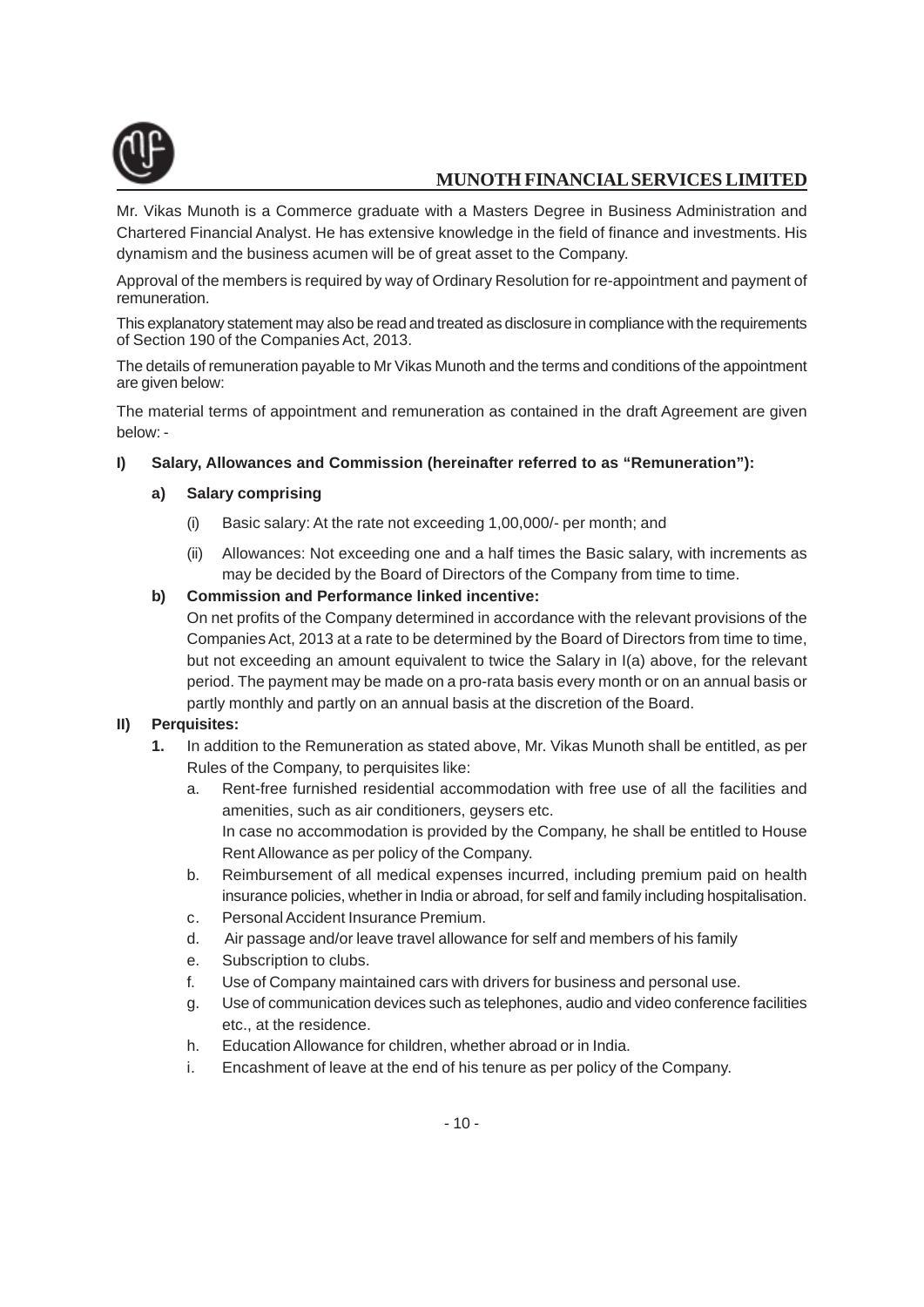

- j. Contributions to provident fund, superannuation fund or annuity fund and any other retirement benefits.
- k. Participation in any/ all employee stock option schemes/ plans of the Company
- l. Gas, Electricity, water & furnishings; maintenance and repairs thereof
- m. Such other perquisites and allowances in accordance with the rules of the Company or as may be agreed to by the Board of Directors and Mr. Vikas Munoth The value of the perquisites evaluated as per Income-tax Rules, 1962, wherever applicable, and at cost in the absence of any such Rule, shall be subject to an overall annual ceiling of an amount not exceeding the Salary in I(a) above for the relevant period. The perquisites mentioned above from (h) to (m) shall be based on actual amounts and excluded from the aforesaid perquisite limit.
- **2.** The Board of Directors or Committee thereof may, in their discretion, revise/modify any of the terms from time to time, within the limits stipulated.

## **III) Minimum Remuneration:**

Notwithstanding anything herein contained, where in any financial year during the period of his office as Whole Time Director, the Company has no profits or its profits are inadequate, the Company may, subject to the requisite approvals, pay Mr.Vikas Munoth remuneration by way of salary, allowances, perquisites not exceeding the maximum limits laid down in Section II of Part II of Schedule V to the Companies Act, 2013 (corresponding to Para 1 of Section II of Part II of Schedule XIII to the Companies Act, 1956), as may be agreed to by the Board of Directors and Mr.Vikas Munoth."

He is also the Director of Munoth Communication Limited and Munoth Industries Limited.

By order of the Board for **MUNOTH FINANCIAL SERVICES LIMITED**

Date: May 30, 2016 **LALCHAND MUNOTH** Place: Chennai **CHAIRMAN**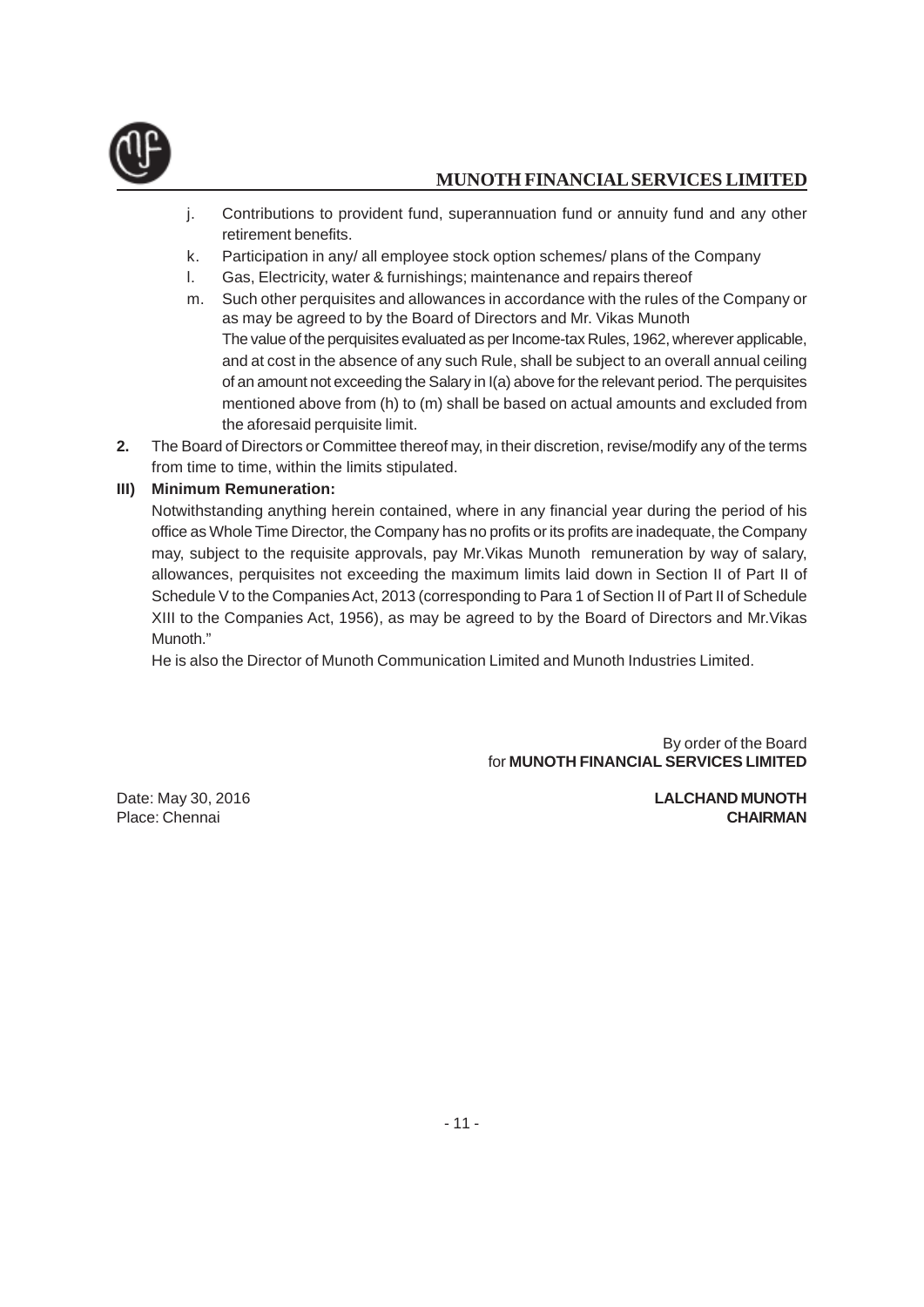

## **DIRECTORS' REPORT**

#### To The Members

Your Directors have pleasure in presenting their Twenty Fifth Annual Report together with the Audited Accounts for the year ended March 31, 2016

## **FINANCIAL RESULTS:**

| <b>Particulars</b>                             | 2015-2016<br><b>Rs.in Lacs</b> | 2014-2015<br>Rs. in Lac |
|------------------------------------------------|--------------------------------|-------------------------|
| <b>Total Revenue</b>                           | 97.86                          | 153.56                  |
| <b>Total Expenses</b>                          | 117.69                         | 162.88                  |
| Profit or Loss before Exceptional and          |                                |                         |
| Extraordinary items and Tax                    | (19.83)                        | (9.32)                  |
| Less: Exceptional Items                        |                                |                         |
| Less: Extraordinary Items                      |                                |                         |
| Profit/(Loss)before Tax                        | (19.83)                        | (9.32)                  |
| Less: Current Tax                              |                                |                         |
| Deferred Tax                                   | (0.95)                         | (2.63)                  |
| Profit/(Loss) after Tax                        | (18.88)                        | (6.69)                  |
| Add: Balance as per statement of Profit & Loss | 14.57                          | 27.75                   |
| Add: Adjustment relating to Fixed Asset        |                                | (6.48)                  |
| Balance (statement of Profit & Loss)           |                                |                         |
| <b>Transferred to Balance Sheet</b>            | (4.31)                         | 14.57                   |

## **REVIEW OF BUSINESS OPERATIONS:**

During the financial year 2015-16, the Company's total revenue has decreased to Rs. 97.86 lakhs compared to Rs. 153.56 lakhs in the previous year.

The Company net loss has increased to Rs. 18.88 Lakhs as against Rs. 6.69 Lakhs in the previous year.

## **Stock Broking**

Income from stock broking operations has decreased to Rs. 23.81 Lacs from Rs. 52.15 lakhs in the previous year.

The broking turnover of the company in cash segment is Rs. 121.26 crores as compared to Rs. 184.78 crores in the last financial year and in F & O segment is Rs. 259.83 Crores as compared to Rs.2926.61 crores compared in the last financial year.

The Company provides institutional broking business and is empanelled with public sector banks and insurance companies.

#### **Depository participant:**

As a Depository Participant the company offers facilities to both institutional and retail investors to maintain their investments in securities in electronic form. Income from Depository operations has decreased to Rs. 6.66 Lacs as against Rs. 22.01 lakhs in the previous year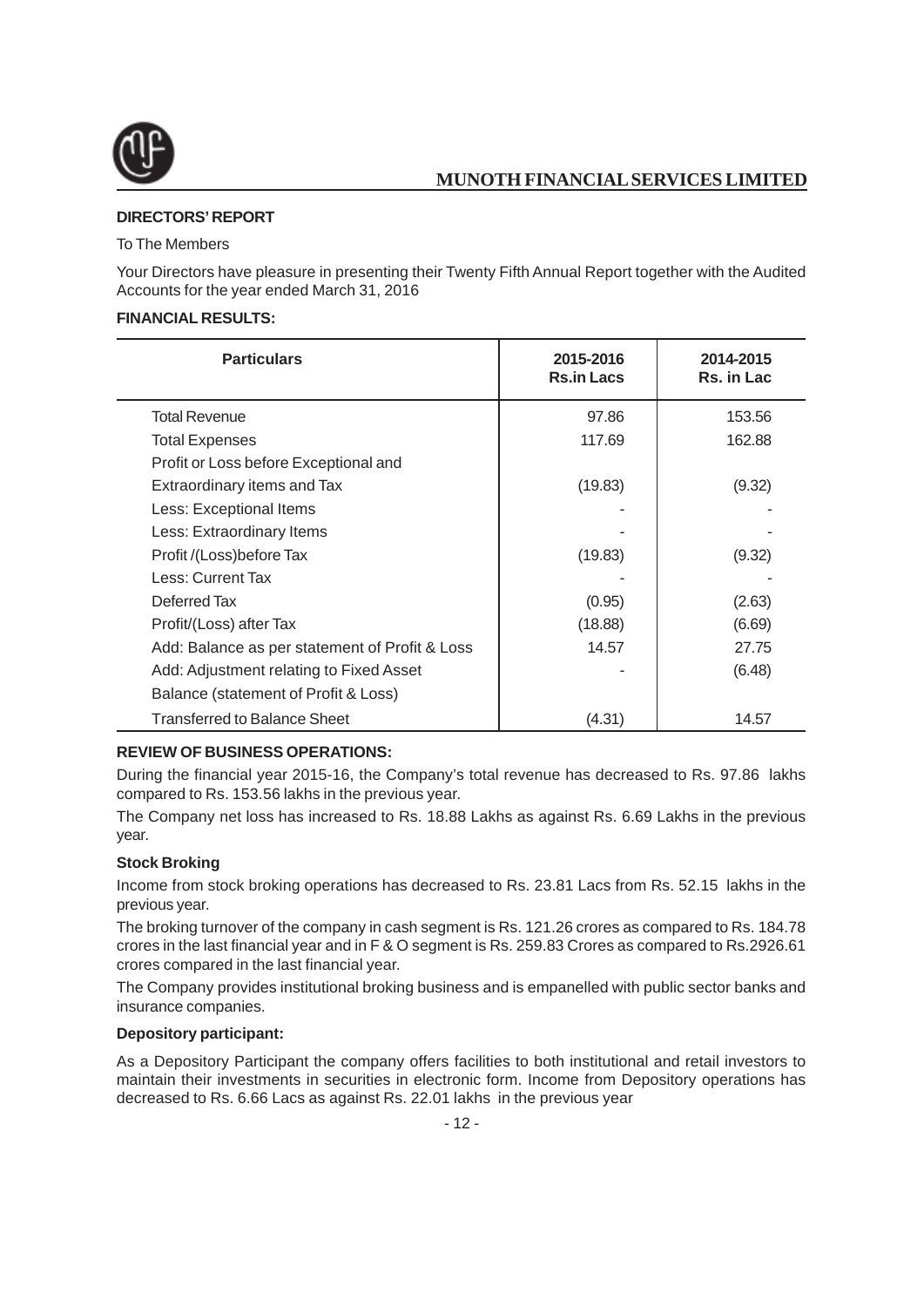

## **Merchant Banking &Portfolio Management Services:**

The Company continues to provide PMS services under both discretionary and non – discretionary basis.

The Company's MBD division is advising several company to tap market in SME segment.

The Company has been appointed as Investment Managers by IL & FS Trust Company Limited forValmark Infra and Realty Trust, a SEBI registered Alternate Investment Fund – Category II (AIF II)

Income from Merchant Banking & PMS amounted to Rs. 57.86 Lakhs in the current financial year corresponding to Rs.70.83 Lacs in the previous year.

## **FUTURE PROSPECTS**

The Company will continue to provide stock broking and depository services notwithstanding the reduced turnover. The Company will identity and focus on HNI, Institutional Clients. In the MBD Division, the company is confident of getting couple of assignments to lead manage IPO. The PMS division will also look for more clients in HNI segment.

#### **DIVIDEND:**

The Board of Directors has decided not to recommend any dividend.

#### **TRANSFER OF UNCLAIMED DIVIDEND TO INVESTOR EDUCATION AND PROTECTION FUND:**

The provisions of Section 125(2) of the companies Act, 2013 do not apply as there was no dividend declared and paid last year.

#### **MATERIAL CHANGES AND COMMITMENTS AFFECTING THE FINANCIAL POSITION OF THE COMPANY WHICH HAS OCCURRED BETWEEN 31ST MARCH 2016 ( THE END OF THE FINANCIAL YEAR and 30th MAY 2016 (THE DATE OF REPORT)**

There were no material changes and commitments affecting the financial position of the company between 31st March 2016 ( the end of the financial year) and  $30<sup>th</sup>$  May 2016 (the date of the report).

#### **CONSERVATION OF ENERGY, TECHNOLOGYABSORPTION, FOREIGN EXCHANGE EARNING AND OUTGO.**

The Company has no activities relating to conservation of energy, technology absorption, foreign exchange earning and outgo and hence the provisions of Section 134(m) of the Companies Act, 2013 is not applicable to the Company.

## **STATEMENT CONCERNING DEVELOPMENT AND IMPLEMENTATION OF RISK MANAGEMENT POLICY OF THE COMPANY**

The Risk Management Committee of the Company continuously monitors business and operations risk through an efficient risk management system.

#### **DETAILS OF POLICY DEVELOPED AND IMPLEMENTED BY THE COMPANY ON ITS CORPORATE SOCIAL RESPONSIBILITY INITIATIVES:**

The Company has not developed and implemented any Corporate Social Responsibility initiatives as the said provisions are not applicable for the financial year 2015-16.

#### **PARTICULARS OF LOANS, GUARANTEES OR INVESTMENTS UNDER SECTION 186**

The Company has not provided working capital loan, Guarantee or provided security. The details of investments made by the company are given in the notes to the financial statements.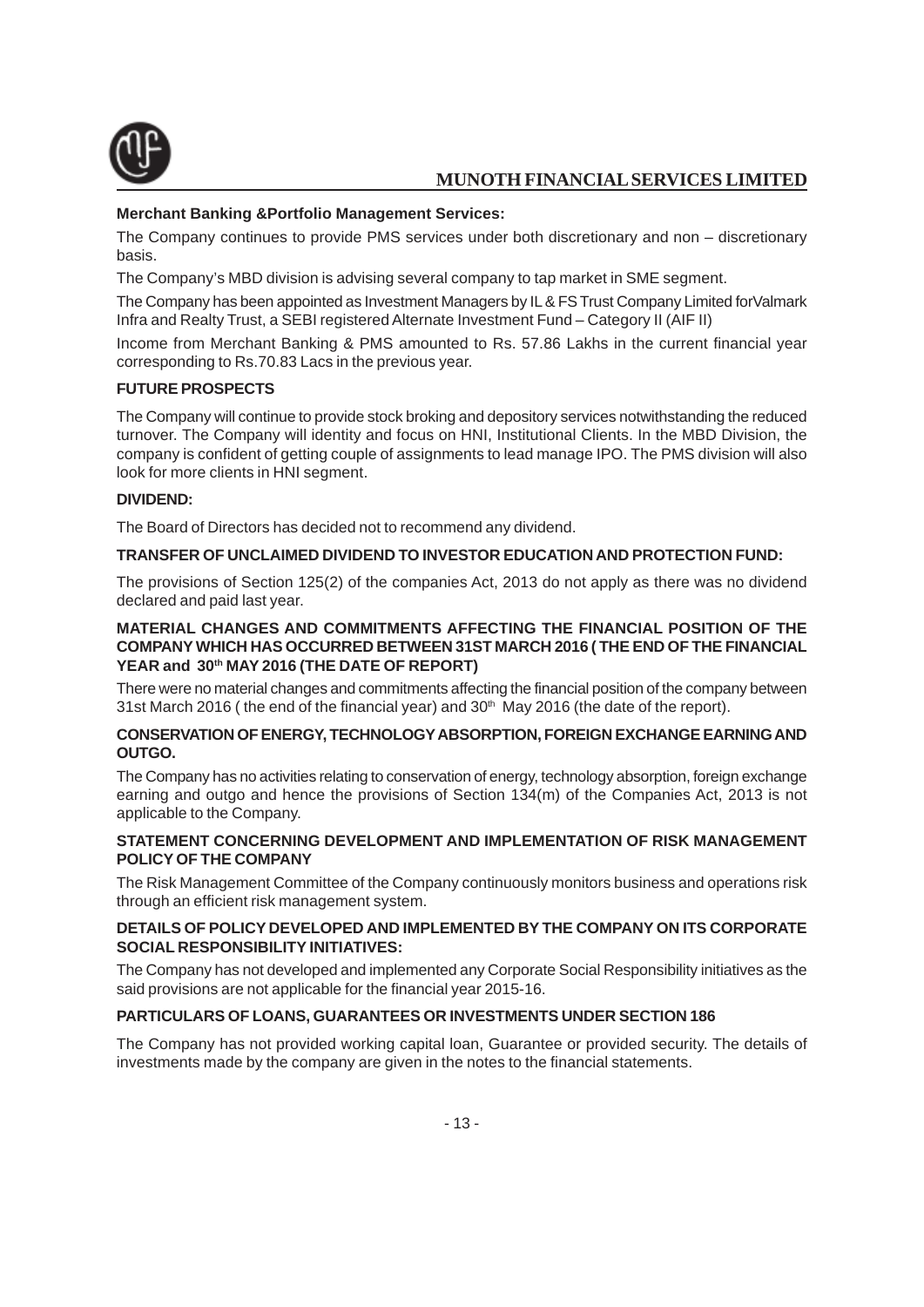

## **NUMBER OF BOARD MEETINGS CONDUCTED DURING THE YEAR UNDER REVIEW:**

The Company has conducted 4 Board meetings during the financial year under review. The board is presented with all the relevant information well in advance before each meeting on various matters affecting the working of the company and the Directors have separate and independent access to senior management at all times. The dates of the Board Meetings were May 22, 2015, July 24, 2015, October 30, 2015 and January 30, 2016.

## **AUDIT COMMITTEE:**

The Audit Committee comprised of Independent Directors namely Mr. Ajit Kumbhat (Chairman), Mr. M Jayantilal Jain and Mr. Mah Sau Cheong as Members at the beginning of the financial year. Mr. M Jayantilal Jain resigned on June 24, 2015 and the Audit committee was reconstituted with Mr. Ajit Kumbhat (Chairman), Ms. Lakshika Mehta, Mr. Mah Sau Cheong and Mr, Jaswant Munoth as Members as per the requirement of Section 177 of the Companies Act, 2013. All the recommendations made by the Audit Committee were accepted by the Board.

## **NOMINATION AND REMUNERATION COMMITTEE:**

The Remuneration Committee comprised of three independent, non-executive Directors viz. Mr.M Jayantilal Jain (Chairman), Mr. Ajit Kumbhat and Tansri Rajandram at the beginning of the financial year to review or recommend the remuneration paid to Executive Directors. The Committee was reconstituted with Ms. Lakshika Mehta (Chairman), Mr. Ajit Kumbhat, Tansri Rajandram after resignation of Mr. M Jayantilal Jain. The committee is vested with all necessary powers and authority to determine and recommend the remuneration payable to Executive Directors.

#### **COMPANY'S POLICY RELATING TO DIRECTORS APPOINTMENT, PAYMENT OF REMUNERATION AND DISCHARE OF THEIR DUTIES.**

The Company's Policy relating to appointment of Directors, payment of managerial remuneration, Director's qualifications, positive attributes, independence of Directors and other related matters as provided under Section 178(3) of the Companies Act, 2013 is furnished as Annexure 1 and is attached to this report.

## **SHAREHOLDERS RELATIONSHIP COMMITTEE**

Pursuant to Companies Act 2013, the Board of Directors had reconstituted Shareholders'/ Investor Greivance Committee with the new name Shareholders relationship committee . The committee specifically looks into the shareholders' and investors' complaints on matters relating to transfer of shares, nonreceipt of annual report etc. In addition, the committee also oversees the share transfers and transmission.

The Committee comprised of Mr. M Jayantilal Jain (Chairman), Mr. Jaswant Munoth (Managing Director), Mr. Ajit Kumbhat and Tansri Rajandram at the beginning of the financial year. The Committee was reconstituted with Ms. Lakshika Mehta (Chairman), Mr. Ajit Kumbhat, Tansri Rajandram, Mr. Jaswant Munoth after resignation of Mr. M Jayantilal Jain.

The chairperson or the member authorized by him of each of the committees constituted under Section 178 attended the general meeting of the Company

## **EVALUATION**

The aspects covered in the evaluation included the contribution made by the Directors to the corporate governance practices, long term strategic planning, fulfillment of Director's obligations and fiduciary responsibilities and active participation at the Board and Committee meetings. The effectiveness of Board / Committee processes were assessed based on the Directors' inputs received during the meetings of the Board and one to one meeting by the Chairman with the Directors.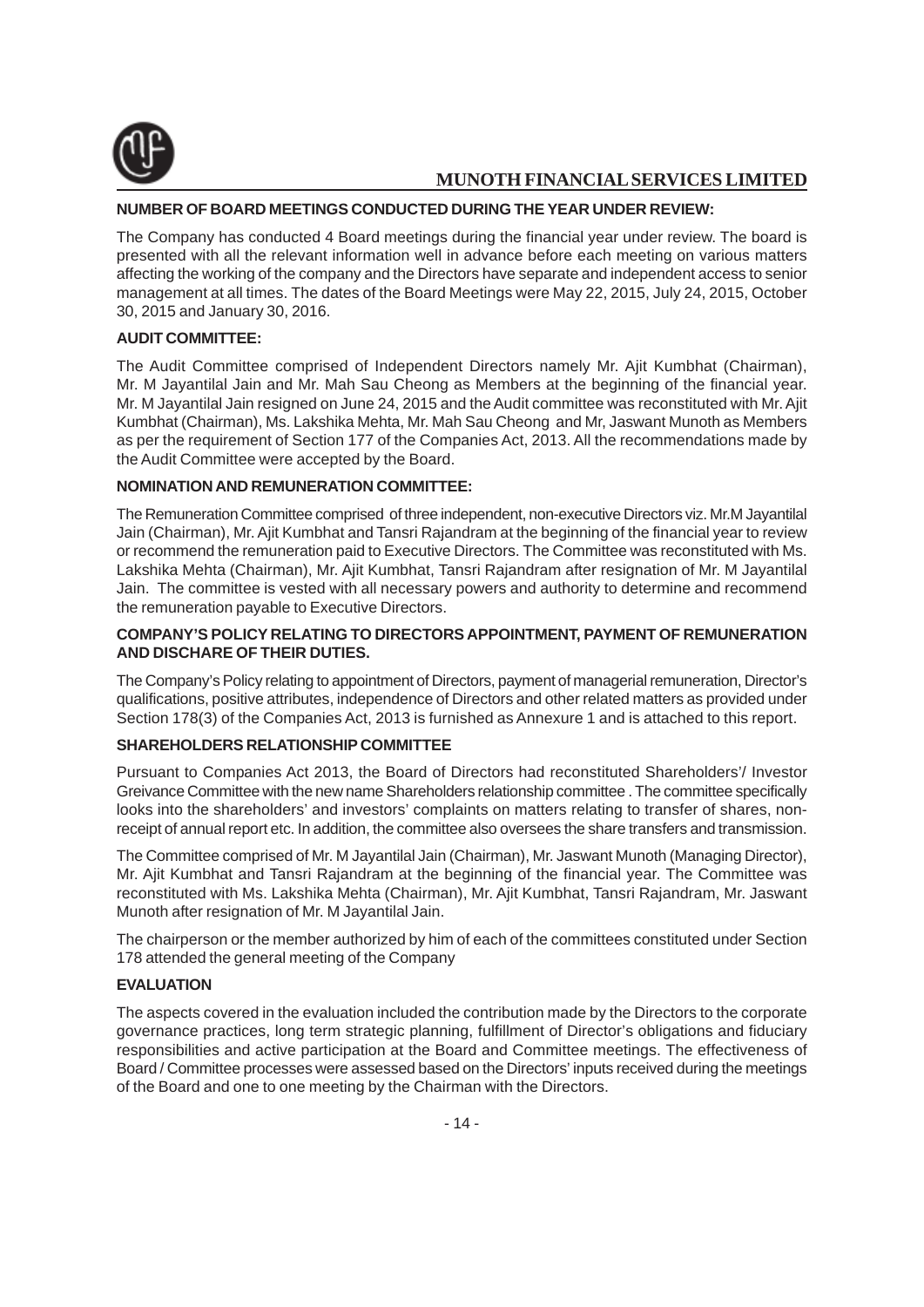

## **EXTRACT OF ANNUAL RETURN**

The Extract of Annual return as on March 31, 2016 as provided under Sub-section (3) of section 92 of Companies Act, 2013 in Form No. MGT - 9 is being annexed as Annexure 2 to the report

## **MANAGEMENT DISCUSSION AND ANALYSIS REPORT**

Management Discussion and Analysis Report for the year under review, as stipulated under 34(2)(e) of SEBI(LODR) Regulations is presented in separate section forming part of the Annual Report as Annexure 3

## **DIRECTOR'S RESPONSIBILITY STATEMENT:**

As requred in Clause (c) of Sub- Section (3) of Section 134 of the Companies Act, 2013, your Director confirms and state that

- a) In the preparation of the annual accounts, the applicable accounting standards have been followed, along with proper explanation relating to material departures.
- b) The Directors had selected such accounting policies and applied them consistently and made judgments and estimates that are reasonable and prudent so as to give a true and fair view of the state of affairs of the Company at the close of the financial year ended 31st March 2016 and of the Profit/Loss of the company for the year ended 31st March 2016.
- c) The Directors had taken proper and sufficient care for the maintenance of adequate accounting records in accordance with the provisions of the Companies Act, for safeguarding the assets of the Company and for preventing and detecting fraud and other irregularities.
- d) The Directors have prepared the annual accounts on a going concern basis.
- e) The Directors, have laid down internal financial controls to be followed by the company and that such internal financial controls are adequate and were operating effectively.
- f) The Directors had devised proper systems to ensure compliance with the provisions of all applicable laws and that such systems were adequate and operating effectively.

## **DEPOSITS**

The Company has not accepted any public deposits and, as such, no amount on account of principal or interest on public deposits was outstanding as on the date of balance sheet

## **DIRECTORS AND KMP**

## **Re appointment of Directors retiring by rotation**

Pursuant to Section 152 of the Companies Act, 2013, Mr. Lalchand Munoth, Mr. Bharat Munoth and Mr. Vikas Munoth retire by rotation and being eligble offers themselves for reappointment

## **Re appointment of Mr Vikas Munoth, as Whole Time Director**

At the Board meeting held on May 30, 2016, Mr. Vikas Munoth was re-appointed as Whole Time Director of the Company for the period of 2 years from September 27, 2016 to September 28, 2018 subject to the approval of shareholders at the ensuing Annual General Meeting. Mr. Vikas Munoth is also designated as CFO of the Company

## **Resignation of Mr. M Jayantilal Jain as independent Director**

At the Board meeting held on July 24, 2015, Mr. M jayantilal resigned from the post of independent Director.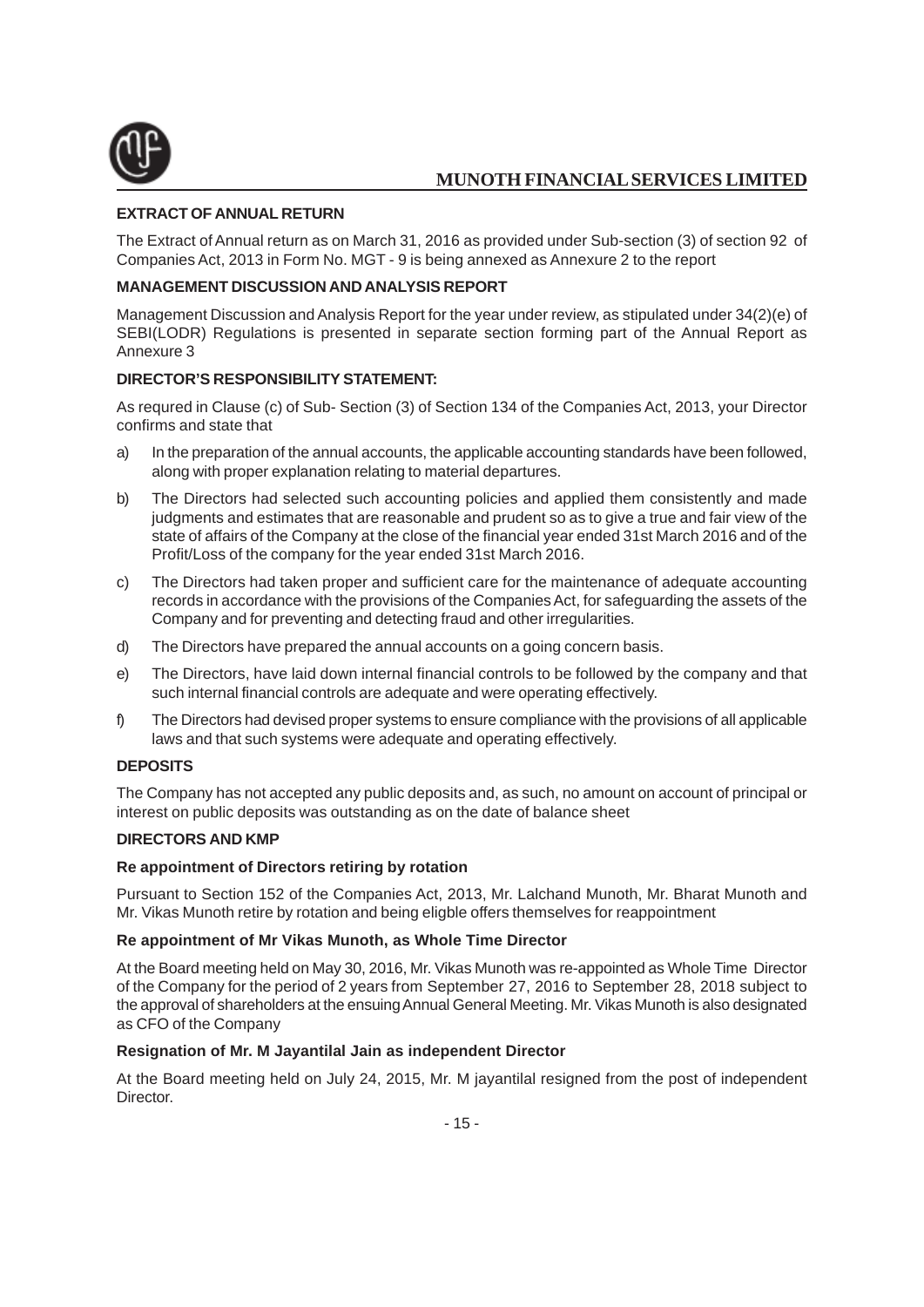

## **Information pursuant to Regulation 36(3) of SEBI (LODR) Regulations**

## **1. Brief resume of Mr.Vikas Munoth and nature of his expertise in specific functional areas:**

Mr. Vikas Munoth, aged 39 years (Date of Birth : 26/03/1977) holds a Bachelor Degree in Commerce is a Commerce graduate and holds a post-graduate diploma in Business Management specialising in Finance and Marketing. He is also a Chartered Financial Analyst and specialises in fundamental and technical analysis. He has extensive years of experience and knowledge in the field of Capital Markets. He was appointed as whole time Director on September 27, 2001.He is also the Director of Munoth Communication Limited and Munoth Industries Limited.

As on March 31, 2016, his shareholding in the Company is 9,64,500 shares and has no shares held by/ for other persons on a beneficial basis.

Disclosure of relationships between directors inter-se: Mr. Lalchand Munoth is the father of Mr. Vikas Munoth and Mr. Bharat Munoth & Mr. Jaswant Munoth are brothers of Mr. Vikas Munoth

#### **2. Brief resume of Mr. Lalchand Munoth and nature of his expertise in specific areas.**

Mr. Lalchand Munoth is retiring by rotation at his Annual General Meeting and being eligible offers himself for reappointment. Mr. Lalchand Munoth, aged 77 years (DOB: 05/12/1938) holds a Bachelor Degree in Arts from the Mysore University. He is a senior member of the board and a guiding figure for the Munoth Team. His stature in the industry and array of corporate relationships are valuable for the Company. He is the architect behind several successful finance & investment companies and has vast experience in the finance field. He is the director of the Company since 1990. He is also director of, Misrimal Navajee Estates Private Limited, Munoth Industries Limited, Munoth Bioscience Limited and South India Chemicals and Leasing Private Limited.

As on March 31, 2016, his shareholding in the Company is 6,62,100 shares and has no shares held by/for other persons on a beneficial basis.

Disclosure of relationships between directors inter-se: Mr. Lalchand Munoth is the father of Mr. Jaswant Munoth ,Mr. Bharat Munoth & Mr. Vikas Munoth .

#### **3. Brief resume of Mr. Bharat Munoth and nature of his expertise in specific areas.**

Mr. Bharat Munoth is retiring by rotation at this Annual General Meeting and being eligible offers himself of reappointment. Mr. Bharat Munoth, aged 45 years (DOB:02/03/1970) is a commerce graduate and he has extensive knowledge and experience in the field of finance and investments. He is the director of the company since 1992.He is also the director of Munoth Communication Limited, Munoth Industries Limited, Munoth Bioscience Limted, South India chemicals and Leasing Private Limited, Maharana Finance and Investments Private Limited and Shankeswar Finance and Investments Private Limited.

As on March 31, 2016, his shareholding in the Company is 6,82,900 shares and has no shares held by/for other persons on a beneficial basis.

Disclosure of relationships between directors inter-se: Mr. Lalchand Munoth is the father of Mr Bharat Munoth and Mr. Jaswant Munoth & Mr. Vikas Munoth are brothers of Mr. Bharat Munoth.

## **DECLARATION OF INDEPENDENT DIRECTORS:**

The independent Directors have confirmed and declared that they are not disqualified to act as an independent Director in compliance with the provisions of Section 149 of the Companies Act., 2013.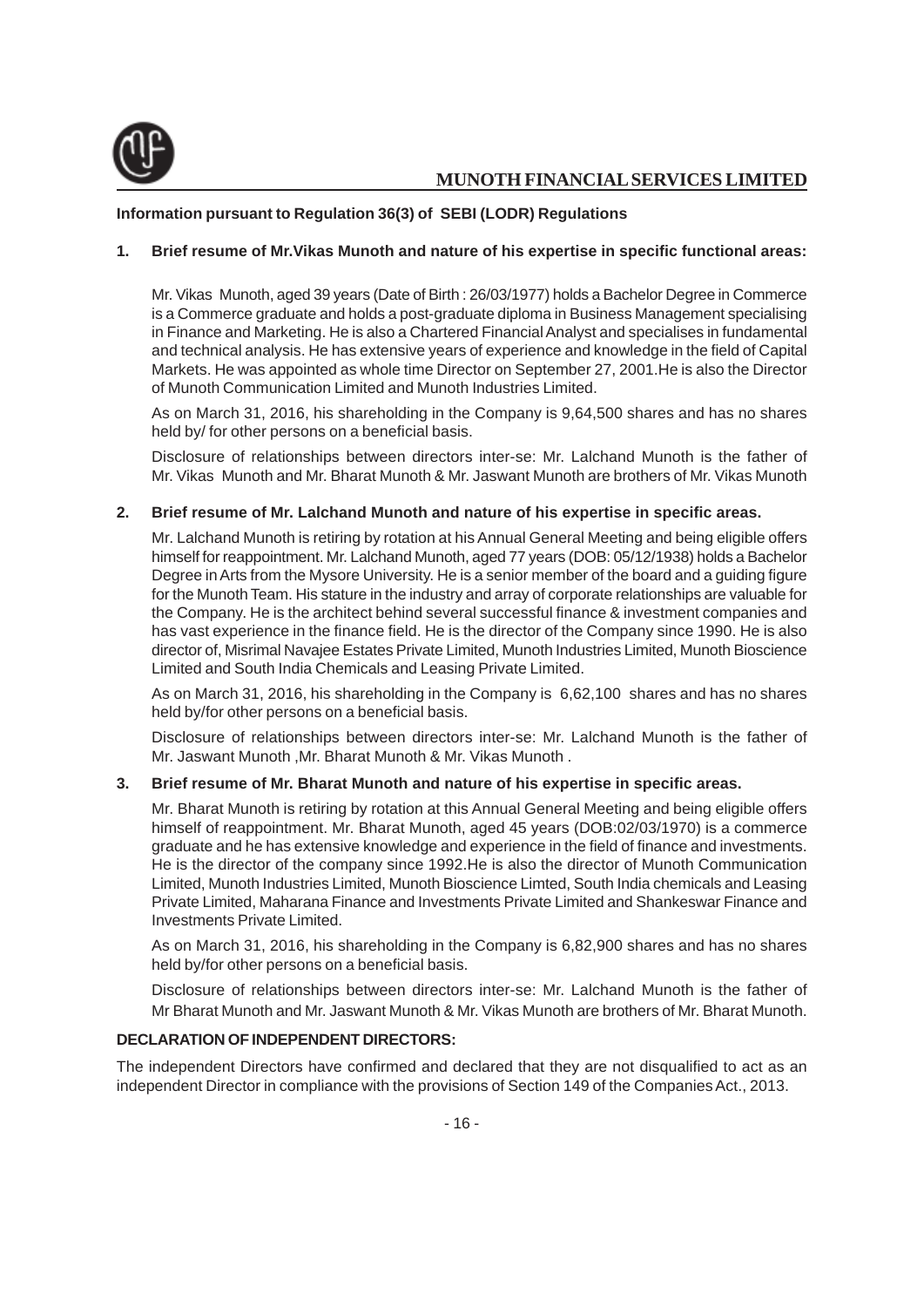

## **ADEQUACY OF INTERNAL CONTROL, FINANCIAL CONTROLS WITH REFERENCE TO FINANCIAL STATEMENTS:**

The Company has in place adequate internal financial controls with reference to financial statements. During the year under review, such controls were tested and no reportable material weakness in the design or operation were observed.

## **STATUTORY AUDITORS:**

M/s Mardia & Associates, Chartered Accountants ,who are the statutory auditors of the Company, hold office until the conclusion of the ensuing AGM and are eligible for re-appointment. Members of the Company at the AGM held on 20th September, 2014 had approved the appointment of Mardia & Associates as the Statutory Auditors for a period of three financial years i.e., up to 31 March, 2017. As required by the provisions of the Companies Act, 2013, their appointment should be ratified by members each year at the AGM. Accordingly, requisite resolution forms part of the notice convening the AGM.

## **SECRETARIALAUDIT REPORT:**

A Secretarial Audit was conducted during the year by the secretarial Auditor, Mr. N Selvam, Practicing Company Secretary in accordance with provisions of section 204 of the Companies Act, 2013. The Secretarial Audit Report is attached as Annexure 4 and forms a part of the report of the Directors.

#### **COST AUDIT:**

Cost Audit is not applicable to the Company for the financial year 2015-16.

#### **EXPLANATION / COMMENTS ON QUALIFICATIONS, RESERVATIONS OR ADVERSE REMARKS OR DISCLAIMERS MADE BY THE AUDITORS AND THE PRACTICING COMPANY SECRETARY IN THEIR REPORTS.**

The comments made by the Auditors in their report have been duly explained in the attached Notes on Accounts. (Note No. 1(I) and Note No. 10 (a)(ii))

The Board in the meeting held on May 22, 2015 has appointed Ms. Lakshika Mehta as an additional Director in terms of Section 161 of the Companies act, 2013 in the category of Independent Director. Her appointment as independent director was approved by the shareholders in the last annual general meeting.

## **SUBSIDIARIES, JOINT VENTURES AND ASSOCIATE COMPANIES:**

The Company does not have any Subsidiary or Joint venture Company. The nil disclosure in Form No. AOC 1 is enclosed as Annexure 5.

## **PARTICULARS OF CONTRACTS OR ARRANGEMENTS WITH RELATED PARTIES:**

In line with the requirements of the Companies act, 2013 and equity listing Regulation, the Company has formulated a policy on Related Party transactions which is also available on Company's website at www.munothfinancial.com. The policy intends to ensure that proper reporting, approval and disclosure procedures are in place for all transactions between the Company and Related Parties.

All Related Party transactions are placed before the Audit Committee for review and approval, Prior omnibus approval is obtained for Related Party transactions on a quarterly basis for transactions which are of repetitive nature and / or entered in the Ordinary Course of Business and are at Arm's Length.

There is no materially significant related party transactions which exceeds 10% of the consolidated turnover of the Company. The nil disclosure in Form No . AOC.2 is enclosed as Annexure 6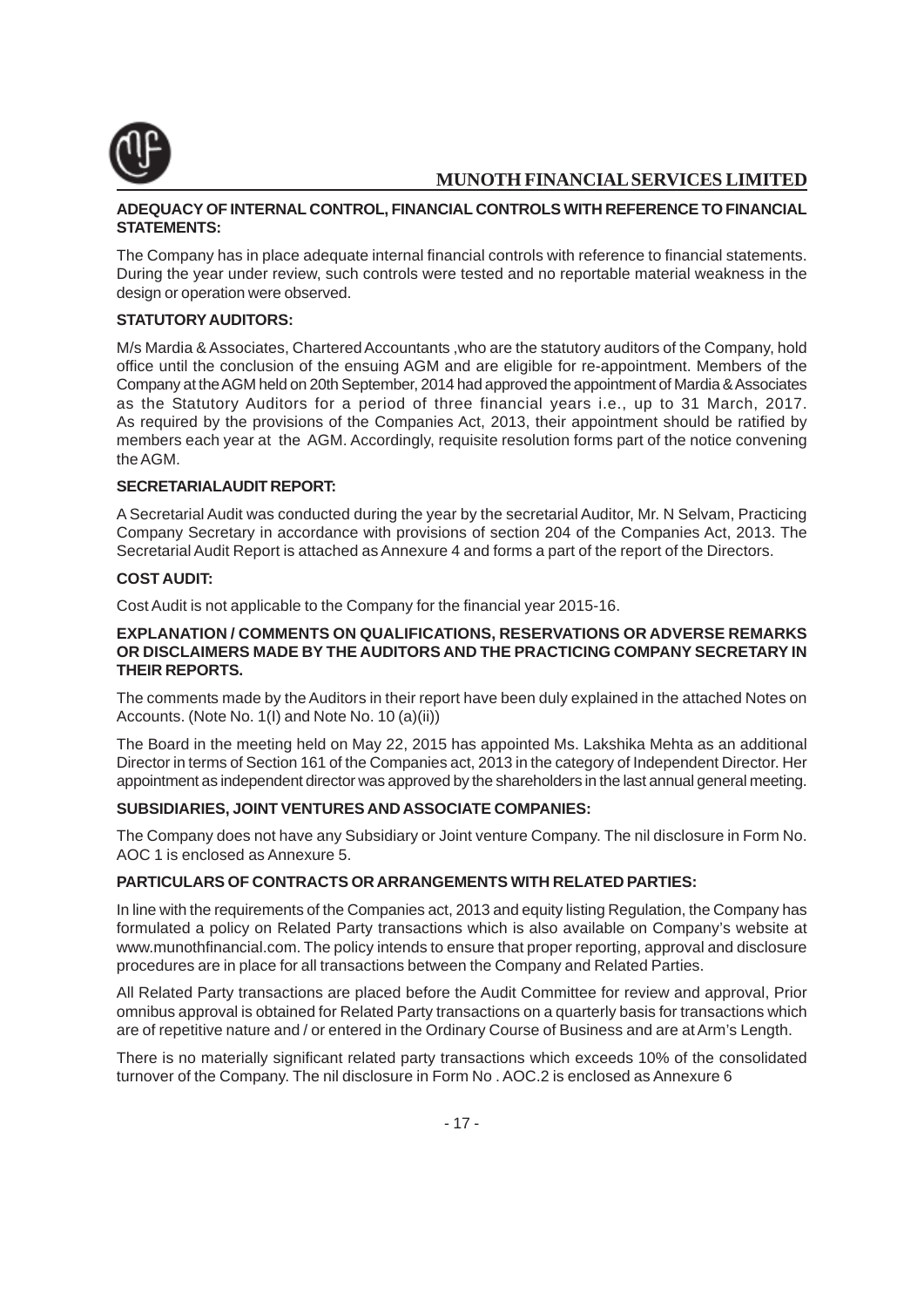

## **PARTICULARS OF EMPLOYEES AND RELATED DISCLOSURE:**

There are no persons employed in the Company during the year or for part of the year who were in receipt of remuneration in excess of the limits set out in Rules 5(2) and 5(3) of the Companies (Appointment and Remuneration of Managerial Personnel) Rules, 2014 read with in terms of provisions of Section 197(12) of the Companies Act, 2013.

Disclosures pertaining to remuneration and other details as required under Section 197(12) of the Act read with Rule 5(1) of the Companies (Appointment and Remuneration of Managerial Personnel) rules, 2014 are provided in the Annual Report as Annexure 7

In terms of Section 136 of the Act, the reports and accounts are being sent to the members and others entitled thereto, which is available for inspection by the members at the registered office of the company during business hours on working days of the company. If any member is interested in inspecting the same, such member may write to the Company in advance and the same will be furnished. The full annual report is also available on the Company's website.

## **VIGIL MECHANISM:**

The Vigil Mechanism of the Company, which also incorporates a whistle blower policy in terms of the Listing Regulation, includes an Ethics & Compliance Task Force comprising Senior Executives of the Company. The policy on vigil mechanism and whistle blower policy may be accessed on the company's website www. munothfinancial.com

## **CORPORATE GOVERNANCE REPORT:**

Regulation 15(2) of the SEBI (Listing Obligations & Disclosure Requirements) Regulations, 2015 is applicable as the paid up capital was below Rs. 10 crores and Networth was below Rs. 25 crores as on 31/03/2015. Accordingly the disclosures under Corporate Governance Report and the Compliance Certificate from auditor regarding compliance of conditions of Corporate Governance is not applicable and hence does not form part of this Annual Report

## **STOCK EXCHANGES**

The Company's shares is listed on The Stock Exchange, Mumbai.

## **PREVENTION OF INSIDER TRADING:**

The Company has adopted a Code of Conduct as per the Guidelines issued by the Securities and Exchange Board of India for prevention of Insider Trading with a view to regulate trading in securities by the Directors and designated employees of the Company. The Board of Directors and the designated employees have confirmed compliance with the code.

## **GENERAL:**

Your Directors state that no disclosure or reporting is required in respect of the following items as there were no transactions on these items during the year under review.

- 1. Issue of equity shares with differential rights as to dividend, voting or otherwise
- 2. Issue of shares ( including sweat equity shares) to employees of the company and ESOS under any scheme
- 3. The company does not have any subsidiaries and hence the disclosure stating that the Managing Director / whole Time Director of the Company not receiving any remuneration or commission for subsidiary is not applicable.
- 4. No significant or material orders were passed by the Regulators or Courts or Tribunals which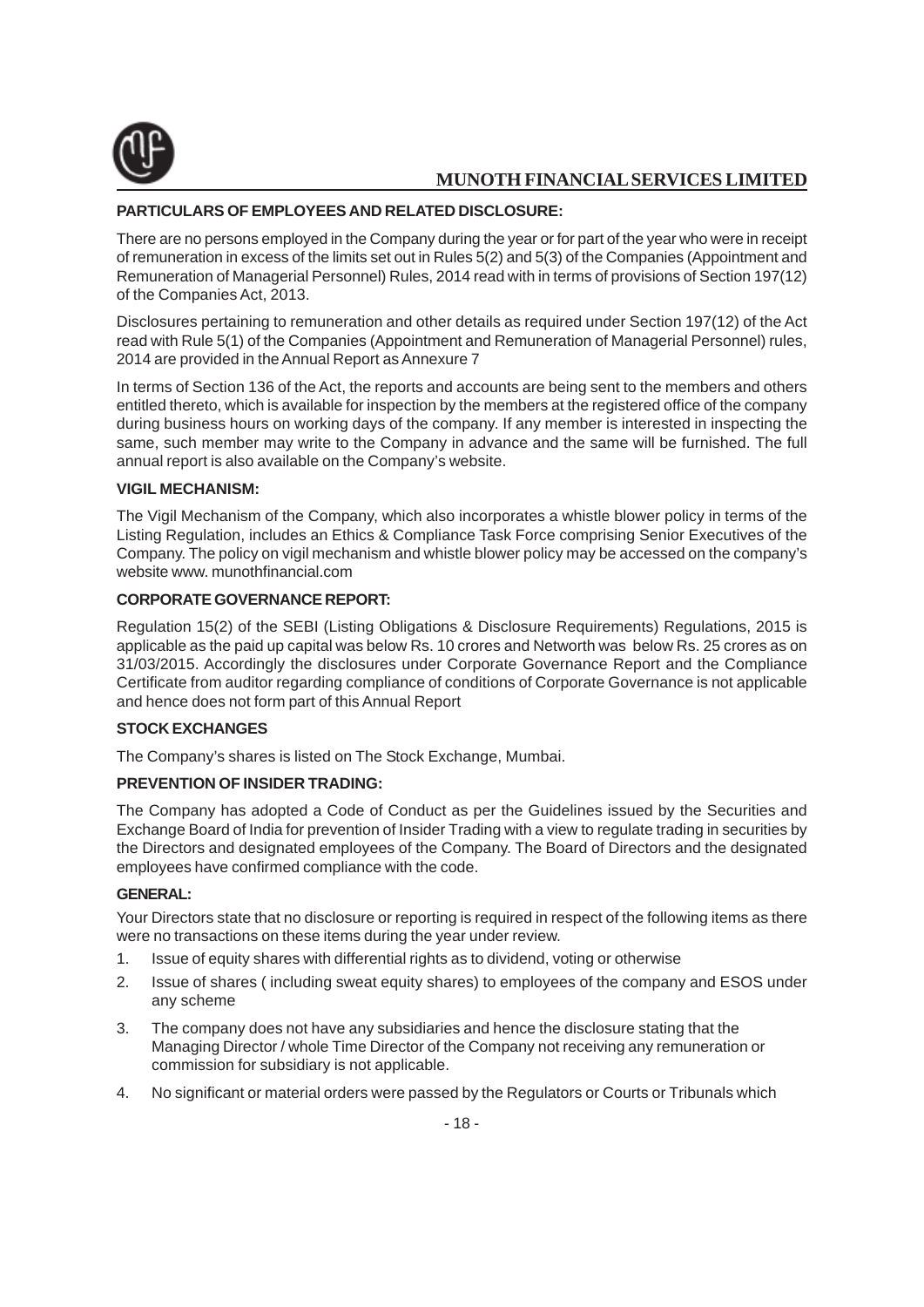

impact the going concern status and Company's operations in future.

5. There were no cases filed pursuant to the Sexual Harassment of Women at Workplace (Prevention, Prohibition and Redressal) Act, 2013.

#### **ACKNOWLEDGEMENTS:**

Your Directors would like to express their gratitude to the Shareholders, vendors, bankers and customers for their support and co-operation. They wish to thank all the employees of the Company for their sincere and dedicated services.

**For and on behalf of the Board of Directors**

May 30, 2016

Chennai **LALCHAND MUNOTH**<br>May 30, 2016 **CHAIRMAN**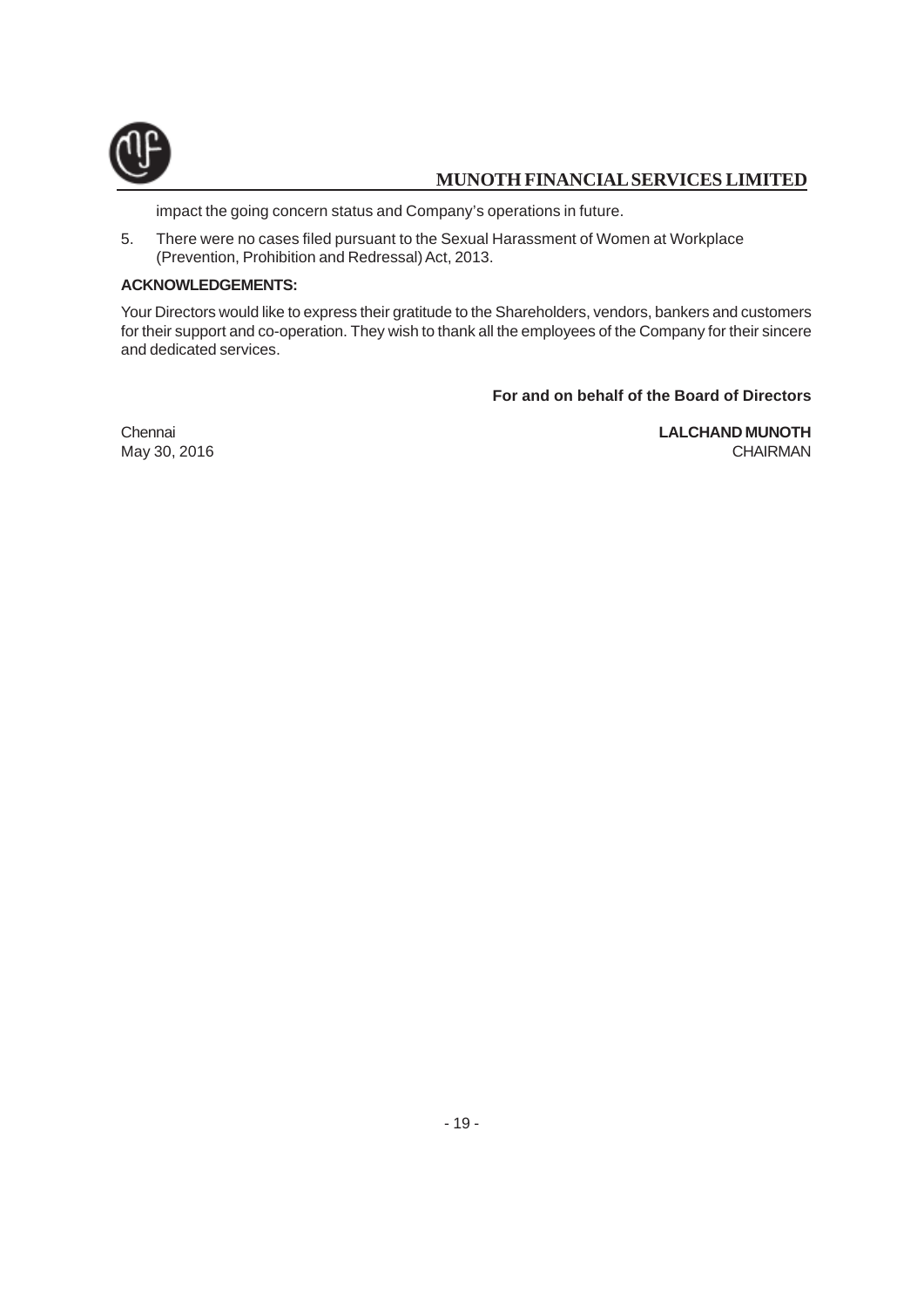

## **ANNEXURE 1**

## **Nomination and Remuneration Policy**

The Remuneration/Compensation Committee of Munoth Financial Services Limited ("the Company"), consisting of three independent directors, was renamed as Nomination and Remuneration Committee by the Board at its meeting held on March 31, 2015

**1. OBJECTIVE** The Nomination and Remuneration Committee and this Policy are in compliance with Section 178 of the Companies Act, 2013 ("**The Act**") read along with the applicable rules thereto and Clause 49 under the Listing Agreement.

The key objectives of the Committee are:

- **1.1** To guide the Board in relation to appointment and removal of Directors, Key Managerial Personnel and Senior Management.
- **1.2** To evaluate the performance of the members of the Board and provide necessary report to the Board for further evaluation of the Board.
- **1.3** To recommend to the Board on Remuneration payable to the Directors, Key Managerial Personnel and Senior Management.
- **1.4** To provide to Key Managerial Personnel and Senior Management reward linked directly to their effort, performance, dedication and achievement relating to the Company's operations.
- **1.5** To retain, motivate and promote talent and to ensure long term sustainability of talented managerial persons and to assist the Board in fulfilling its responsibilities.

#### **2. DEFINITIONS**

- **2.1** Act means the Companies Act, 2013 and Rules framed thereunder, as amended from time to time.
- **2.2 Board** means Board of Directors of the Company.
- **2.3 Directors** mean Directors of the Company.
- **2.4 Key Managerial Personnel** means Chief Executive Officer or the Managing Director or the Manager; Whole-time director; Chief Financial Officer; Company Secretary; and such other officer as may be prescribed.
- **2.5 Senior Management** means personnel of the company who are members of its core management team excluding the Board of Directors including Functional Heads.

## **3. ROLE OF COMMITTEE**

- **3.1 The role of the Committee inter alia will be the following:**
	- a. to formulate a criteria for determining qualifications, positive attributes and independence of a Director.
	- b. to recommend to the Board the appointment and removal of Senior Management
	- c. to carry out evaluation of Director's performance and recommend to the Board appointment / removal based on his / her performance.
	- d. to recommend to the Board on (i) policy relating to remuneration for Directors, Key Managerial Personnel and Senior Management and (ii) Executive Directors remuneration and incentive.
	- e. to make recommendations to the Board concerning any matters relating to the continuation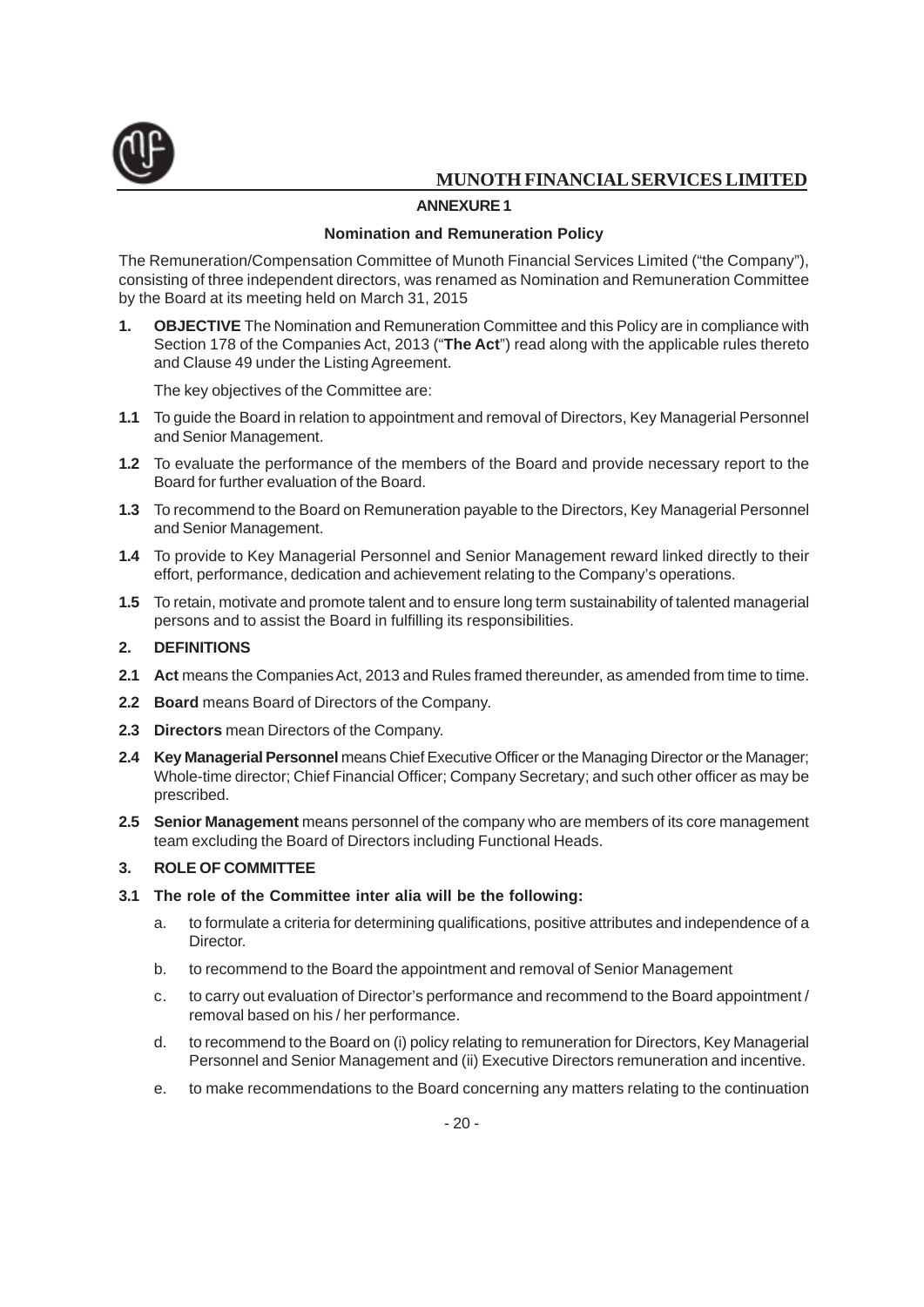

in office of any Director at any time including the suspension or termination of service of an Executive Director as an employee of the Company subject to the provision of the law and their service contract;

- f. ensure that level and composition of remuneration is reasonable and sufficient, relationship of remuneration to performance is clear and meets appropriate performance benchmarks,
- g. to devise a policy on Board diversity;
- h. to develop a succession plan for the Board and to regularly review the plan;

#### **Policy for appointment and removal of Director, KMP and Senior Management**

#### **3.2 Appointment criteria and qualifications**

- a) The Committee shall identify and ascertain the integrity, qualification, expertise and experience of the person for appointment as Director, KMP or at Senior Management level and recommend to the Board his / her appointment.
- b) A person should possess adequate qualification, expertise and experience for the position he / she is considered for appointment. The Committee has discretion to decide whether qualification, expertise and experience possessed by a person is sufficient / satisfactory for the concerned position.
- c) The Company shall not appoint or continue the employment of any person as Whole-time Director who has attained the age of seventy years. Provided that the term of the person holding this position may be extended beyond the age of seventy years with the approval of shareholders by passing a special resolution based on the explanatory statement annexed to the notice for such motion indicating the justification for extension of appointment beyond seventy years.

#### **3.3 Term / Tenure**

- a) Managing Director/Whole-time Director : The Company shall appoint or re-appoint any person as its Executive Chairman, Managing Director or Executive Director for a term not exceeding five years at a time. No re-appointment shall be made earlier than one year before the expiry of term.
- b) Independent Director: An Independent Director shall hold office for a term up to five consecutive years on the Board of the Company and will be eligible for re-appointment on passing of a special resolution by the Company and disclosure of such appointment in the Board's report.

No Independent Director shall hold office for more than two consecutive terms, but such Independent Director shall be eligible for appointment after expiry of three years of ceasing to become an Independent Director. Provided that an Independent Director shall not, during the said period of three years, be appointed in or be associated with the Company in any other capacity, either directly or indirectly. At the time of appointment of Independent Director it shall be ensured that number of Boards on which such Independent Director serves is as may be prescribed under the Act and / or the Listing Agreement.

- **3.4 Evaluation** The Committee shall carry out evaluation of performance of every Director, KMP and Senior Management Personnel at regular interval (yearly).
- **3.5 Removal** Due to reasons for any disqualification mentioned in the Act or under any other applicable Act, rules and regulations thereunder, the Committee may recommend, to the Board with reasons recorded in writing, removal of a Director, KMP or Senior Management Personnel subject to the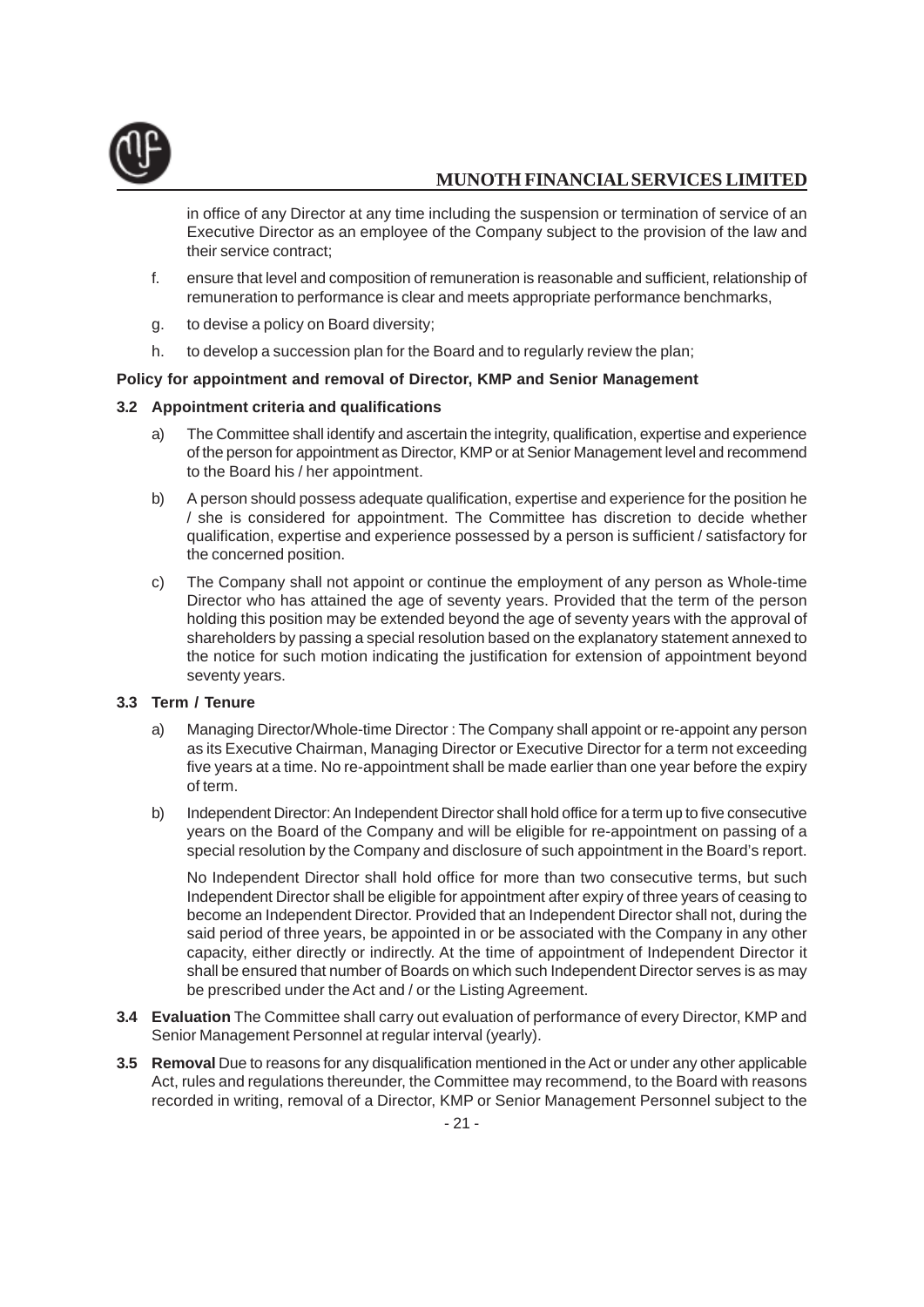

provisions and compliance of the said Act, rules and regulations.

- **3.6 Retirement** The Directors, KMP and Senior Management Personnel shall retire as per the applicable provisions of the Act and the prevailing policy of the Company. The Board will have the discretion to retain the Director, KMP, Senior Management Personnel in the same position/ remuneration or otherwise even after attaining the retirement age, for the benefit of the Company.
- **3.7 Policy relating to the Remuneration for the Managing / Whole-time Director, KMP and Senior Management Personnel**

The Remuneration Policy of the Company for managerial personnel is primarily based on the following:

- **•** Performance of the Company,
- ß potential of individual and,
- **External competitive environment**

#### **General**

- a. The remuneration/compensation/commission, etc., to the Managing / Whole-time Director, KMP and Senior Management Personnel will be determined by the Committee and recommended to the Board for approval at the time of appointment. The remuneration / compensation / commission etc. of the Managing / Whole Time Director shall be subject to the prior/post approval of the shareholders of the Company and Central Government, wherever required.
- b. The remuneration and commission to be paid to the Whole-time Directors shall be in accordance with the provisions of the Act.
- c. Increments to the existing remuneration/ compensation structure may be recommended by the Committee to the Board which would be within the limits approved by the Shareholders in the case of Whole-time Directors and as per the Policy of the Company in case of others.
- d. Where any insurance is taken by the Company on behalf of its Whole-time Director, Chief Executive Officer, Chief Financial Officer, the Company Secretary and any other employees for indemnifying them against any liability, the premium paid on such insurance shall not be treated as part of the remuneration payable to any such personnel. Provided that if such person is proved to be guilty, the premium paid on such insurance shall be treated as part of the remuneration.

#### **Remuneration to Managing / Whole-time Director, KMP and Senior Management Personnel**

- **a. Fixed pay:** The Managing / Whole-time Director, KMP and Senior Management Personnel shall be eligible for a monthly remuneration as may be approved by the Board on the recommendation of the Committee. The breakup of the pay scale and quantum of perquisites including, employer's contribution to P.F, pension scheme, medical expenses, club fees etc. shall be decided and approved by the Board/ the Person authorized by the Board on the recommendation of the Committee and approved by the shareholders and Central Government, wherever required.
- **b. Minimum Remuneration:** If, in any financial year, the Company has no profits or its profits are inadequate, the Company shall pay remuneration to its Whole-time Director in accordance with the provisions of Schedule V of the Act and if it is not able to comply with such provisions, with the previous approval of the Central Government.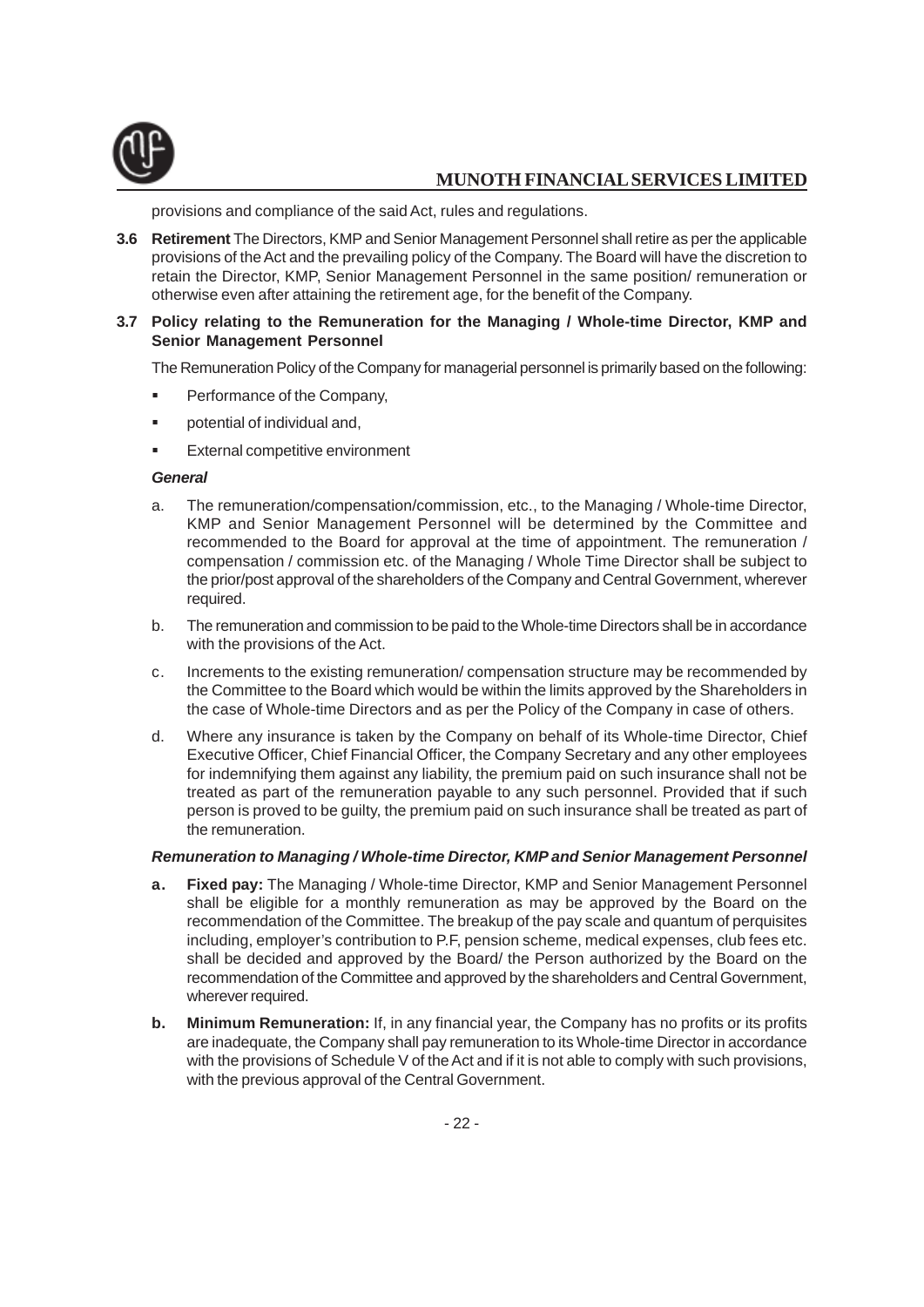

**c. Provisions for excess remuneration**: If any Whole-time Director draws or receives, directly or indirectly by way of remuneration any such sums in excess of the limits prescribed under the Act or without appropriate approvals, the Committee shall recommend the due course of action to the Board as and when required.

#### **Remuneration to Non- Executive / Independent Director**

- **a. Remuneration / Commission**: The remuneration / commission shall be fixed as per the limits and conditions mentioned by the Company and the Act.
- **b. Sitting Fees**: The Non- Executive / Independent Director may receive Sitting fees for attending meetings of Board or Committee thereof, provided that the amount of such fees shall not exceed the amount as may be prescribed by the Central Government from time to time.
- **c. Commission:** Commission may be paid subject to the limit not exceeding 1% of the profits of the Company computed as per the applicable provisions of the Act.
- **d. Stock Options**: An Independent Director shall not be entitled to any stock option of the Company.

## **4. NOMINATION COMMITTEE FUNCTIONS:**

The functions of the Committee in relation to nomination matters include:

- a. Ensuring that there is an appropriate induction in place for new Directors and members of Senior Management and reviewing its effectiveness;
- b. Ensuring that on appointment to the Board, independent directors receive a formal letter of appointment in accordance with the guidelines provided under the Act;
- c. Identifying and recommending Directors who are to be put forward for retirement by rotation.
- d. Determining the appropriate size, diversity and composition of the Board;
- e. Setting a formal and transparent procedure for selecting new Directors for appointment to the Board;
- f. Developing a succession plan for the Board and Senior Management and regularly reviewing the plan;
- g. Evaluating the performance of the Board members and Senior Management in the context of the Company's performance from business and compliance perspective;
- h. Making recommendations to the Board concerning any matters relating to the continuation in office of any Director at any time including the suspension or termination of service of an Executive Director as an employee of the Company subject to the provision of the law and their service contract.
- i. Delegating any of its powers to one or more of its members or the Secretary of the Committee;
- j. Recommend any necessary changes to the Board; and
- k. Considering any other matters, as may be requested by the Board.

## 5**. REMUNERATION COMMITTEE FUNCTIONS**

The function of the Committee in relation to remuneration matters include:

a. to consider and determine the Remuneration Policy, based on the performance and also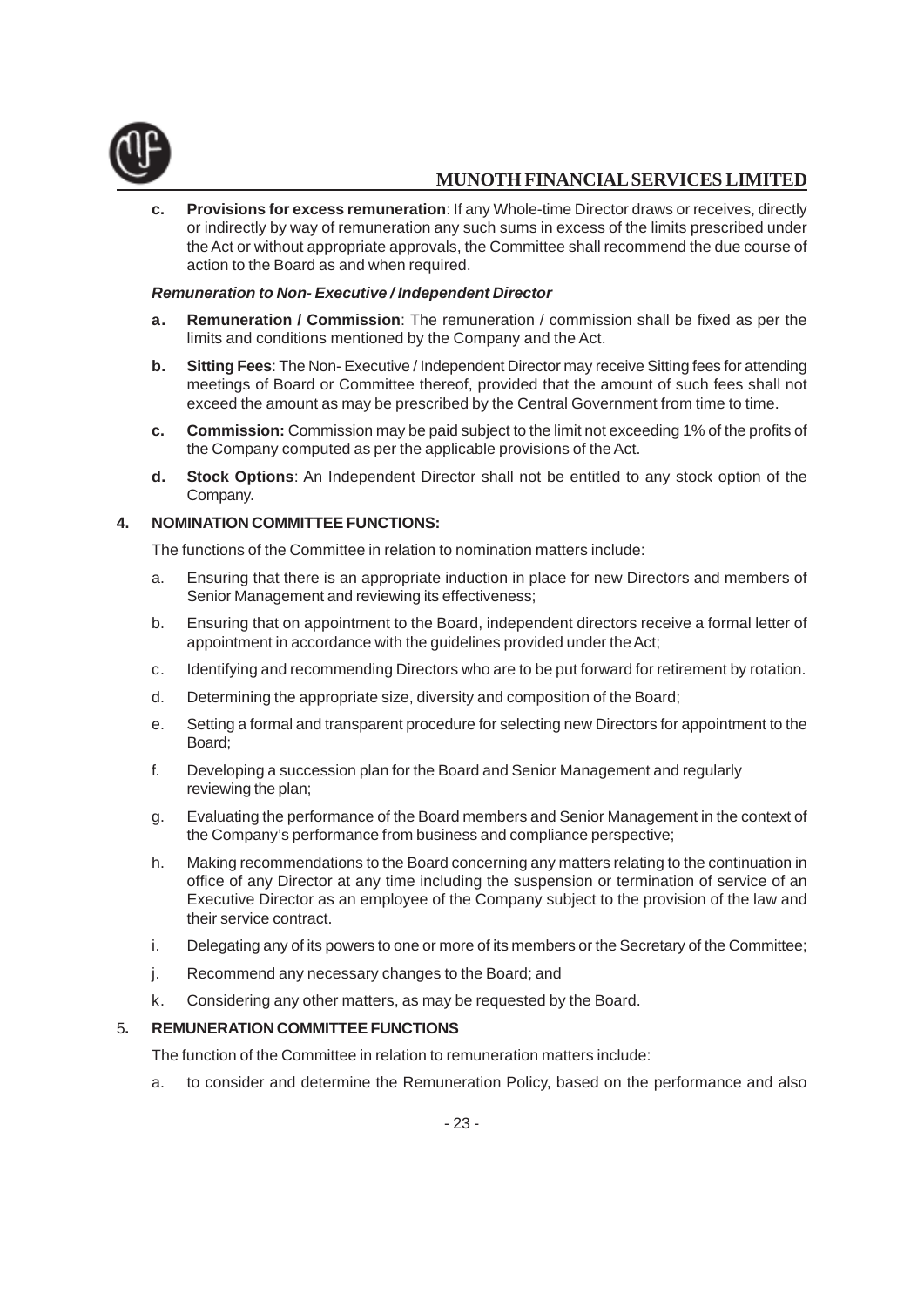

bearing in mind that the remuneration is reasonable and sufficient to attract retain and motivate members of the Board and such other factors as the Committee shall deem appropriate all elements of the remuneration of the members of the Board.

- b. to approve the remuneration of the Senior Management including key managerial personnel of the Company maintaining a balance between fixed and incentive pay reflecting short and long term performance objectives appropriate to the working of the Company.
- c. to delegate any of its powers to one or more of its members or the Secretary of the Committee.
- d. to consider any other matters as may be requested by the Board.
- e. Professional indemnity and liability insurance for Directors and senior management.
- **6. MEMBERSHIP** The Committee shall consist of a minimum 3 non-executive directors, majority of them being independent. Minimum two members shall constitute a quorum for the Committee meeting. Membership of the Committee shall be disclosed in the Annual Report. Term of the Committee shall be continued unless terminated by the Board of Directors.
- 7**. CHAIRPERSON** The Chairperson of the Committee shall be an Independent Director. The Chairperson of the Company may be appointed as a member of the Committee but shall not be a Chairman of the Committee. In the absence of the Chairperson, the members of the Committee present at the meeting shall choose one amongst them to act as Chairperson.
- **8. FREQUENCY OF MEETINGS** The meeting of the Committee shall be held at such regular intervals as may be required.

#### **9. OTHERS**

- **a.** A member of the Committee is not entitled to be present when his or her own remuneration is discussed at a meeting or when his or her performance is being evaluated. The Committee may invite such executives, as it considers appropriate, to be present at the meetings of the Committee.
- b. Matters arising for determination at Committee meetings shall be decided by a majority of votes of Members present and voting and any such decision shall for all purposes be deemed a decision of the Committee. In the case of equality of votes, the Chairman of the meeting will have a casting vote.
- c. The Company Secretary of the Company shall act as Secretary of the Committee.
- d. Proceedings of all meetings must be minuted and signed by the Chairman of the Committee at the subsequent meeting. Minutes of the Committee meetings will be tabled at the subsequent Board and Committee meeting.

## **For and on behalf of the Board of Directors**

Chennai **LALCHAND MUNOTH** May 30, 2016 **CHAIRMAN**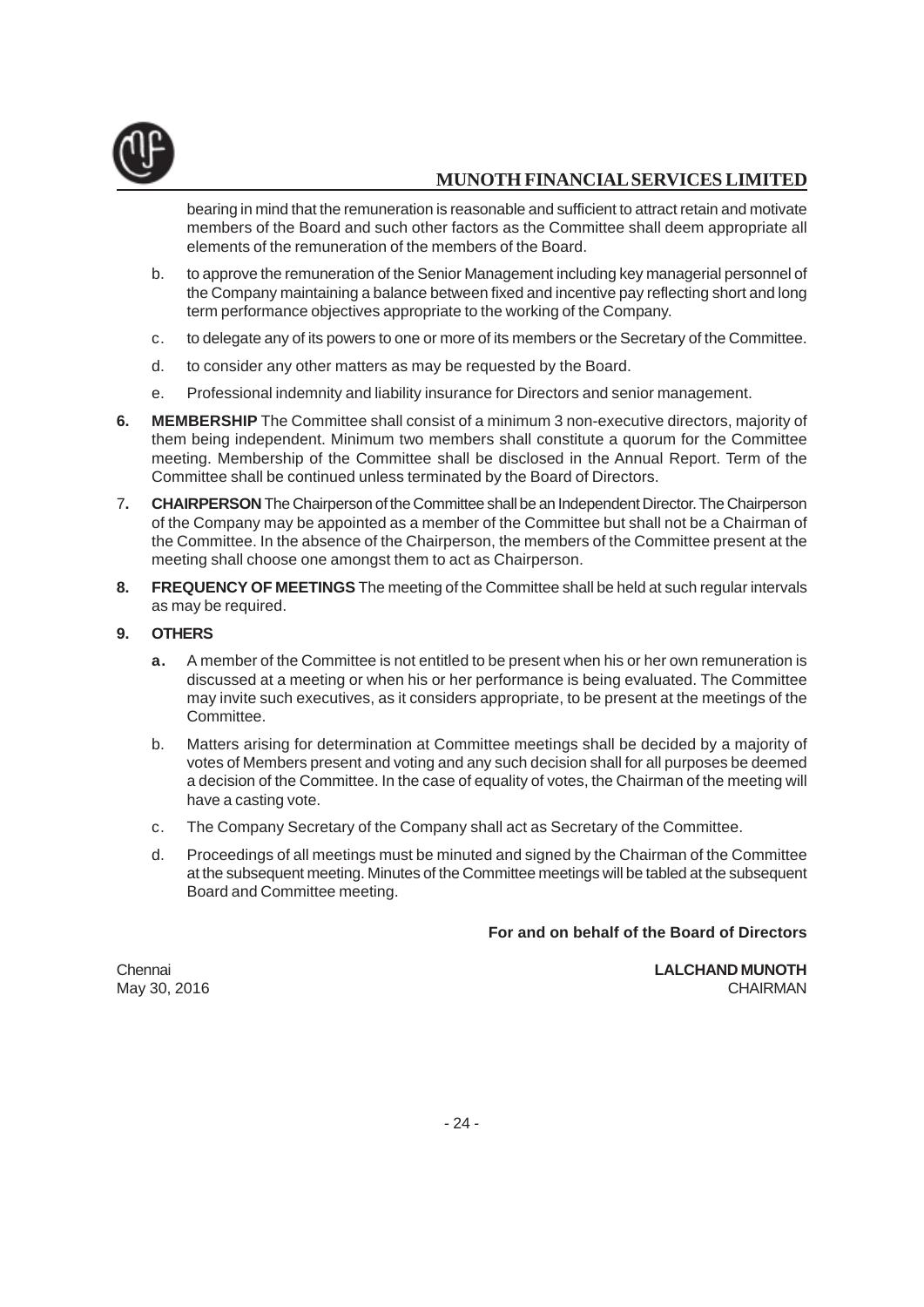

#### **FORM NO. MGT 9**

#### **EXTRACT OF ANNUAL RETURN**

#### **as on financial year ended on 31.03.2016**

#### **Pursuant to Section 92 (3) of the Companies Act, 2013 and rule 12(1) of the Company (Management & Administration ) Rules, 2014.**

#### I **REGISTRATION & OTHER DETAILS:**

|              | <b>CIN</b>                                                                    | L65991TN1990PLC019836                                                                                                                             |
|--------------|-------------------------------------------------------------------------------|---------------------------------------------------------------------------------------------------------------------------------------------------|
| $\mathbf{H}$ | <b>Registration Date</b>                                                      | 1/11/1990                                                                                                                                         |
| iii          | Name of the Company                                                           | MUNOTH FINANCIAL SERVICES LIMITED                                                                                                                 |
| iv           | Category/Sub-category of the Company                                          | <b>COMPANY LIMITED BY SHARES</b>                                                                                                                  |
| v            | Address of the Registered office &<br>contact details                         | SUITE NO. 46 & 47, MUNOTH CENTRE<br>343, TRIPLICANE HIGH ROAD, TRIPLICANE,<br>CHENNAI - 600005, PH -914428591185<br>Email: cs@munothfinancial.com |
| vi           | Whether listed company                                                        | <b>YES</b>                                                                                                                                        |
| vii          | Name, Address & contact details<br>of the Registrar & Transfer Agent, if any. | CAMEO CORPORATE SERVICES LIMITED.<br>1, CLUB HOUSE ROAD, CHENNAI - 600002                                                                         |

## II **PRINCIPAL BUSINESS ACTIVITIES OF THE COMPANY**

All the business activities contributing 10% or more of the total turnover of the company shall be stated

| <b>SL No</b>  | Name & Description of main<br>products/services            | NIC Code of the<br><b>Product /service</b> | % to total revenue/turnover<br>of the company (Approx) |
|---------------|------------------------------------------------------------|--------------------------------------------|--------------------------------------------------------|
|               |                                                            | class(Sub class)                           |                                                        |
|               | Management of Other Investment<br>Funds                    | 6630(66309)                                | 45.58%                                                 |
| $\mathcal{P}$ | Security and Commodity Contracts<br>brokerage              | 6612(66120)                                | 33.96%                                                 |
| 3             | Activities auxiliary to financial<br>services activity nec | 6619(66190)                                | 15.18%                                                 |

#### **III PARTICULARS OF HOLDING, SUBSIDIARY & ASSOCIATE COMPANIES**

| SI No | Name & Address of the Company | CIN/GLN | HOLDING/<br>SUBSIDIARY/<br><b>ASSOCIATE</b> | % OF<br><b>SHARES</b><br><b>HELD</b> | <b>APPLI</b><br>CABLE<br><b>SECTION</b> |
|-------|-------------------------------|---------|---------------------------------------------|--------------------------------------|-----------------------------------------|
|       |                               | -       | ۰                                           | $\overline{a}$                       | ۰                                       |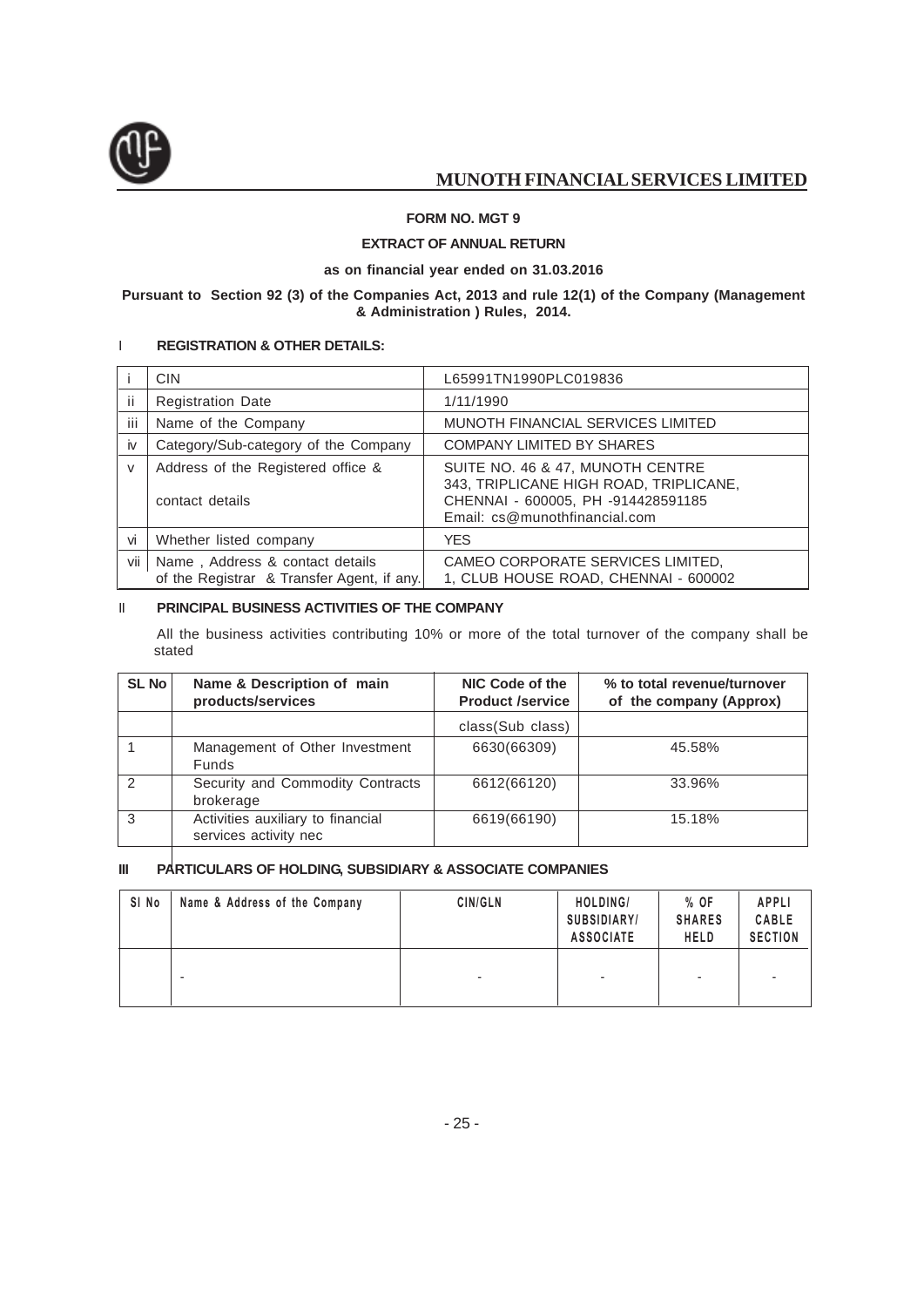

| Category of Shareholders                                       | No. of Shares held at the beginning<br>of the year |          |          |                                  | No. of Shares held at the end of the year |          |          |                                  | % change during<br>the year |
|----------------------------------------------------------------|----------------------------------------------------|----------|----------|----------------------------------|-------------------------------------------|----------|----------|----------------------------------|-----------------------------|
|                                                                | Demat                                              | Physical | Total    | $%$ of<br>Total<br><b>Shares</b> | Demat                                     | Physical | Total    | $%$ of<br>Total<br><b>Shares</b> |                             |
| A. Promoters                                                   |                                                    |          |          |                                  |                                           |          |          |                                  |                             |
| $(1)$ Indian                                                   |                                                    |          |          |                                  |                                           |          |          |                                  |                             |
| a) Individual/HUF                                              | 2917500                                            | 139600   | 3057100  | 59.53                            | 3259900                                   | 0        | 3259900  | 63.48                            | 3.95                        |
| b) Central Govt.or<br>State Govt.                              | 0                                                  | 0        | 0        | 0                                | 0                                         | 0        | 0        | 0                                | 0                           |
| c) Bodies Corporates                                           | 33100                                              | 0        | 33100    | 0.64                             | 102700                                    | $\theta$ | 102700   | 2.00                             | 1.36                        |
| d) Bank/Fl                                                     | 0                                                  | $\it{0}$ | 0        | 0                                | 0                                         | 0        | 0        | 0                                | $\it{0}$                    |
| e) Any other                                                   | 0                                                  | 0        | 0        | 0                                | 0                                         | 0        | 0        | 0                                | $\it{0}$                    |
| SUB TOTAL:(A) (1)                                              | 2950600                                            | 139600   | 3090200  | 60.18                            | 3362600                                   | 0        | 3362600  | 65.48                            | 5.30                        |
| (2) Foreign                                                    |                                                    |          |          |                                  |                                           |          |          |                                  |                             |
| a) NRI- Individuals                                            | 0                                                  | 0        | 0        | 0                                | 0                                         | 0        | 0        | 0                                | 0                           |
| b) Other Individuals                                           | 0                                                  | 0        | 0        | 0                                | 0                                         | 0        | 0        | 0                                | 0                           |
| c) Bodies Corp.                                                | 0                                                  | 0        | 0        | 0                                | 0                                         | 0        | 0        | 0                                | 0                           |
| d) Banks/Fl                                                    | 0                                                  | 0        | 0        | 0                                | 0                                         | 0        | 0        | 0                                | 0                           |
| e) Any other                                                   | 0                                                  | $\it{0}$ | 0        | 0                                | 0                                         | $\it{0}$ | 0        | 0                                | 0                           |
| SUB TOTAL (A) (2)                                              | 0                                                  | $\it{0}$ | 0        | 0                                | 0                                         | 0        | 0        | 0                                | $\it{0}$                    |
| Total Shareholding of<br>Promoter (A)= $(A)(1)+(A)(2)$ 2950600 |                                                    | 139600   | 3090200  | 57.46                            | 3362600                                   | 0        | 3362600  | 65.48                            | 5.30                        |
| <b>B. PUBLIC SHAREHOLDING</b>                                  |                                                    |          |          |                                  |                                           |          |          |                                  |                             |
| (1) Institutions                                               |                                                    |          |          |                                  |                                           |          |          |                                  |                             |
| a) Mutual Funds                                                | 0                                                  | 0        | 0        | 0                                | 0                                         | 0        | 0        | 0                                | 0                           |
| b) Banks/FI                                                    | 0                                                  | $\it{0}$ | 0        | 0                                | 0                                         | 0        | 0        | 0                                | 0                           |
| C) Central govt                                                | 0                                                  | 0        | 0        | 0                                | 0                                         | 0        | 0        | 0                                | 0                           |
| d) State Govt.                                                 | 0                                                  | 0        | 0        | 0                                | 0                                         | 0        | 0        | 0                                | 0                           |
| e) Venture Capital Fund                                        | 0                                                  | 0        | 0        | $\it{0}$                         | $\it{0}$                                  | 0        | 0        | 0                                | $\it{0}$                    |
| f) Insurance Companies                                         | 0                                                  | $\it{0}$ | $\it{0}$ | $\it{0}$                         | $\it{0}$                                  | $\it{0}$ | $\it{0}$ | 0                                | $\it{0}$                    |
| $g$ ) FIIS                                                     | $\it{0}$                                           | 225000   | 225000   | 4.38                             | $\it{0}$                                  | 225000   | 225000   | 4.38                             | $0.00\,$                    |
| h) Foreign Venture<br>Capital Funds                            | $\it{0}$                                           | 0        | $\it{0}$ | 0                                | $\it{0}$                                  | 0        | 0        | $\it{0}$                         | 0                           |
| i) Others (specify)                                            | $\it{0}$                                           | $\it{0}$ | $\it{0}$ | $\it{0}$                         | $\it{0}$                                  | $\it{0}$ | $\it{0}$ | $\it{0}$                         | $\it{0}$                    |
| SUB TOTAL (B)(1):                                              | $\it{0}$                                           | 225000   | 225000   | $0.00\,$                         | $\it{0}$                                  | 225000   | 225000   | $0.00\,$                         | 0.00                        |

## *IV* **SHAREHOLDING PATTERN (Equity Share capital Break up as % to total Equity)**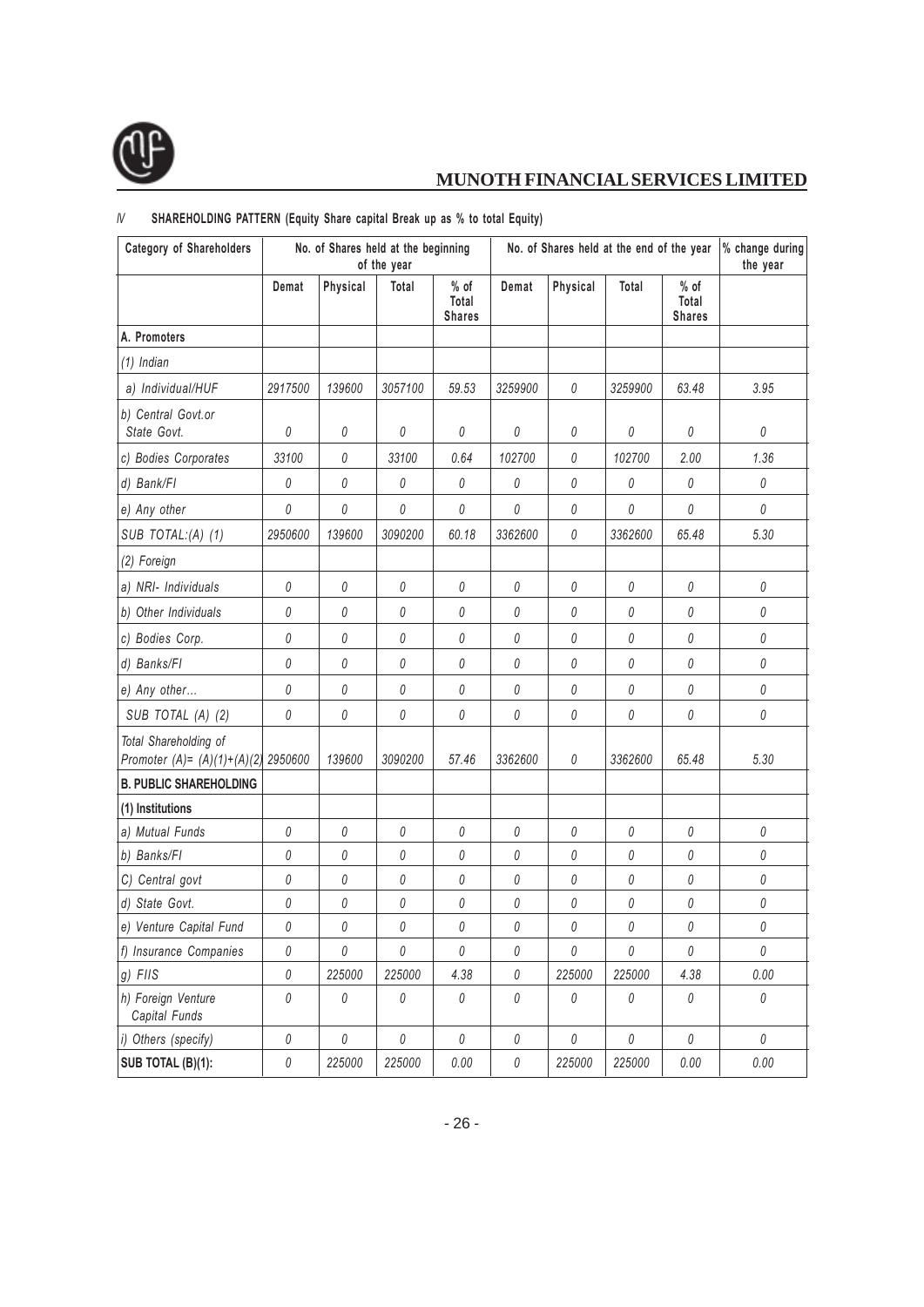

| <b>Category of Shareholders</b>                                                           | No. of Shares held at the beginning<br>of the year |          |          |                                  | No. of Shares held at the end of the year |          |         |                                  | % change during<br>the year |
|-------------------------------------------------------------------------------------------|----------------------------------------------------|----------|----------|----------------------------------|-------------------------------------------|----------|---------|----------------------------------|-----------------------------|
|                                                                                           | Demat                                              | Physical | Total    | $%$ of<br>Total<br><b>Shares</b> | Demat                                     | Physical | Total   | $%$ of<br>Total<br><b>Shares</b> |                             |
| (2) Non Institutions                                                                      |                                                    |          |          |                                  |                                           |          |         |                                  |                             |
| a) Bodies corporates                                                                      | 0                                                  | 0        | 0        | 0                                | 0                                         | 0        | 0       | 0                                | 0                           |
| i) Indian                                                                                 | 1315325                                            | 7700     | 1323025  | 25.76                            | 1314122                                   | 7700     | 1321822 | 25.74                            | $-0.02$                     |
| <i>ii</i> ) Overseas                                                                      | 0                                                  | 0        | $\theta$ | 0                                | 0                                         | 0        | 0       | 0                                | 0                           |
| b) Individuals                                                                            | 0                                                  | 0        | $\theta$ | 0                                | 0                                         | $\theta$ | 0       | 0                                | $\theta$                    |
| <i>i)</i> Individual shareholders<br>holding nominal share<br>capital upto Rs.1 lakhs     | 57999                                              | 424925   | 482924   | 9.40                             | 59299                                     | 152425   | 211724  | 4.12                             | $-5.28$                     |
| ii) Individuals shareholders<br>holding nominal share capital<br>in excess of Rs. 1 lakhs | 0                                                  | 11700    | 11700    | 0.00                             | 0                                         | 11700    | 11700   | 0.00                             | 0.00                        |
| c) Others (specify)                                                                       | 0                                                  | 0        | 0        | 0                                | 0                                         | 0        | 0       | 0                                | 0                           |
| HUF 2451                                                                                  | 0                                                  | 2451     | 0.05     | 2454                             | 0                                         | 2454     | 0.05    | 0.00                             |                             |
| SUB TOTAL (B)(2):                                                                         | 1375775                                            | 444325   | 1820100  | 35.44                            | 1375875                                   | 171825   | 1547700 | 30.14                            | $-5.30$                     |
| <b>Total Public Shareholding</b><br>$(B)=(B)(1)+(B)(2)$                                   | 1375775                                            | 669325   | 2045100  | 39.82                            | 1375875                                   | 396825   | 1772700 | 34.52                            | $-5.30$                     |
| C. Shares held by Custodian<br>for GDRs & ADRs                                            | $\theta$                                           | $\theta$ | $\theta$ | 0.00                             | $\theta$                                  | $\theta$ | 0       | 0.00                             | 0.00                        |
| Grand Total (A+B+C)                                                                       | 4326375                                            | 808925   | 5135300  | 100.00                           | 4738475                                   | 396825   | 5135300 | 100.00                           | 0.00                        |

# *IV* **SHAREHOLDING PATTERN (Equity Share capital Break up as % to total Equity)**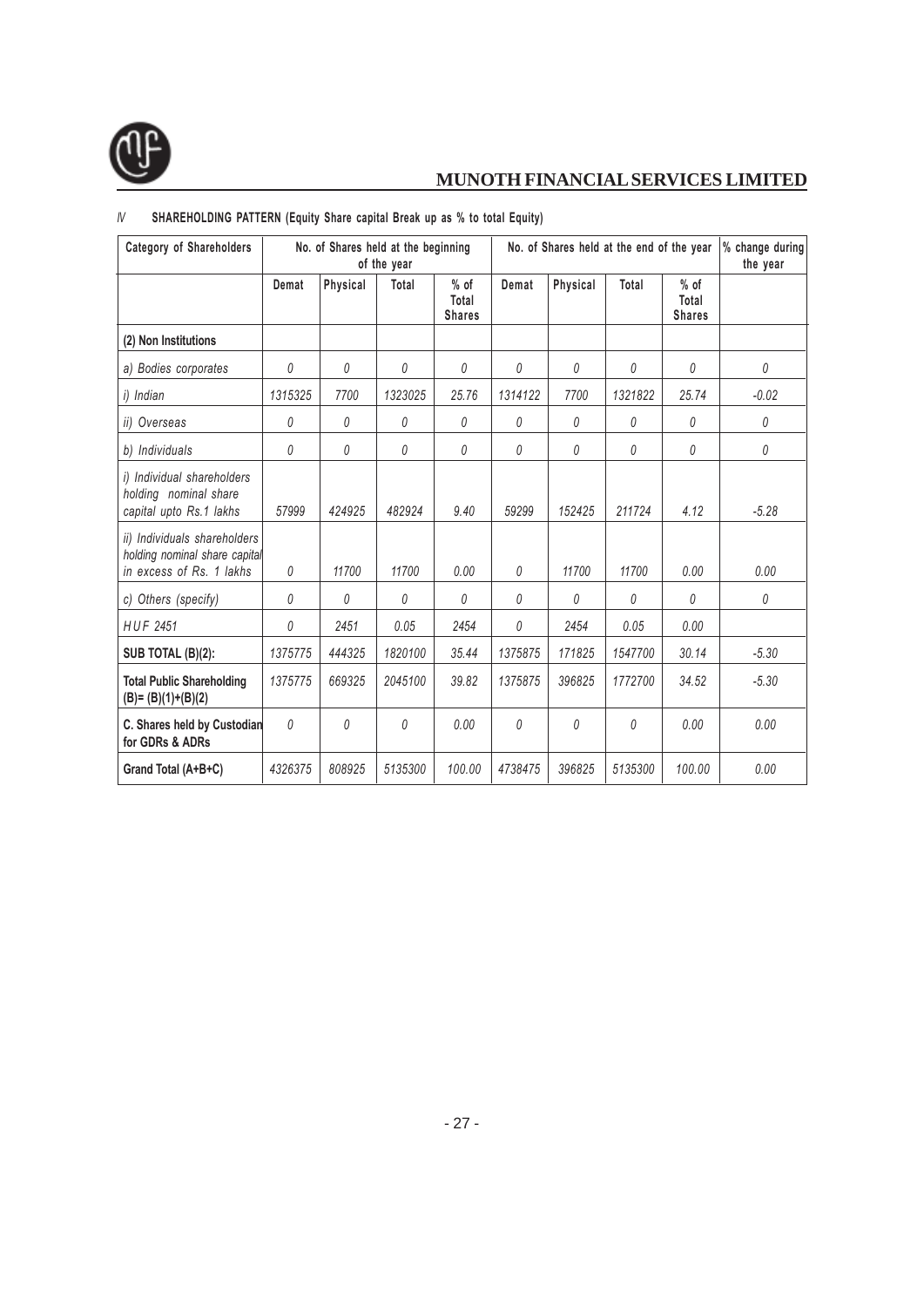

# *(ii)* **SHARE HOLDING OF PROMOTERS**

| SI <sub>No.</sub> | <b>Shareholders Name</b>                                   | Shareholding at the begginning<br>Shareholding at the end of the year<br>of the year |                                        |                                                         | % change<br>in share<br>holding<br>during<br>the year |                                               |                                                    |      |
|-------------------|------------------------------------------------------------|--------------------------------------------------------------------------------------|----------------------------------------|---------------------------------------------------------|-------------------------------------------------------|-----------------------------------------------|----------------------------------------------------|------|
|                   |                                                            | NO of shares                                                                         | % of total<br>shares of<br>the company | % of shares<br>pledged<br>encumbered<br>to total shares | NO of shares                                          | % of total<br>shares of the<br>company shares | $%$ of<br>pledged<br>encumbered<br>to total shares |      |
|                   | <b>JASWANT MUNOTH</b>                                      | 713400                                                                               | 13.89                                  | 0                                                       | 780200                                                | 15.19                                         | 0                                                  | 1.30 |
| $\overline{2}$    | <b>BHARAT MUNOTH</b>                                       | 619300                                                                               | 12.06                                  | 0                                                       | 682900                                                | 13.30                                         | 0                                                  | 1.24 |
| $\sqrt{3}$        | <b>LEELADEVI MUNOTH</b>                                    | 155000                                                                               | 3.02                                   | 0                                                       | 155000                                                | 3.02                                          | 0                                                  | 0.00 |
| $\overline{4}$    | <b>VIKAS MUNOTH</b>                                        | 905300                                                                               | 17.63                                  | 0                                                       | 964500                                                | 18.78                                         | 0                                                  | 1.15 |
| 5                 | <b>VIJAYALAKSHMI MUNOTH</b>                                | 15200                                                                                | 0.30                                   | 0                                                       | 15200                                                 | 0.30                                          | 0                                                  | 0.00 |
| 6                 | <b>LALCHAND MUNOTH</b>                                     | 648900                                                                               | 12.64                                  | 0                                                       | 662100                                                | 12.89                                         | 0                                                  | 0.26 |
|                   | <b>MUNOTH INDUSTRIES LIMITED</b>                           | 9700                                                                                 | 0.19                                   | 0                                                       | 9700                                                  | 0.19                                          | 0                                                  | 0.00 |
| 8                 | SOUTHINDIA CHEMICALS &<br>LEASING (P) LTD                  | 6600                                                                                 | 0.13                                   | 0                                                       | 76200                                                 | 1.48                                          | 0                                                  | 1.36 |
| 9                 | <b>MAHARANA FINANCE &amp;</b><br><b>INVESTMENTS(P) LTD</b> | 13600                                                                                | 0.26                                   | 0                                                       | 13600                                                 | 0.26                                          | 0                                                  | 0.00 |
| 10                | <b>MUNOTH BIOSCIENCE LIMITED</b>                           | 3200                                                                                 | 0.06                                   | 0                                                       | 3200                                                  | 0.06                                          | 0                                                  | 0.00 |
|                   | Total                                                      | 3090200                                                                              | 60.18                                  | 0.00                                                    | 3362600                                               | 65.48                                         | 0.00                                               | 5.30 |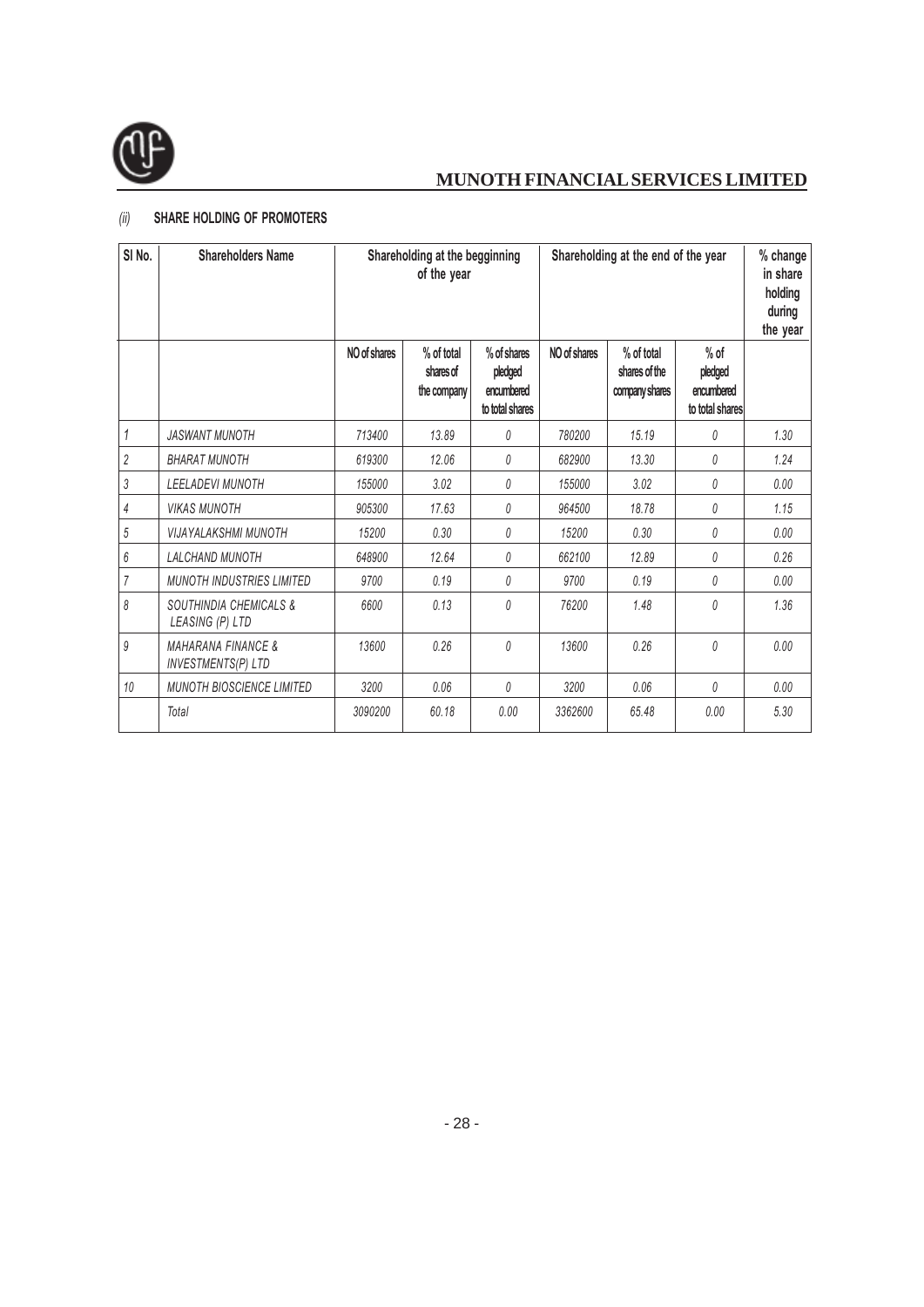

## (iii) **CHANGE IN PROMOTERS' SHAREHOLDING ( SPECIFY IF THERE IS NO CHANGE)**

| SI. No.        |                                                                                                                                                                            |                                            | Share holding at the beginning<br>of the Year |                                                | <b>Cumulative Share holding</b><br>during the year |  |  |
|----------------|----------------------------------------------------------------------------------------------------------------------------------------------------------------------------|--------------------------------------------|-----------------------------------------------|------------------------------------------------|----------------------------------------------------|--|--|
|                |                                                                                                                                                                            | No. of Shares                              | % of total<br>shares of the<br>company        | No of shares                                   | % of total<br>shares of the<br>company             |  |  |
| 1              | <b>JASWANT MUNOTH</b><br>At the beginning of the year 01/04/2015<br>TRANSFER 30/04/2015<br>TRANSFER 13/11/2015<br>TRANSFER 04/01/2016<br>At the end of the year 31/03/2016 | 713400<br>6800<br>41600<br>18400<br>780200 | 13.89<br>0.13<br>0.81<br>0.36<br>15.19        | 713400<br>720200<br>761800<br>780200<br>780200 | 13.89<br>14.02<br>14.83<br>15.19<br>15.19          |  |  |
| $\overline{2}$ | <b>BHARAT MUNOTH</b><br>At the beginning of the year 01/04/2015<br>TRANSFER 30/04/2015<br>TRANSFER 13/11/2015<br>TRANSFER 04/01/2016<br>At the end of the year 31/03/2016  | 619300<br>3600<br>53200<br>6800<br>682900  | 12.06<br>0.07<br>1.04<br>0.13<br>13.30        | 619300<br>622900<br>676100<br>682900<br>682900 | 12.06<br>12.13<br>13.17<br>13.30<br>13.30          |  |  |
| 3              | <b>LEELADEVI MUNOTH</b><br>At the beginning of the year 01/04/2015<br>At the end of the year 31/03/2016                                                                    | 155000<br>155000                           | 3.02<br>3.02                                  | 155000<br>155000                               | 3.02<br>3.02                                       |  |  |
| $\overline{4}$ | <b>VIKAS MUNOTH</b><br>At the beginning of the year 01/04/2015<br>TRANSFER 13/11/2015<br>TRANSFER 04/01/2016<br>At the end of the year 31/03/2016                          | 905300<br>33200<br>26000<br>964500         | 17.63<br>0.65<br>0.51<br>18.78                | 905300<br>938500<br>964500<br>964500           | 17.63<br>18.28<br>18.78<br>18.78                   |  |  |
| 5              | <b>VIJAYALAKSHMI MUNOTH</b><br>At the beginning of the year 01/04/2015<br>At the end of the year 31/03/2016                                                                | 15200<br>15200                             | 0.30<br>0.30                                  | 15200<br>15200                                 | 0.30<br>0.30                                       |  |  |
| 6              | <b>LALCHAND MUNOTH</b><br>At the beginning of the year 01/04/2015<br>TRANSFER 30/04/2015<br>At the end of the year 31/03/2016                                              | 648900<br>13200<br>662100                  | 14.33<br>0.26<br>14.59                        | 648900<br>662100<br>662100                     | 14.33<br>14.59<br>14.59                            |  |  |
| $\overline{7}$ | <b>MUNOTH INDUSTRIES LIMITED</b><br>At the beginning of the year 01/04/2015<br>At the end of the year 31/03/2016                                                           | 9700<br>9700                               | 0.19<br>0.19                                  | 9700<br>9700                                   | 0.19<br>0.19                                       |  |  |
| 8              | SOUTHINDIA CHEMICALS & LEASING (P) LTD<br>At the beginning of the year 01/04/2015<br>TRANSFER 13/11/2015<br>TRANSFER 04/01/2016<br>At the end of the year 31/03/2016       | 6600<br>61200<br>8400<br>76200             | 0.13<br>1.19<br>0.16<br>0.13                  | 6600<br>67800<br>76200<br>76200                | 0.13<br>1.32<br>1.48<br>0.13                       |  |  |
| 9              | MAHARANA FINANCE & INVESTMENTS(P) LTD<br>At the beginning of the year 01/04/2015<br>At the end of the year 31/03/2016                                                      | 13600<br>13600                             | 0.26<br>0.26                                  | 13600<br>13600                                 | 0.26<br>0.26                                       |  |  |
| 10             | MUNOTH BIOSCIENCE LIMITED<br>At the beginning of the year 01/04/2015<br>At the end of the year 31/03/2016                                                                  | 3200<br>3200                               | 0.06<br>0.06                                  | 3200<br>3200                                   | 0.06<br>0.06                                       |  |  |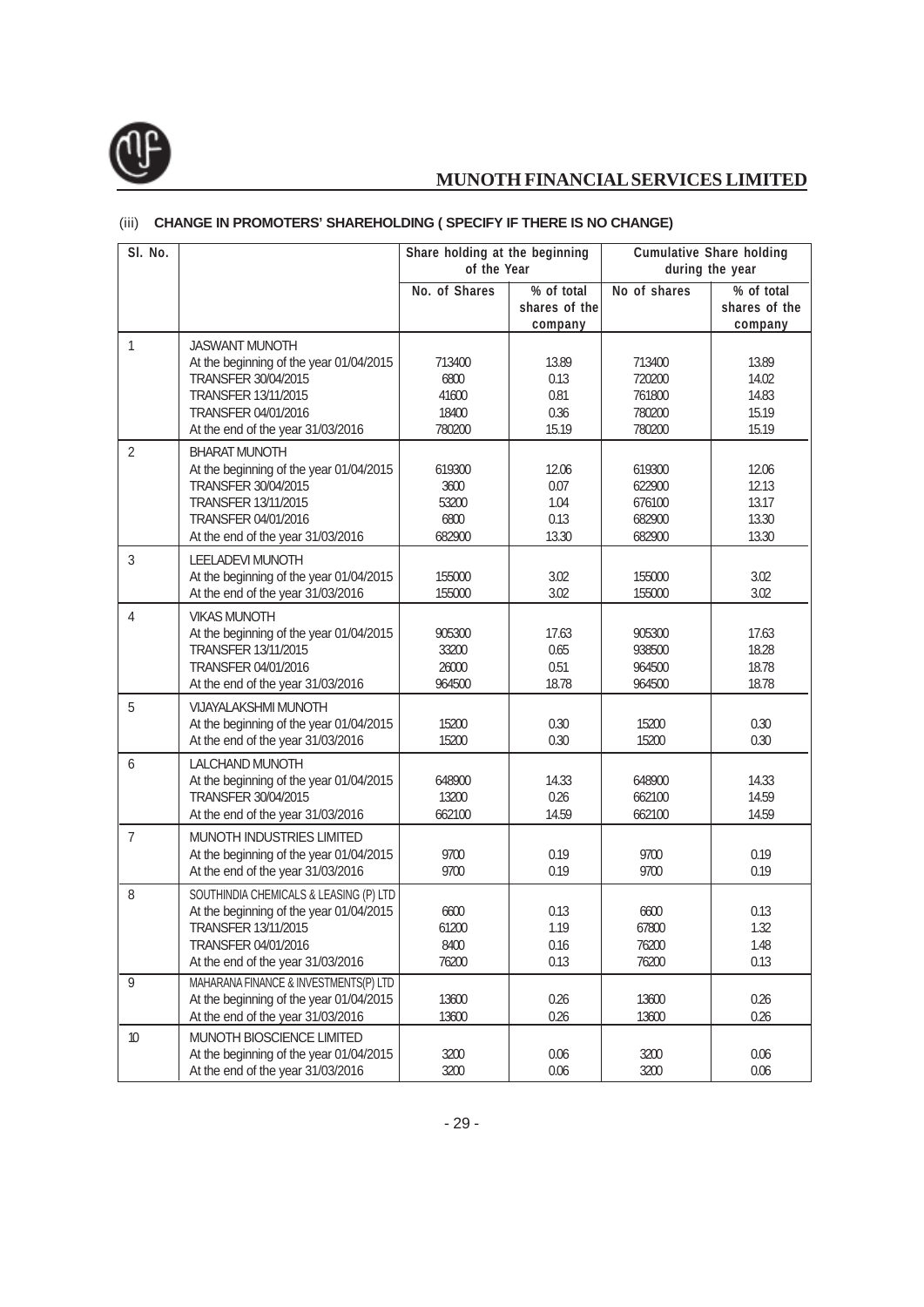

*(iv)* **Shareholding Pattern of top ten Shareholders (other than Directors, Promoters & Holders of GDRs & ADRs)**

| SI. No         |                                                                                                                                            | Shareholding at the<br>end of the year |                                        | <b>Cumulative Shareholding</b><br>during the year |                                        |  |
|----------------|--------------------------------------------------------------------------------------------------------------------------------------------|----------------------------------------|----------------------------------------|---------------------------------------------------|----------------------------------------|--|
|                | For Each of the Top 10 Shareholders                                                                                                        | No.of shares                           | % of total<br>shares of<br>the company | No of shares                                      | % of total<br>shares of<br>the company |  |
| 1              | <b>MUNOTH COMMUNICATION LIMITED</b><br>At the beginning of the year 01/04/2015<br>TRANSFER 31/03/2016<br>At the end of the year 31/03/2016 | 1256100<br>250000<br>1006100           | 24.46<br>4.87<br>19.59                 | 1256100<br>1006100<br>1006100                     | 24.46<br>19.59<br>19.59                |  |
| $\overline{c}$ | PRIORY INVESTMENTS (MAURITIUS) LIMITED<br>At the beginning of the year 01/04/2015<br>At the end of the year 31/03/2016                     | 225000<br>225000                       | 4.38<br>4.38                           | 225000<br>225000                                  | 4.38<br>4.38                           |  |
| 3              | MISRIMAL NAVAJEE ESTATES P LTD<br>At the beginning of the year 01/04/2015<br>At the end of the year 31/03/2016                             | 30800<br>30800                         | 0.60<br>0.60                           | 30800<br>30800                                    | 0.60<br>0.60                           |  |
| $\overline{4}$ | <b>G-TECH STONE LIMITED</b><br>At the beginning of the year 01/04/2015<br>At the end of the year 31/03/2016                                | 24800<br>24800                         | 0.48<br>0.48                           | 24800<br>24800                                    | 0.48<br>0.48                           |  |
| 5              | <b>RAVINDRAN G</b><br>At the beginning of the year 01/04/2015<br>At the end of the year 31/03/2016                                         | 11700<br>11700                         | 0.23<br>0.23                           | 11700<br>11700                                    | 0.23<br>0.23                           |  |
| 6              | <b>NUTECH FINANCIAL SERVICES LIMITED</b><br>At the beginning of the year 01/04/2015<br>At the end of the year 31/03/2016                   | 7200<br>7200                           | 0.14<br>0.14                           | 7200<br>7200                                      | 0.14<br>0.14                           |  |
| 7              | <b>RAMU A</b><br>At the beginning of the year 01/04/2015<br>At the end of the year 31/03/2016                                              | 4700<br>4700                           | 0.09<br>0.09                           | 4700<br>4700                                      | 0.09<br>0.09                           |  |
| 8              | <b>JAGANATHAN N</b><br>At the beginning of the year 01/04/2015<br>At the end of the year 31/03/2016                                        | 4400<br>4400                           | 0.09<br>0.09                           | 4400<br>4400                                      | 0.09<br>0.09                           |  |
| $\mathfrak g$  | VIJAYA J<br>At the beginning of the year 01/04/2015<br>At the end of the year 31/03/2016                                                   | 4400<br>4400                           | 0.09<br>0.09                           | 4400<br>4400                                      | 0.09<br>0.09                           |  |
| 10             | <b>SELVARAJ K</b><br>At the beginning of the year 01/04/2015<br>At the end of the year 31/03/2016                                          | 4000<br>4000                           | 0.08<br>0.08                           | 4000<br>4000                                      | 0.08<br>0.08                           |  |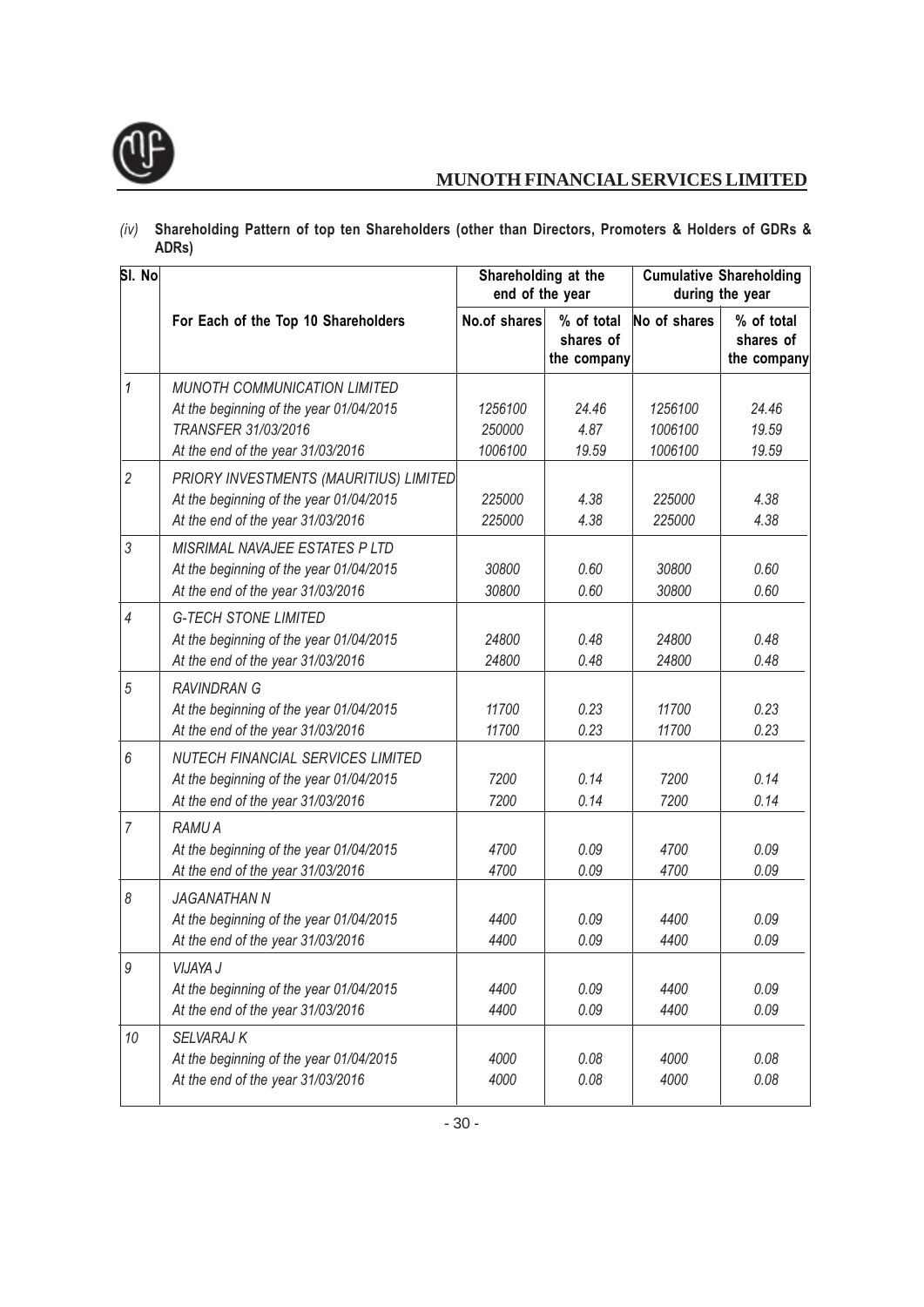

# *(v)* **Shareholding of Directors & KMP**

| SI. No                |                                         | Shareholding at the<br>end of the year |                                     | <b>Cumulative Shareholding</b><br>during the year |                                        |
|-----------------------|-----------------------------------------|----------------------------------------|-------------------------------------|---------------------------------------------------|----------------------------------------|
|                       | For Each of the Directors & KMP         | No.of shares                           | % of total shares<br>of the company | No of shares                                      | % of total<br>shares of the<br>company |
| 1                     | <b>JASWANT MUNOTH</b>                   |                                        |                                     |                                                   |                                        |
|                       | At the beginning of the year 01/04/2015 | 713400                                 | 13.89                               | 713400                                            | 13.89                                  |
|                       | TRANSFER 30/04/2015                     | 6800                                   | 0.13                                | 720200                                            | 14.02                                  |
|                       | TRANSFER 13/11/2015                     | 41600                                  | 0.81                                | 761800                                            | 14.83                                  |
|                       | TRANSFER 04/01/2016                     | 18400                                  | 0.36                                | 780200                                            | 15.19                                  |
|                       | At the end of the year 31/03/2016       | 780200                                 | 15.19                               | 780200                                            | 15.19                                  |
| $\overline{2}$        | <b>BHARAT MUNOTH</b>                    |                                        |                                     |                                                   |                                        |
|                       | At the beginning of the year 01/04/2015 | 619300                                 | 12.06                               | 619300                                            | 12.06                                  |
|                       | TRANSFER 30/04/2015                     | 3600                                   | 0.07                                | 622900                                            | 12.13                                  |
|                       | TRANSFER 13/11/2015                     | 53200                                  | 1.04                                | 676100                                            | 13.17                                  |
|                       | TRANSFER 04/01/2016                     | 6800                                   | 0.13                                | 682900                                            | 13.30                                  |
|                       | At the end of the year 31/03/2016       | 682900                                 | 13.30                               | 682900                                            | 13.30                                  |
| $\overline{3}$        | <b>VIKAS MUNOTH</b>                     |                                        |                                     |                                                   |                                        |
|                       | At the beginning of the year 01/04/2015 | 905300                                 | 17.63                               | 905300                                            | 17.63                                  |
|                       | TRANSFER 13/11/2015                     | 33200                                  | 0.65                                | 938500                                            | 18.28                                  |
|                       | TRANSFER 04/01/2016                     | 26000                                  | 0.51                                | 964500                                            | 18.78                                  |
|                       | At the end of the year 31/03/2016       | 964500                                 | 18.78                               | 964500                                            | 18.78                                  |
| $\overline{4}$        | <b>LALCHAND MUNOTH</b>                  |                                        |                                     |                                                   |                                        |
|                       | At the beginning of the year 01/04/2015 | 648900                                 | 14.33                               | 648900                                            | 14.33                                  |
|                       | TRANSFER 30/04/2015                     | 13200                                  | 0.26                                | 662100                                            | 14.59                                  |
|                       | At the end of the year 31/03/2016       | 662100                                 | 14.59                               | 662100                                            | 14.59                                  |
| $\sqrt{5}$            | LAKSHIKA MEHTA                          |                                        |                                     |                                                   |                                        |
|                       | At the beginning of the year 01/04/2015 | $\Omega$                               | 0.00                                | $\Omega$                                          | 0.00                                   |
|                       | Changes during the year                 |                                        | NO CHANGES DURING THE YEAR          |                                                   |                                        |
|                       | At the end of the year 31/03/2015       | 0                                      | 0.00                                | $\Omega$                                          | 0.00                                   |
| 6                     | <b>TANSRI RAJANDRAM</b>                 |                                        |                                     |                                                   |                                        |
|                       | At the beginning of the year 01/04/2015 | $\Omega$                               | 0.00                                | $\Omega$                                          | 0.00                                   |
|                       | Changes during the year                 |                                        | NO CHANGES DURING THE YEAR          |                                                   |                                        |
|                       | At the end of the year 31/03/2015       | 0                                      | 0.00                                | $\Omega$                                          | 0.00                                   |
| 7                     | <b>MAH SAU CHEONG</b>                   |                                        |                                     |                                                   |                                        |
|                       | At the beginning of the year 01/04/2015 | 0                                      | 0.00                                | 0                                                 | 0.00                                   |
|                       | Changes during the year                 |                                        | NO CHANGES DURING THE YEAR          |                                                   |                                        |
|                       | At the end of the year 31/03/2015       | 0                                      | 0.00                                | 0                                                 | 0.00                                   |
| $\boldsymbol{\delta}$ | <b>AJIT KUMBHAT</b>                     |                                        |                                     |                                                   |                                        |
|                       | At the beginning of the year 01/04/2015 | 0                                      | 0.00                                | $\theta$                                          | 0.00                                   |
|                       | Changes during the year                 |                                        | NO CHANGES DURING THE YEAR          |                                                   |                                        |
|                       | At the end of the year 31/03/2015       | 0                                      | 0.00                                | 0                                                 | 0.00                                   |
| 9                     | A G NANDINI - COMPANY SECRETARY (kmp)   |                                        |                                     |                                                   |                                        |
|                       | At the beginning of the year 01/04/2015 | 0                                      | 0.00                                | $\theta$                                          | 0.00                                   |
|                       | Changes during the year                 |                                        | NO CHANGES DURING THE YEAR          |                                                   |                                        |
|                       | At the end of the year 31/03/2015       | 0                                      | 0.00                                | 0                                                 | 0.00                                   |
|                       |                                         |                                        |                                     |                                                   |                                        |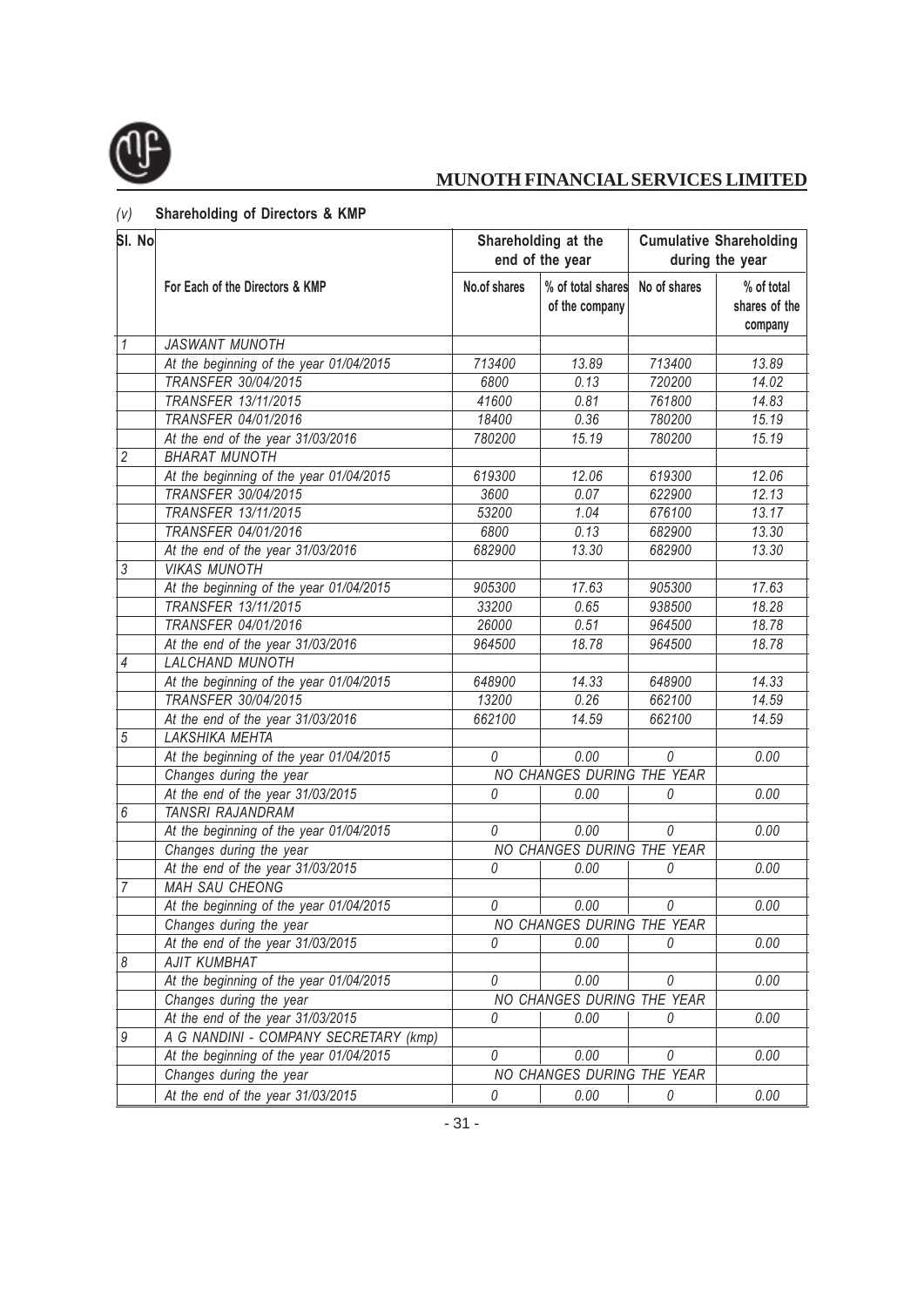

## *V* **INDEBTEDNESS**

## **In Rs.**

**Indebtedness of the Company including interest outstanding/accrued but not due for payment**

|                                                      | <b>Secured Loans</b>  | Unsecured | <b>Deposits</b> | <b>Total</b>        |
|------------------------------------------------------|-----------------------|-----------|-----------------|---------------------|
|                                                      | excluding<br>deposits | Loans     |                 | <b>Indebtedness</b> |
| Indebtness at the beginning of the<br>financial year |                       |           |                 |                     |
| i) Principal Amount                                  | 3108615               | 15516848  | 0               | 18625463            |
| ii) Interest due but not paid                        | 0                     |           | 0               |                     |
| iii) Interest accrued but not due                    | 0                     | $\theta$  | 0               |                     |
| Total (i+ii+iii)                                     | 3108615               | 15516848  | $\theta$        | 18625463            |
| Change in Indebtedness during the                    |                       |           |                 |                     |
| financial year                                       |                       |           |                 |                     |
| Additions                                            | 0                     | 276217    | 0               |                     |
| Reduction                                            | 3108615               | 0         | 0               |                     |
| <b>Net Change</b>                                    | 3108615               |           | $\theta$        |                     |
| Indebtedness at the end of the                       |                       |           |                 |                     |
| financial year                                       |                       |           |                 |                     |
| i) Principal Amount                                  | 0                     | 15793065  | $\theta$        | 15793065            |
| ii) Interest due but not paid                        | 0                     | 0         | $\theta$        | 0                   |
| iii) Interest accrued but not due                    | 0                     | $\theta$  | 0               |                     |
| Total (i+ii+iii)                                     | N                     | 15793065  | $\theta$        | 15793065            |

# *VI* **REMUNERATION OF DIRECTORS AND KEY MANAGERIAL PERSONNEL**

## *A.* **Remuneration to Managing Director, Whole time director and/or Manager:**

**In Rs.**

| SI.No          | <b>Particulars of Remuneration</b>                                                     | Name of the MD/WTD/Manager                                                         | <b>Total Amount</b> |
|----------------|----------------------------------------------------------------------------------------|------------------------------------------------------------------------------------|---------------------|
|                | Gross salary                                                                           | Mr. Jaswant Munoth (MD)                                                            |                     |
|                | (a) Salary as per provisions<br>contained in section 17(1) of<br>the Income Tax. 1961. | 15,00,000                                                                          | 15,00,000           |
|                | (b) Value of perquisites u/s 17(2)<br>of the Income tax Act, 1961                      | 0                                                                                  | 0                   |
|                | (c) Profits in lieu of salary under<br>section 17(3) of the Income<br>Tax Act. 1961    | $\Omega$                                                                           | 0                   |
| $\mathfrak{p}$ | Stock option                                                                           | ΝA                                                                                 | ΝA                  |
| 3              | <b>Sweat Equity</b>                                                                    | ΝA                                                                                 | ΝA                  |
| 4              | Commission                                                                             | ΝA                                                                                 | <b>NA</b>           |
|                | as % of profit                                                                         |                                                                                    |                     |
|                | others (specify)                                                                       |                                                                                    |                     |
| 5              | Others, please specify                                                                 | ΝA                                                                                 | N A                 |
|                | Total (A)                                                                              | 15,00,000                                                                          | 15,00,000           |
|                | Ceiling as per the Act                                                                 | with in overall ceiling as mentioned in Section II of Part II of Schedule V of Act |                     |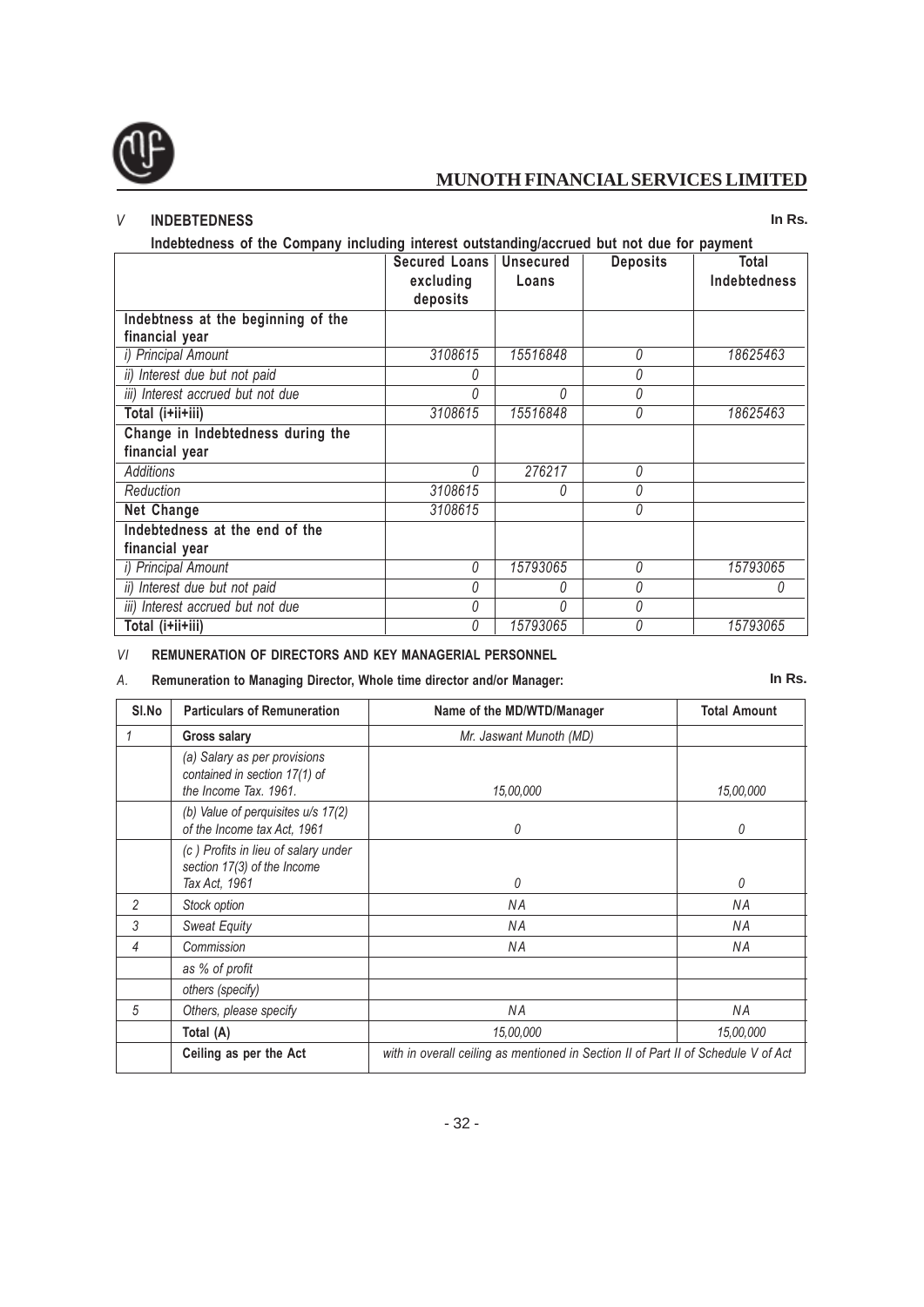

## **B. Remuneration to other directors:**

## **In Rs.**

| SI.No         | <b>Particulars of Remuneration</b>                | Name of the Directors                                                                 | <b>Total Amount</b> |
|---------------|---------------------------------------------------|---------------------------------------------------------------------------------------|---------------------|
|               | <b>Independent Directors</b>                      |                                                                                       |                     |
|               | (a) Fee for attending board committee<br>meetings | NA                                                                                    | NA                  |
|               | (b) Commission                                    |                                                                                       |                     |
|               | (c) Others, please specify                        |                                                                                       |                     |
|               | Total (1)                                         | NA                                                                                    | NA                  |
| $\mathcal{P}$ | <b>Other Non Executive Directors</b>              |                                                                                       |                     |
|               | (a) Fee for attending board committee<br>meetings | <b>NA</b>                                                                             | ΝA                  |
|               | (b) Commission                                    |                                                                                       |                     |
|               | (c) Others, please specify.                       |                                                                                       |                     |
|               | Total (2)                                         | ΝA                                                                                    | <b>NA</b>           |
|               | Total $(B)=(1+2)$                                 |                                                                                       |                     |
|               | <b>Total Managerial Remuneration</b>              | <b>NA</b>                                                                             | <b>NA</b>           |
|               | Overall Cieling as per the Act.                   | with in overall ceiling as mentioned in Section II of Part II of<br>Schedule V of Act |                     |

# *C.* **REMUNERATION TO KEY MANAGERIAL PERSONNEL OTHER THAN MD/MANAGER/WTD**

**In Rs.**

| SI. No.        | <b>Particulars of Remuneration</b>                                                         | <b>Key Managerial Personnel</b> |                      | <b>Total</b> |
|----------------|--------------------------------------------------------------------------------------------|---------------------------------|----------------------|--------------|
|                | <b>Gross Salary</b>                                                                        | Company<br><b>Secretary</b>     | <b>CFO &amp; WTD</b> |              |
|                | (a) Salary as per provisions contained<br>in section 17(1) of the Income<br>Tax Act, 1961. | 697920                          | 0                    | 697920       |
|                | (b) Value of perquisites u/s 17(2) of<br>the Income Tax Act, 1961                          | 0                               | 0                    | 0            |
|                | (c) Profits in lieu of salary under<br>section 17(3) of the Income<br>Tax Act, 1961        | 0                               | 0                    | 0            |
| $\overline{2}$ | <b>Stock Option</b>                                                                        | 0                               | 0                    | N            |
| 3              | Sweat Equity                                                                               | N                               | 0                    |              |
| 4              | Commission                                                                                 | 0                               | 0                    | Λ            |
|                | as % of profit                                                                             |                                 |                      |              |
|                | others, specify                                                                            |                                 |                      |              |
| 5              | Others, please specify                                                                     | 0                               | 0                    | N            |
|                | <b>Total</b>                                                                               | 697920                          | 0                    | 697920       |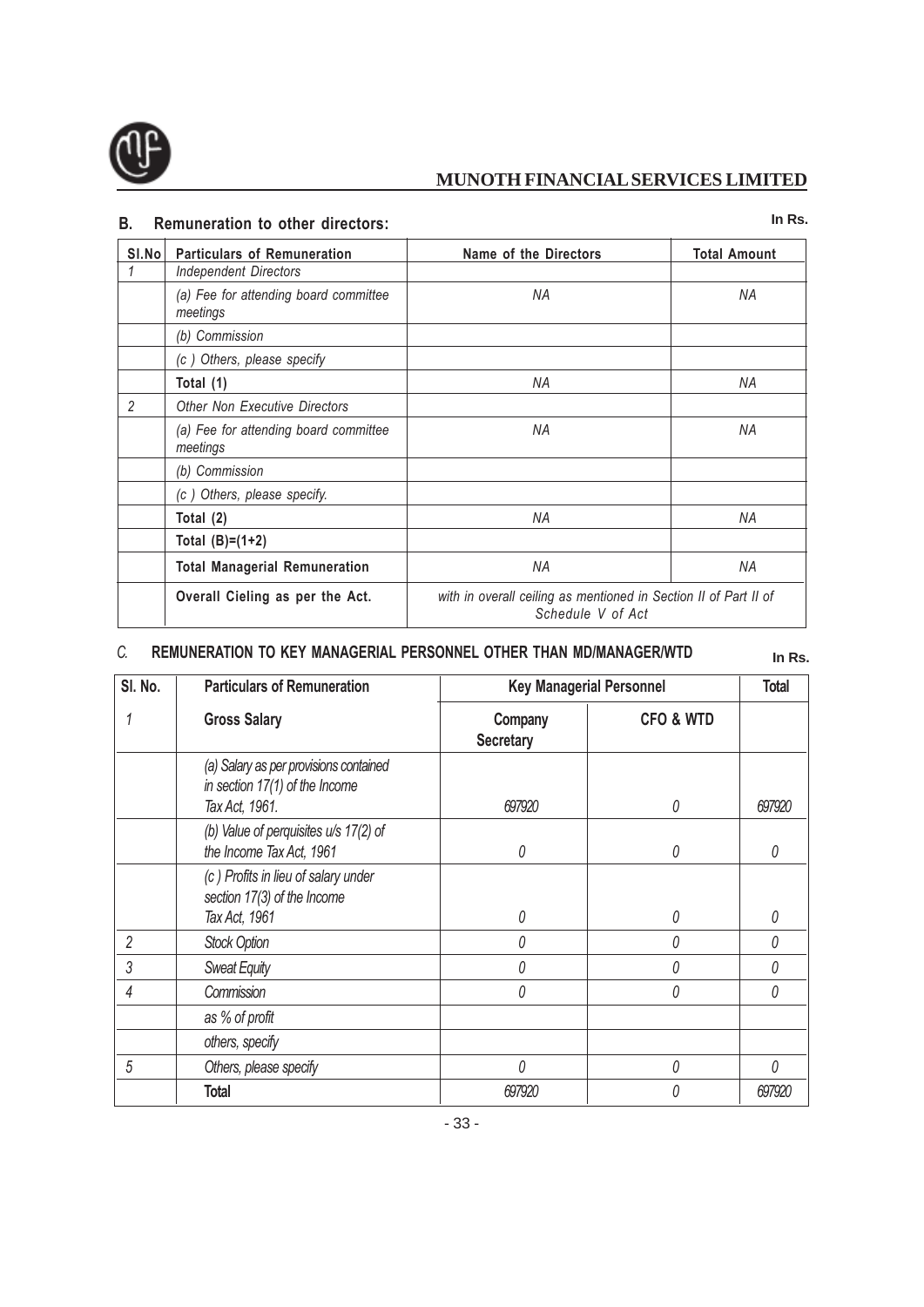

# *VII* **PENALTIES/PUNISHMENT/COMPOUNDING OF OFFENCES**

| <b>Type</b>                  | Section of the<br><b>Companies Act</b> | <b>Brief</b><br><b>Description</b> | Details of<br>Penalty/Punish-<br>ment/Compounding<br>fees imposed | Authority<br>(RD/NCLT/Court) | Appeall made<br>if any<br>(give details) |
|------------------------------|----------------------------------------|------------------------------------|-------------------------------------------------------------------|------------------------------|------------------------------------------|
| A. COMPANY                   |                                        |                                    |                                                                   |                              |                                          |
| Penalty                      | ΝA                                     | ΝA                                 | ΝA                                                                | ΝA                           | ΝA                                       |
| Punishment                   | ΝA                                     | NA                                 | ΝA                                                                | ΝA                           | ΝA                                       |
| Compounding                  | ΝA                                     | ΝA                                 | ΝA                                                                | ΝA                           | ΝA                                       |
| <b>B. DIRECTORS</b>          |                                        |                                    |                                                                   |                              |                                          |
| Penalty                      | ΝA                                     | ΝA                                 | ΝA                                                                | ΝA                           | ΝA                                       |
| Punishment                   | ΝA                                     | ΝA                                 | ΝA                                                                | ΝA                           | ΝA                                       |
| Compounding                  | ΝA                                     | ΝA                                 | ΝA                                                                | ΝA                           | ΝA                                       |
| C. OTHER OFFICERS IN DEFAULT |                                        |                                    |                                                                   |                              |                                          |
| Penalty                      | ΝA                                     | ΝA                                 | ΝA                                                                | ΝA                           | ΝA                                       |
| Punishment                   | ΝA                                     | ΝA                                 | ΝA                                                                | ΝA                           | ΝA                                       |
| Compounding                  | NA                                     | NA                                 | ΝA                                                                | ΝA                           | NA                                       |

## **For and on behalf of the Board of Directors**

Chennai **LALCHAND MUNOTH** May 30, 2016 **CHAIRMAN**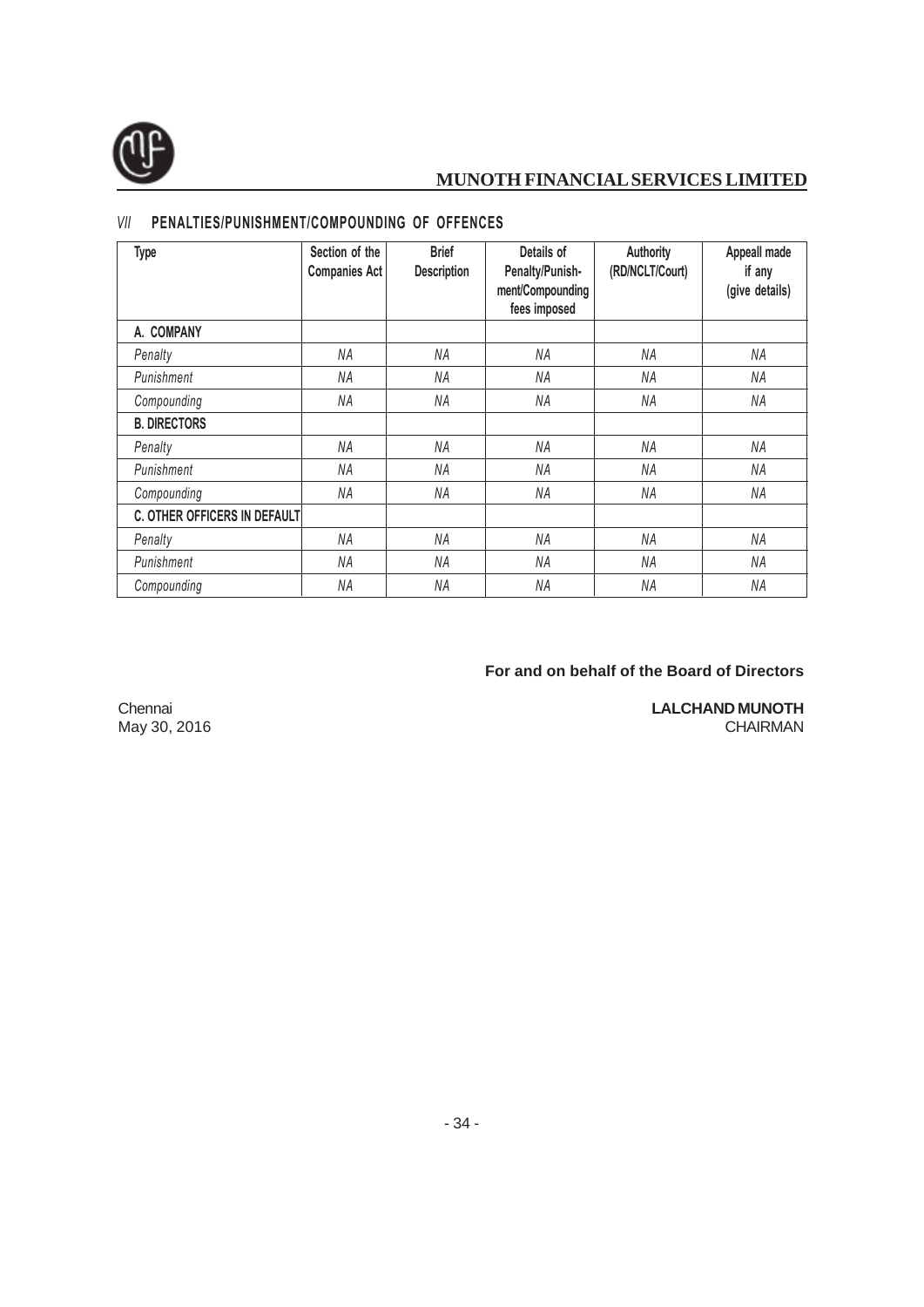

#### **ANNEXURE 3**

## **MANAGEMENT DICUSSION AND ANALYSIS (MD &A)**

## **Industry Structure and developments:**

In 2015-16 (April-December), resource mobilization through the public and right issues has surged rapidly as compared to the last financial year. The financial year 2015-16 witnessed a very encouraging participation from SMEs. The number of companies getting listed on SME platforms increased despite tightening of norms.. A total of 44 firms made debut on the SME platform in 2015-16 while a total of 66 companies filed their draft prospectus in the past fiscal to raise funds through an initial public offering (IPO).

Mixed corporate earnings for Q1 and Q2 of 2015- 16, FPIs' concern over minimum alternative tax (MAT), weakening of the rupee against the US dollar, investor concern over delay in passage of the Goods and Services Tax (GST) Bill, uncertainty over interest rate hike by US Fed and selling by FPIs had an impact on the Indian Secondary Market Yet the Indian equity market has been relatively resilient during this period compared to the other major emerging market economies. The market has rebounded time and time again, and it is hoped that as the global financial markets settle down, India can become the leading investment destination owing to its robust macro economic fundamentals

## **Opportunities & Threats**

During 2015, the government has initiated a number of reform measures in the financial sector. The Forwards Markets Commission (FMC) has been merged with the Securities and Exchange Board of India (SEBI) with effect from 28 September 2015 to achieve convergence of the regulation of the securities and commodity derivatives markets and increase the economies of scope and scale for exchanges, financial firms and other stakeholders.BSE and the National Stock Exchange (NSE) had launched SME platforms in March 2012, becoming the only two bourses to offer such a segment in the country. The platforms provide opportunity to SME entrepreneurs to raise equity capital for growth and expansion. It also provides immense opportunity for investors to identify and invest in good SMEs at early stage.

Concerns about China's economic growth and financial markets, low levels of global commodity prices and divergent monetary policy stances of the key economies have been periodically rekindling volatility in the global financial markets. Investors by and large are becoming risk averse and prefer to flee to safe havens each time a fresh crisis looms over the markets. India like most other emerging market economies has not been immune.

## **Segment- wise product performance**

The Company's business activities are all related to capital market segment and can be considered as single segment company

## **Risks, Concerns and outlook**

Top priorities in risk management will be aggregation of risk across the trade lifecycle, investment in analytics, and strengthening an ethical, risk-minded culture. As Company pursue these objectives, they may want to consider investing with an eye toward critical issues such as cyber risk and risk data & Integrating risk management and ethical goals into compensation.

In a shifting environment dominated by tighter capital and liquidity constraints and the prospect of changing monetary policy, the company should consider Developing versatile operating models that allow them to quickly scale in growth areas, Building a pipeline for talent to seize expertise-driven opportunities and finding new areas for growth by looking to ease clients' difficulties.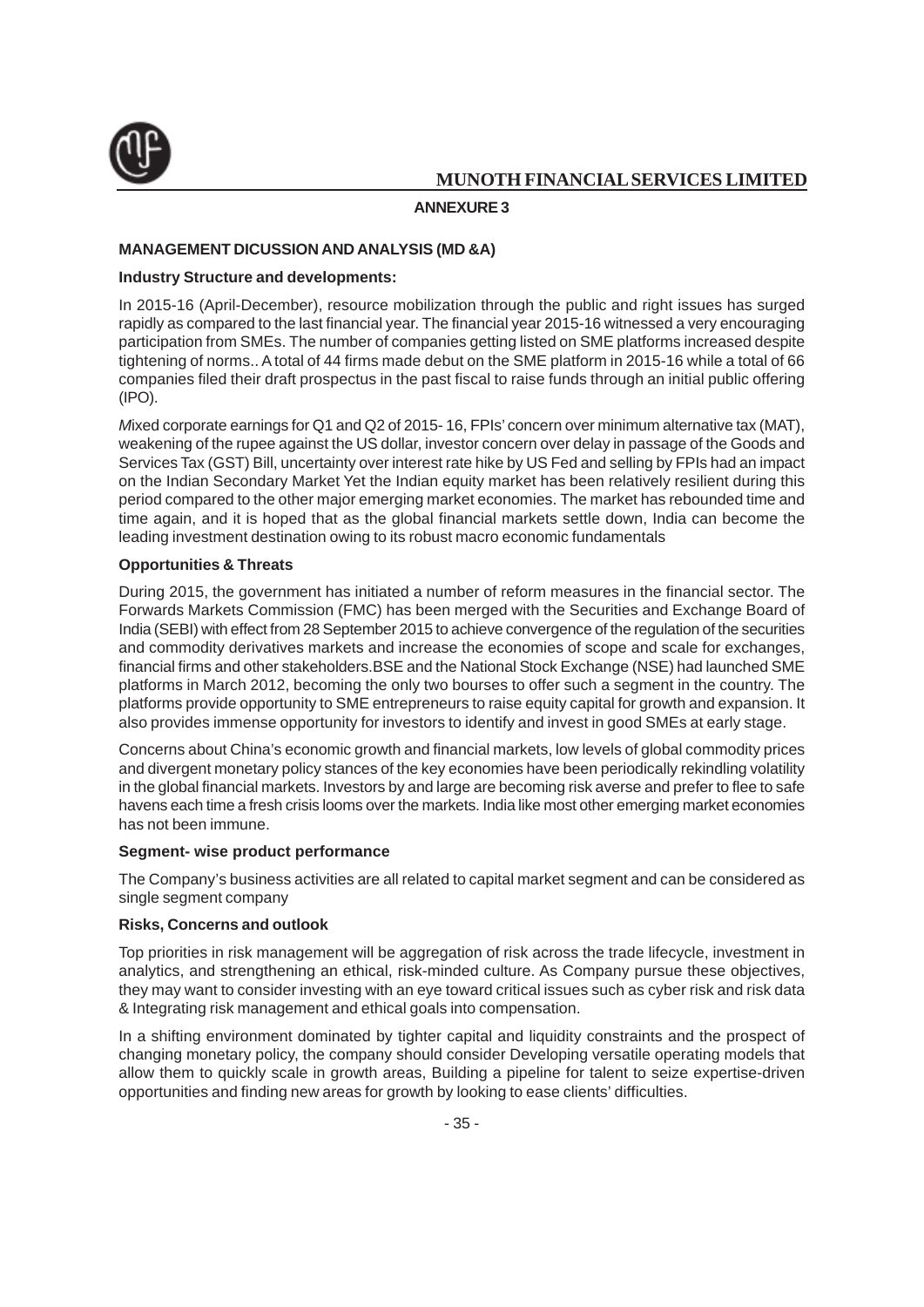

## **Adequacy of Internal Controls:**

The Company follows an extensive internal control system to ensure that prudential business policies are followed regularly in managing existing clientele and developing new business contacts. The Companyensures adherence to all internal control policies and procedures as well as compliance with all regulatoryguidelines.The Audit Committee reviews the adequacy of internal control system on regular basis

## **Financial Performance:**

During the financial year 2015-16, the Company's total revenue has decreased to Rs. 97.86 lakhs compared to Rs. 153.56 lakhs in the previous year. The Company net loss has increased to Rs. 18.88 Lakhs as against Rs. 6.69 Lakhs in the previous year.Income from stock broking operations has decreased to Rs. 23.81 Lacs from Rs. 52.15 lakhs in the previous year..The broking turnover of the company in cash segment is Rs. 121.26 crores as compared to Rs. 184.78crores in the last financial year and in F & O segment is Rs. 259.83 Crores as compared to Rs.2926.61crores compared in the last financial year.

## **Human Resource Development:**

The Company has a team of able and experienced professionals and the Company considers that the main strength is its human resources, who create a climate to suit its growth and excellence.

## **Cautionary Statement**

Statements in the Management Discussion and Analysis regarding the Company's objectives, estimates and expectations are within the scope of applicable laws and regulations. Actual performance might differ from those either expressed or implied.

**For and on behalf of the Board of Directors**

Chennai **LALCHAND MUNOTH** May 30, 2016 CHAIRMAN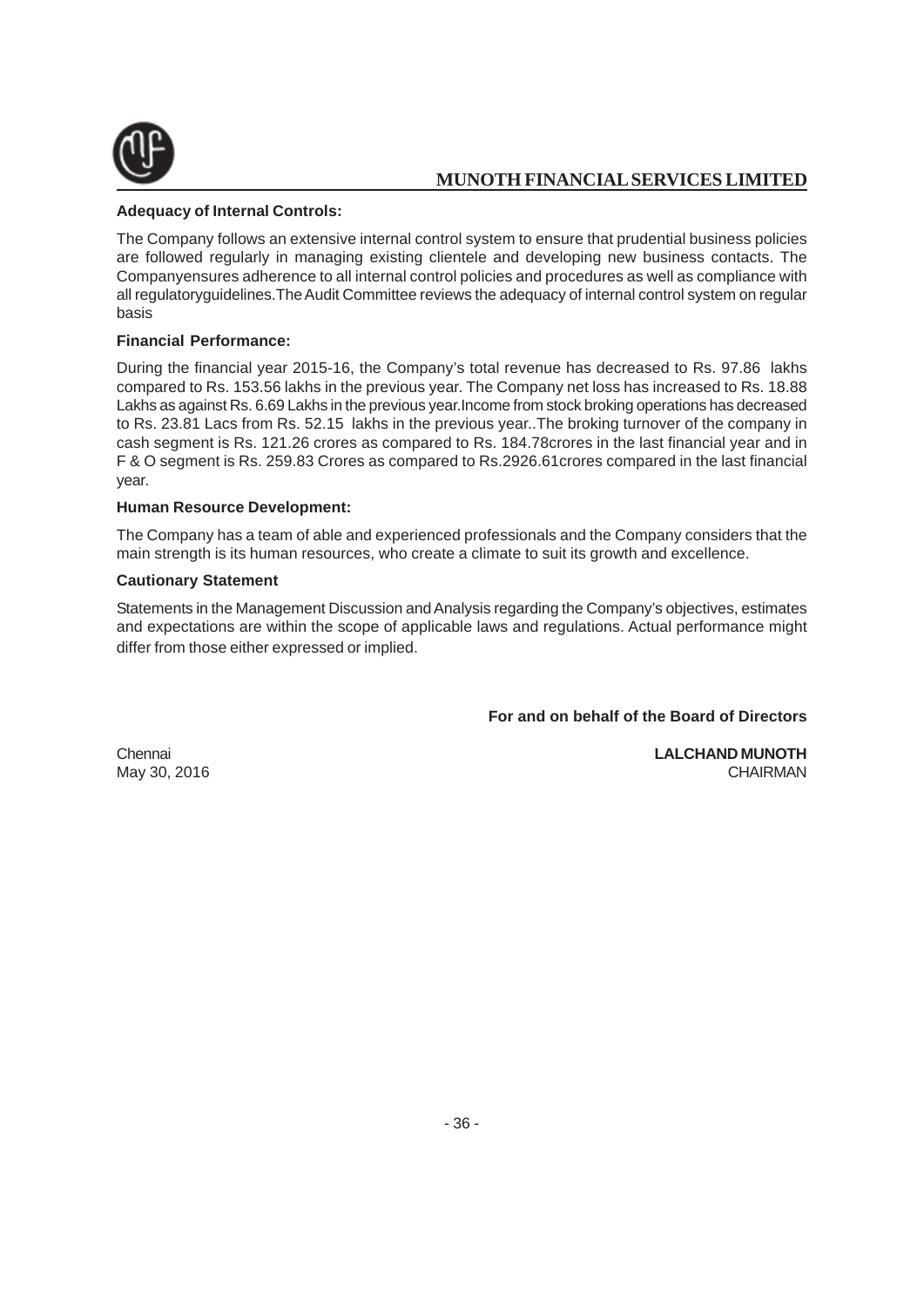

#### **ANNEXURE 4**

#### **Form No. MR-3**

#### **SECRETARIALAUDIT REPORT**

#### FOR THE FINANCIAL YEAR ENDED MARCH 31, 2016

[Pursuant to section 204(1) of the Companies Act, 2013 and rule No.9 of the Companies (Appointmentand Remuneration Personnel) Rules, 2014]

#### **SECRETARIALAUDIT REPORTFOR THE FINANCIALYEAR ENDED MARCH 31, 2016**

To, The Members, Munoth Financial Services Limited

I/We have conducted the secretarial audit of the compliance of applicable statutory provisions andthe adherence to good corporate practices by MUNOTH FINANCIAL SERVICES LIMITED .(hereinafter called thecompany). Secretarial Audit was conducted in a manner that provided me/us a reasonable basis forevaluating the corporate conducts/statutory compliances and expressing my opinion thereon.

Based on my/our verification of the Company books,papers, minute books, forms and returns filed and other records maintained by the company and alsothe information provided by the Company, its officers, agents and authorized representatives duringthe conduct of secretarial audit, I/We hereby report that in my/our opinion, the company has, duringthe audit period covering the financial year ended on March 31, 2016 complied with the statutoryprovisions listed hereunder and also that the Company has proper Board-processes and compliance mechanism in place to the extent, in the manner and subject to the reporting made hereinafter:

I/we have examined the books, papers, minute books, forms and returns filed and other recordsmaintained by ("the Company") for the financial year ended on March 31, 2016 according tothe provisions of:

- (i) The Companies Act, 2013 (the Act) and the rules made thereunder;
- (ii) The Securities Contracts (Regulation) Act, 1956 ('SCRA') and the rules made thereunder;
- (iii) The Depositories Act, 1996 and the Regulations and Bye-laws framed thereunder;
- (iv) Foreign Exchange Management Act, 1999 and the rules and regulations made thereunder to theextent of Foreign Direct Investment, Overseas Direct Investment and External CommercialBorrowings;
- (v) The following Regulations and Guidelines prescribed under the Securities and Exchange Boardof India Act, 1992 ('SEBI Act'):-
	- (a) The Securities and Exchange Board of India (Substantial Acquisition of Shares and Takeovers)Regulations, 2011;
	- (b) The Securities and Exchange Board of India (Prohibition of Insider Trading) Regulations, 1992;
	- (c) The Securities and Exchange Board of India (Issue of Capital and Disclosure Requirements)Regulations, 2009;
	- (d) The Securities and Exchange Board of India (Employee Stock Option Scheme and EmployeeStock Purchase Scheme) Guidelines, 1999;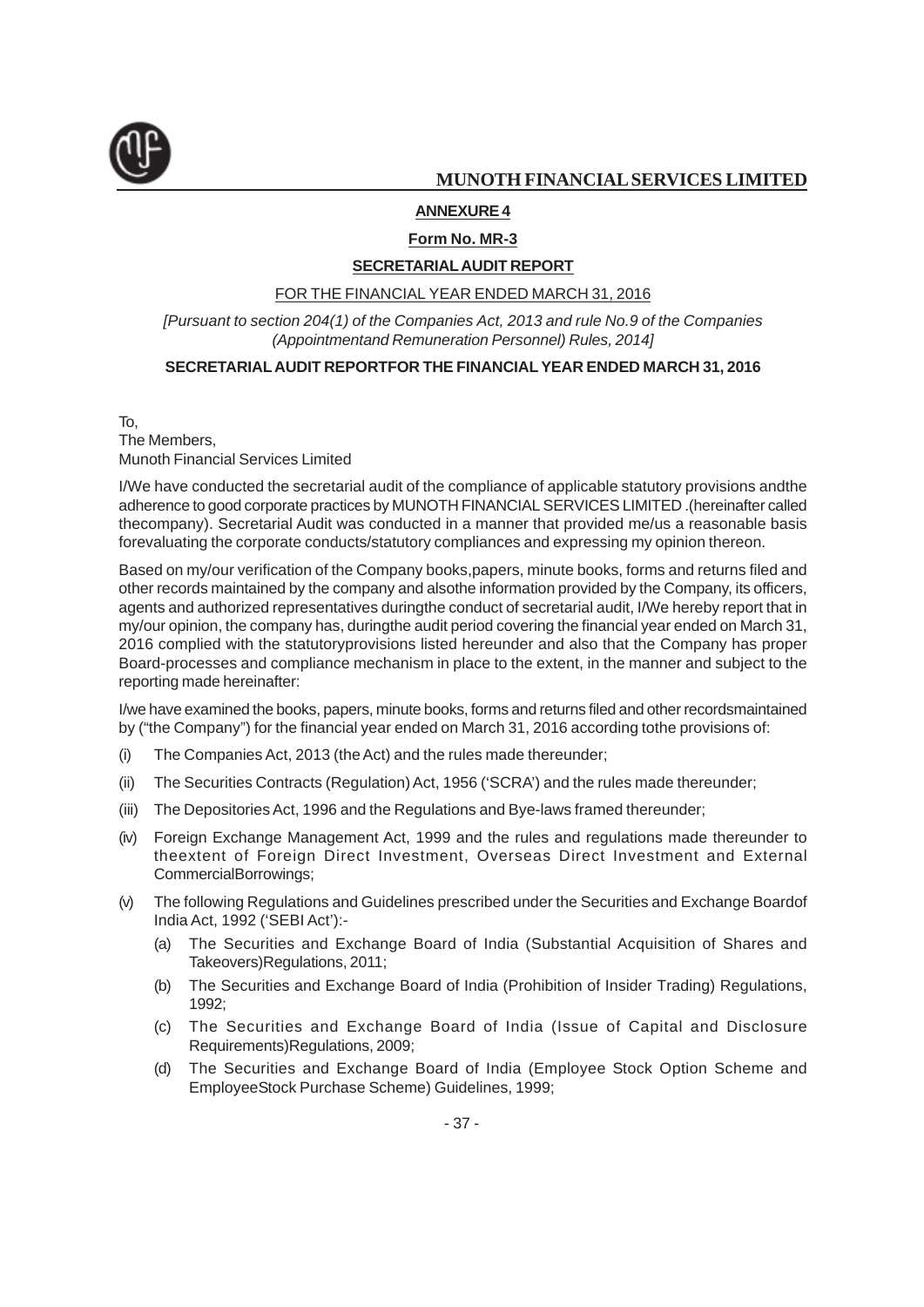

- (e) The Securities and Exchange Board of India (Issue and Listing of Debt Securities) Regulations,2008;
- (f) The Securities and Exchange Board of India (Registrars to an Issue and Share Transfer Agents)Regulations, 1993 regarding the Companies Act and dealing with client;
- (g) The Securities and Exchange Board of India (Delisting of Equity Shares) regulations, 2009; and
- (h) The Securities and Exchange Board of India (Buyback of Securities) Regulations, 1998;

I/we have also examined compliance with the applicable clauses of the following:

- (i) Secretarial Standards issued by The Institute of Company Secretaries of India.
- (ii) The Listing Agreements entered into by the Company with BSE

During the period under review the Company has complied with the provisions of the Act, Rules,Regulations, Guidelines, Standards, etc. mentioned above subject to the following observations mentioned below:

I/we further report thatThe Board of Directors of the Company is duly constituted with proper balance of ExecutiveDirectors, Non-Executive Directors and Independent Directors.

The company appointed a woman Director in the board on the meeting held on May 22, 2015.

Mr. Jayantilal M Jain resigned as the Director of the Company and Ms. Lakhsika Mehta was appointed as Independent Director for the year under review.

Adequate notice is given to all directors to schedule the Board Meetings, agenda and detailed noteson agenda were sent at least seven days in advance, and a system exists for seeking and obtainingfurther information and clarifications on the agenda items before the meeting and for meaningfulparticipation at the meeting.

Majority decision is carried through while the dissenting members' views are captured and recordedas part of the minutes.

I/we further report that there are adequate systems and processes in the company commensuratewith the size and operations of the company to monitor and ensure compliance with applicable laws,rules, regulations and guidelines.

I/we further report that during the audit period the company has not issued /carried out

- (i) Public/Right/Preferential issue of shares / debentures/sweat equity, etc.
- (ii) Redemption / buy-back of securities
- (iii) Major decisions taken by the members in pursuance to section 180 of the Companies Act, 2013
- (iv) Merger / amalgamation / reconstruction, etc.
- (v) Foreign technical collaborations

Name of Company Secretary in practice :

Date : 30/05/2016 C P No.:4858

N.SELVAM Place : Chennai ACS/FCS No.4318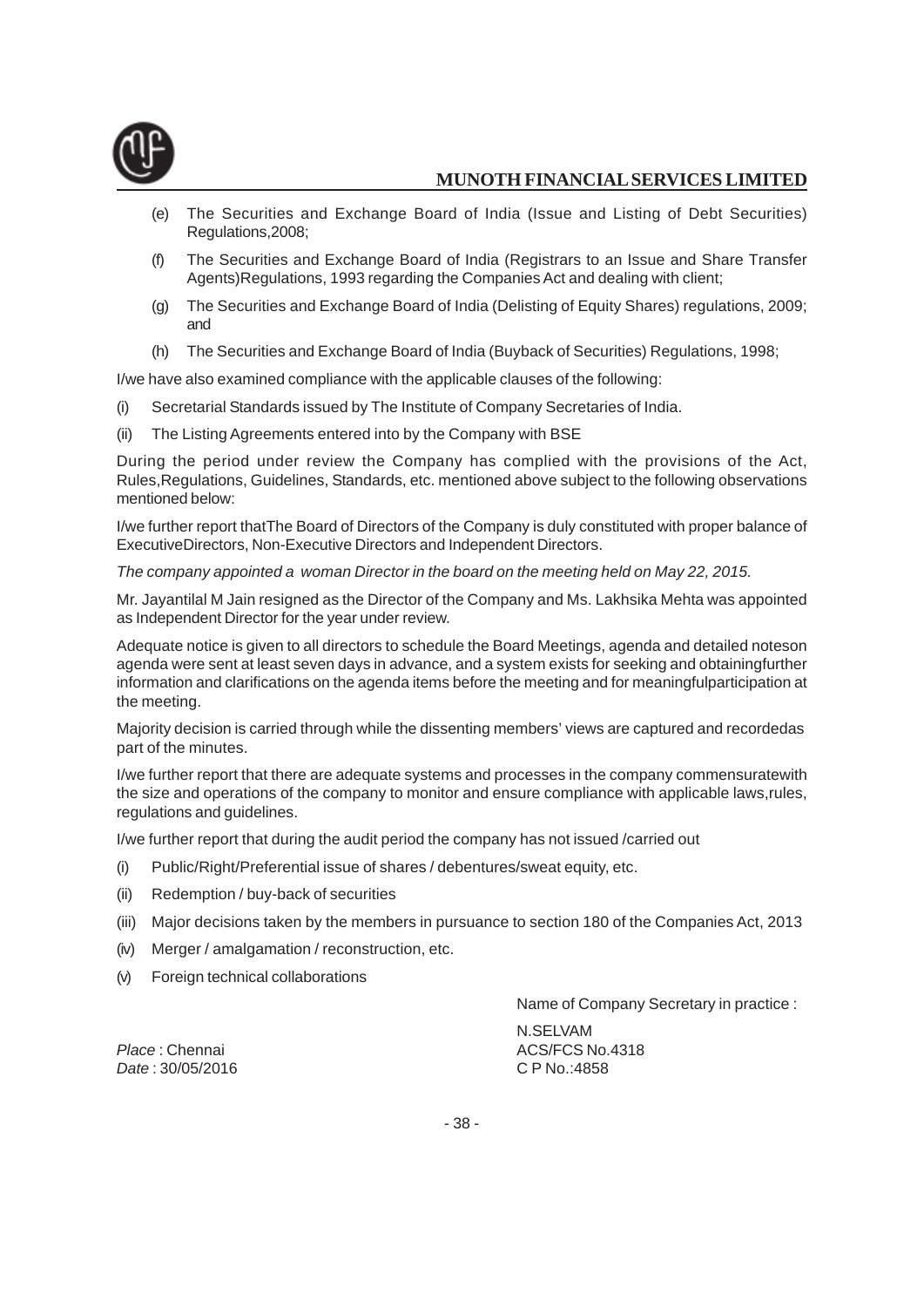

# **Annexure 5**

**Form AOC-1**

(Pursuant to first proviso to sub-section (3) of section 129 read with rule 5 of Companies (Accounts) Rules, 2014) **Statement containing salient features of the financial statement of subsidiaries/associate**

# **Part "A": Subsidiaries**

**companies/joint ventures**

(Information in respect of each subsidiary to be presented with amounts in Rs.) NA

| SI. No.          | <b>Particulars</b>                                                                                                            | <b>Details</b> |
|------------------|-------------------------------------------------------------------------------------------------------------------------------|----------------|
| 1.               | Name of the subsidiary                                                                                                        |                |
| 2.               | Reporting period for the subsidiary concerned, if different<br>from the holding company's reporting period                    |                |
| 3.               | Reporting currency and Exchange rate as on the last date<br>of the relevant Financial year in the case of foreignsubsidiaries |                |
| $\overline{4}$ . | Share capital                                                                                                                 |                |
| 5.               | Reserves & surplus                                                                                                            |                |
| 6.               | Total assets                                                                                                                  |                |
| 7.               | <b>Total Liabilities</b>                                                                                                      |                |
| 8.               | Investments                                                                                                                   |                |
| 9.               | Turnover                                                                                                                      |                |
| 10.              | Profit before taxation                                                                                                        |                |
| 11.              | Provision for taxation                                                                                                        |                |
| 12.              | Profit after taxation                                                                                                         |                |
| 13.              | Proposed Dividend                                                                                                             |                |
| 14.              | % of shareholding                                                                                                             |                |

**Notes:** The following information shall be furnished at the end of the statement:

1. Names of subsidiaries which are yet to commence operations

2. Names of subsidiaries which have been liquidated or sold during the year.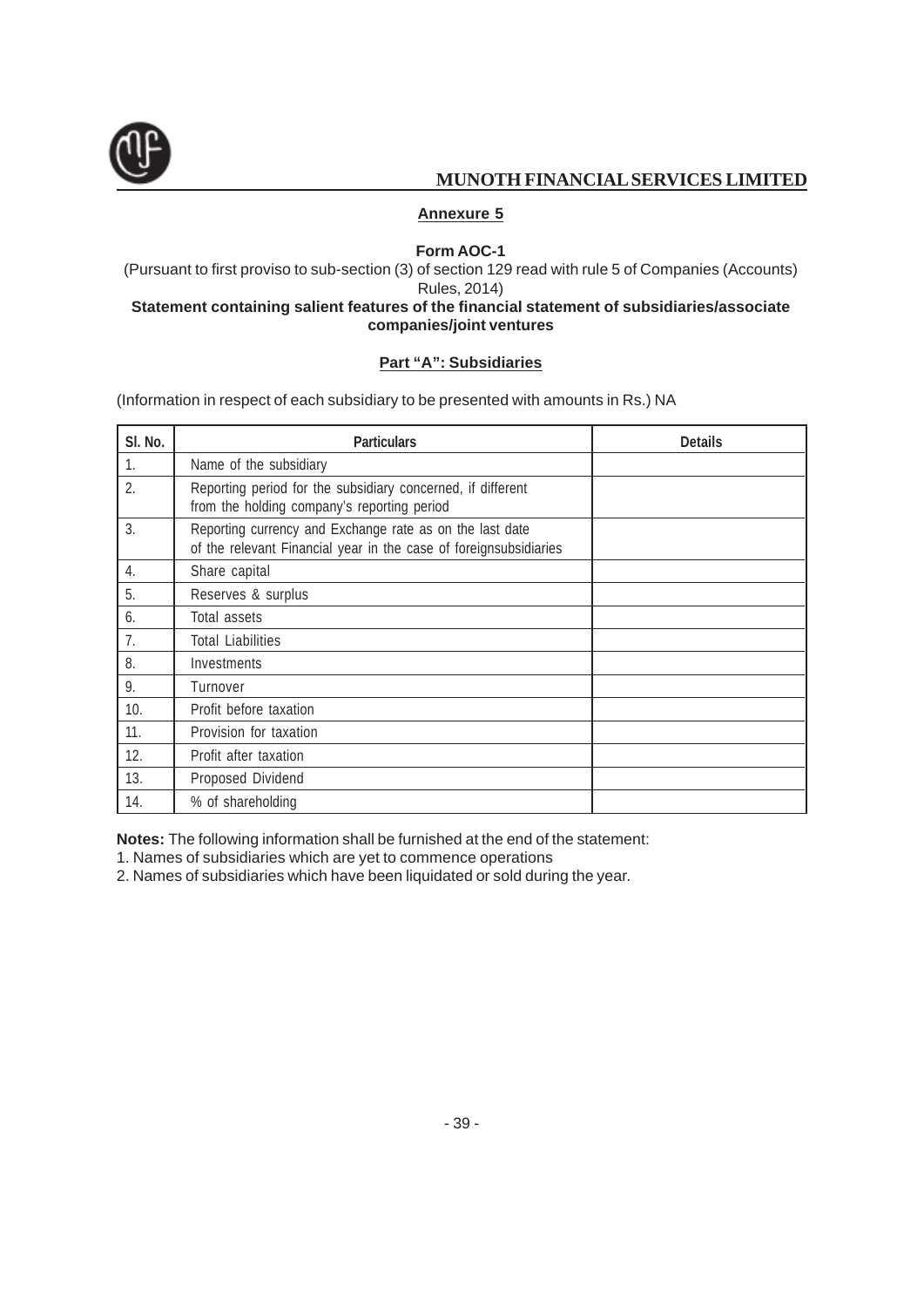

## **Part "B": Associates and Joint Ventures**

## **Statement pursuant to Section 129 (3) of the Companies Act, 2013 related to Associate Companies and Joint Ventures NA**

The Company does not have any Subsidiary or Joint venture Company.

|                | Name of associates/Joint Ventures                                                                         |  |  |
|----------------|-----------------------------------------------------------------------------------------------------------|--|--|
| 1.             | Latest audited Balance Sheet Date                                                                         |  |  |
| 2 <sup>1</sup> | Shares of Associate/Joint Ventures held<br>by the company on the year end                                 |  |  |
| No.            |                                                                                                           |  |  |
|                | Amount of Investment in Associates/Joint Venture                                                          |  |  |
|                | Extend of Holding%                                                                                        |  |  |
| 3.             | Description of how there is significant influence                                                         |  |  |
| 4.             | Reason why the associate/joint venture is not<br>consolidated                                             |  |  |
| 5.<br>6.       | Net worth attributable to shareholding as per latest<br>audited Balance Sheet<br>Profit/Loss for the year |  |  |
|                |                                                                                                           |  |  |
| L.             | Considered in Consolidation                                                                               |  |  |
| ii.            | Not Considered in Consolidation                                                                           |  |  |

1. Names of associates or joint ventures which are yet to commence operations. - NIL

2. Names of associates or joint ventures which have been liquidated or sold during the year. - NIL

As per our report of even date attached

| <b>For MARDIA &amp; ASSOCIATES</b> |  |  |
|------------------------------------|--|--|
| <b>Chartered Accountants</b>       |  |  |

# For and on behalf of the Board of Directors

Firm Reg No: 007888S **LALCHAND MUNOTH JASWANT MUNOTH**

Managing Director & CEO

**(MANISH MARDIA) BHARAT MUNOTH VIKAS MUNOTH**

Whole Time Director & CFO

PLACE : CHENNAI **A. G. NANDINI** DATE : 30/05/2016 Company Secretary

M. No 205307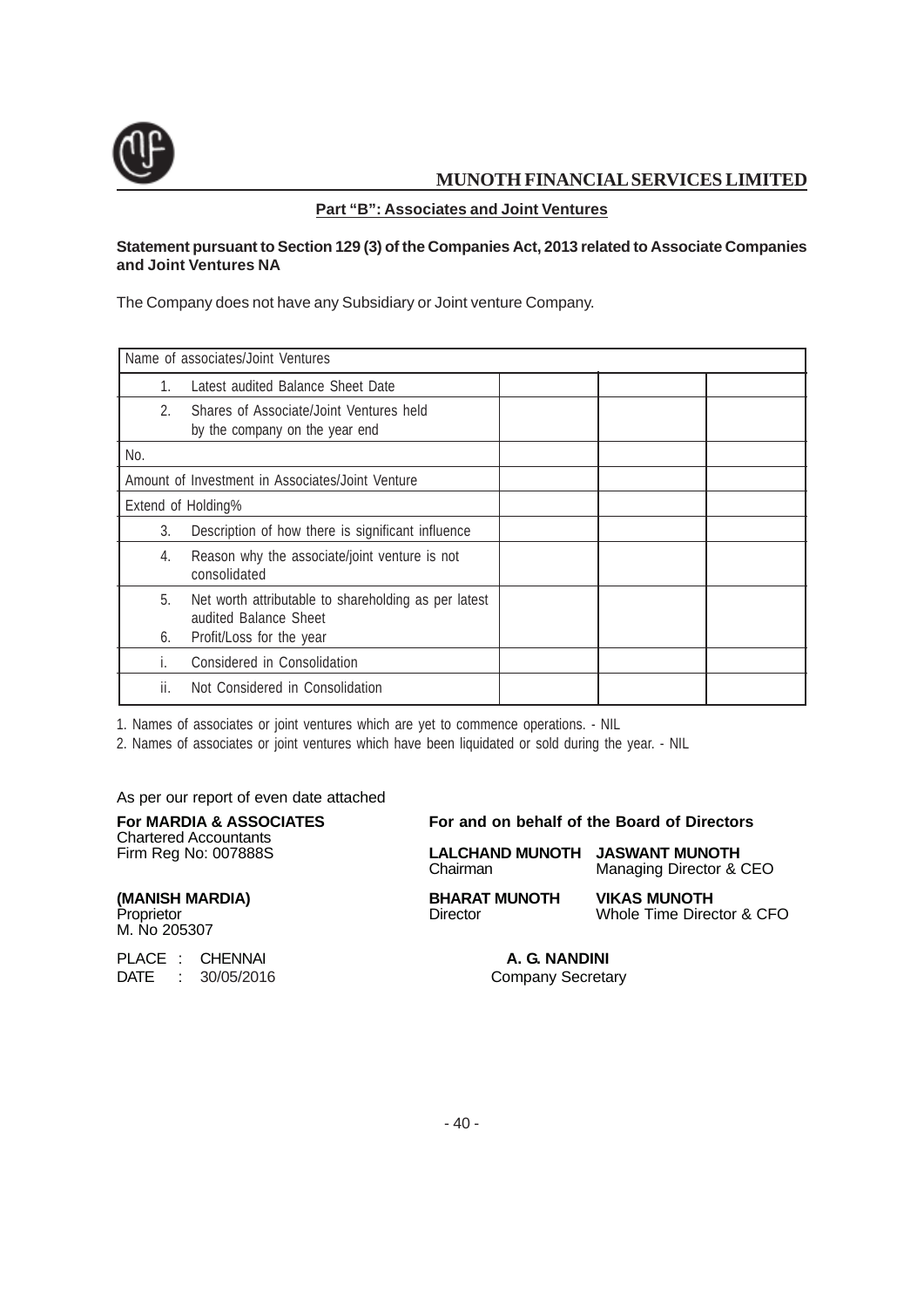

# **ANNEXURE 6**

## **FORM NO. AOC -2**

## **(Pursuant to clause (h) of sub-section (3) of section 134 of the Act and Rule 8(2) of the Companies (Accounts) Rules, 2014.**

Form for Disclosure of particulars of contracts/arrangements entered into by the company with related parties referred to in sub section (1) of section 188 of the Companies Act, 2013 including certain arms length transaction under third proviso thereto.

1. Details of contracts or arrangements or transactions not at Arm's length basis. NIL

| SL. No.      | <b>Particulars</b>                                                                                                      | <b>Details</b> |
|--------------|-------------------------------------------------------------------------------------------------------------------------|----------------|
| a)           | Name (s) of the related party & nature of relationship                                                                  |                |
| b)           | Nature of contracts/arrangements/transaction                                                                            |                |
| $\mathsf{C}$ | Duration of the contracts/arrangements/transaction                                                                      |                |
| d)           | Salient terms of the contracts or arrangements or<br>transaction including the value, if any                            |                |
| e)           | Justification for entering into such contracts or<br>arrangements or transactions'                                      |                |
|              | Date of approval by the Board                                                                                           |                |
| g)           | Amount paid as advances, if any                                                                                         |                |
| h)           | Date on which the special resolution was passed in<br>General meeting as required under first proviso to<br>section 188 |                |

2. Details of contracts or arrangements or transactions at Arm's length basis. NIL

| SL. No.      | <b>Particulars</b>                                                                           | <b>Details</b> |
|--------------|----------------------------------------------------------------------------------------------|----------------|
| a)           | Name (s) of the related party & nature of relationship                                       |                |
| b)           | Nature of contracts/arrangements/transaction                                                 |                |
| $\mathbf{C}$ | Duration of the contracts/arrangements/transaction                                           |                |
| d)           | Salient terms of the contracts or arrangements or<br>transaction including the value, if any |                |
| $\epsilon$   | Date of approval by the Board                                                                |                |
|              | Amount paid as advances, if any                                                              |                |

By order of the Board

Date : 30/05/2016 **Chairman** 

Place : Chennai Munoth (New York) and the Chennai Munoth (New York) and Munoth (New York) and Munoth (New York)  $Mr$ . Lalchand Munoth

- 41 -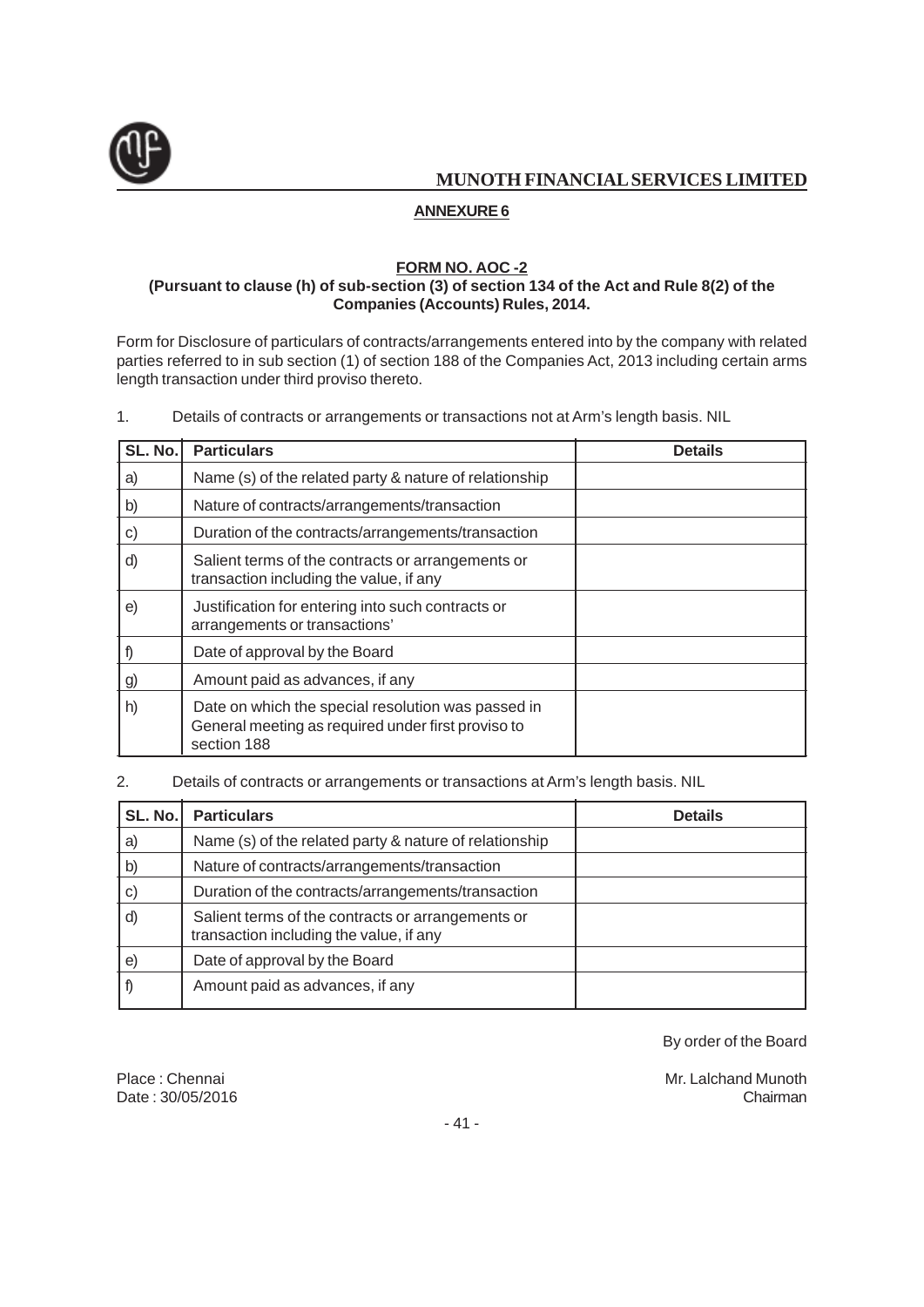

#### ANNEXURE 7

#### **DETAILS PERTAINING TO REMUNERATION AS REQUIRED UNDER SECTION 197(12) OF THE COMPANIES ACT, 2013 READ WITH RULE 5(1) OF THE COMPANIES (APPOINTMENT AND REMUNERATION OF MANAGERIAL PERSONNEL) RULES, 2014**

| (i)    | the ratio of the remuneration of each director to the median<br>remuneration of the employees of the company for the financial year                                                                                                                                                                                                                                                                           | Mr. Lalchand Munoth NA<br>Mr. Jaswant Munoth-8.92<br>Mr. Bharat Munoth NA<br>Mr. Vikas Munoth NA<br>Tansri Rajandram NA<br>Mr. Mah Sau Cheong NA<br>Mr. Ajit Kumbhat NA<br>Ms. Lakshika Mehta NA<br>Mr. M Jayantilal Jain NA*                                              |
|--------|---------------------------------------------------------------------------------------------------------------------------------------------------------------------------------------------------------------------------------------------------------------------------------------------------------------------------------------------------------------------------------------------------------------|----------------------------------------------------------------------------------------------------------------------------------------------------------------------------------------------------------------------------------------------------------------------------|
| (ii)   | the percentage increase in remuneration of each director,<br>Chief Financial Officer, Chief Executive Officer, Company Secretary<br>or Manager, if any, in the financial year                                                                                                                                                                                                                                 | Mr. Lalchand Munoth: NA<br>Mr. Jaswant Munoth: No Increase<br>Mr. Bharat Munoth: NA<br>Mr. Vikas Munoth: NA<br>Tansri Rajandram:NA<br>Mr. Mah Sau Cheong: NA<br>Mr. Ajit Kumbhat: NA<br>Mr. M Jayantilal Jain:NA*<br>Ms. Lakshika Mehta NA<br>Ms. A G Nandini: No Increase |
| (iii)  | the percentage increase in the median remuneration of employees<br>in the financial year                                                                                                                                                                                                                                                                                                                      | No increase                                                                                                                                                                                                                                                                |
| (iv)   | the number of permanent employees on the rolls of company                                                                                                                                                                                                                                                                                                                                                     | 13                                                                                                                                                                                                                                                                         |
| (v)    | the explanation on the relationship between average increase in<br>remuneration and company performance                                                                                                                                                                                                                                                                                                       | There is no increase in remuneration<br>except for increase paid to<br>employees due to additional<br>responsibilities/promotion                                                                                                                                           |
| (vi)   | comparison of the remuneration of the Key Managerial Personnel<br>against the performance of the company                                                                                                                                                                                                                                                                                                      | Remuneration of Key Managerial<br>Personnel: 21.97 Lakhs. Net loss of<br>the Company for the year Rs. 18.89<br>Lakhs                                                                                                                                                       |
| (vii)  | variations in the market capitalisation of the company,<br>price earnings ratio as at the closing date of the current financial year                                                                                                                                                                                                                                                                          | The market capitalisation as on<br>22/12/2015 LTP was Rs. 564.88 Lacs<br>(last year as on 26/03/2014 LTP<br>was Rs. 530.47 Lacs)<br><b>NA</b>                                                                                                                              |
|        | and previous financial year<br>percentage increase over decrease in the market quotations of the<br>shares of the company in comparison to the rate at which the company<br>came out with the last public offer in case of listed companies, and in case<br>of unlisted companies, thevariations in the net worth of the company<br>as at the close of the current financial year and previous financial year | The Company had come out with<br>the Initial Public Offer (IPO) in<br>June 1996 is at Rs. 10/- per share,<br>As on 22/12/2015 (LTP), the market<br>price per share is Rs.11/- per share                                                                                    |
| (viii) | average percentile increase already made in the salaries of<br>employees other than the managerial personnel in the last financial                                                                                                                                                                                                                                                                            | No increase in Managerial<br>Remuneration                                                                                                                                                                                                                                  |

\* resigned with effect from 24/07/2015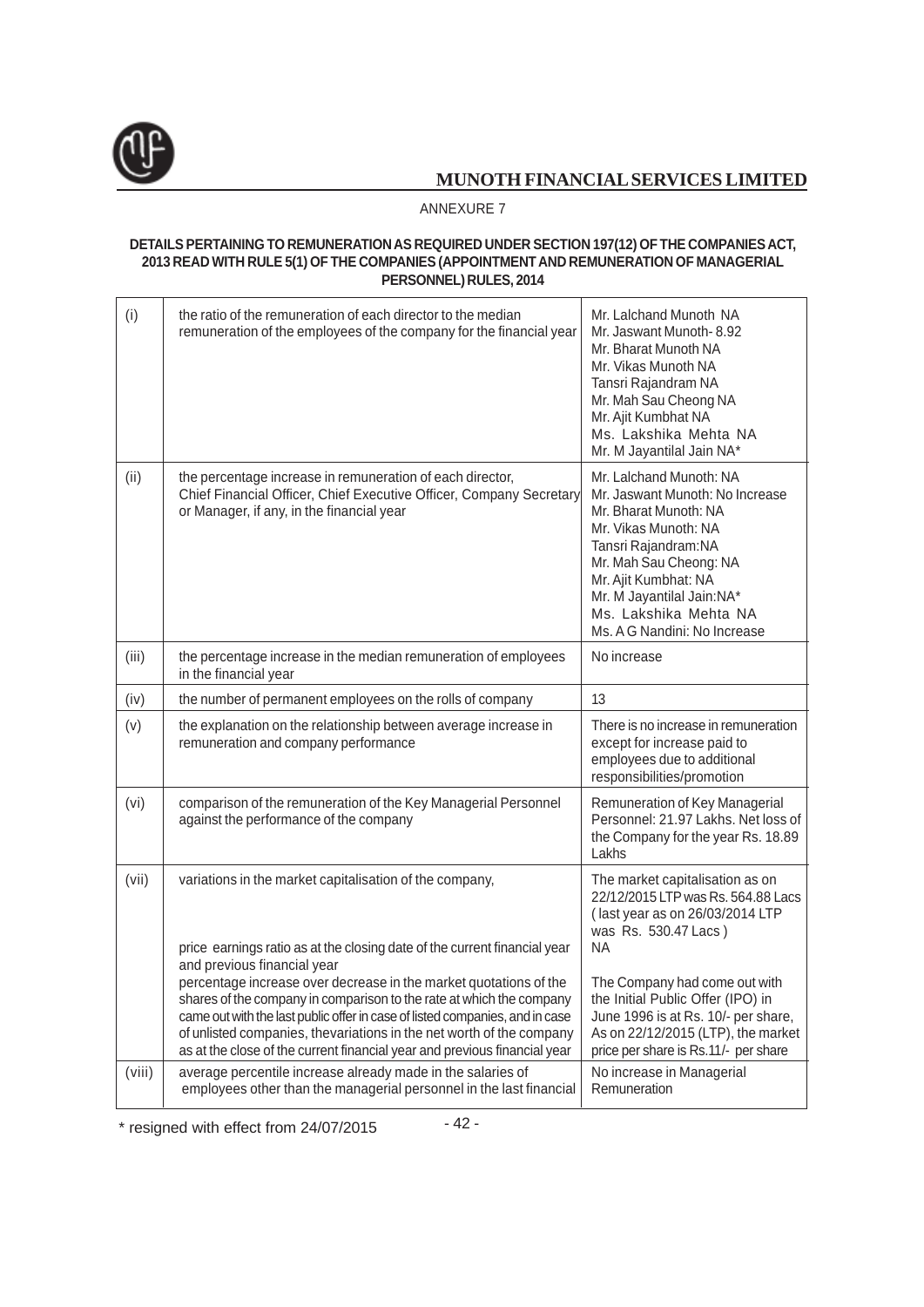

|       | year and its comparison with the percentile increase in the<br>managerial remuneration and justification thereof and point out if<br>there are any exceptional circumstances for increase in the<br>managerial remuneration |                                                                                              |
|-------|-----------------------------------------------------------------------------------------------------------------------------------------------------------------------------------------------------------------------------|----------------------------------------------------------------------------------------------|
| (ix)  | comparison of the each remuneration of the Key Managerial<br>Personnel against the Performance of the company                                                                                                               | Mr. Jaswant Munoth - 15 Lakhs p a<br>-6.97 Lakhs p.a<br>A G Nandini                          |
| (x)   | the key parameters for any variable component of remuneration<br>availed by the directors                                                                                                                                   | No variable component of<br>remuneration availed by directors                                |
| (xi)  | the ratio of the remuneration of the highest paid director to that of the<br>employees who are not directors but receive remuneration in excess<br>of the highest paid director during the year                             | <b>NA</b>                                                                                    |
| (xii) | affirmation that the remuneration is as per the remuneration policy<br>of the company                                                                                                                                       | It is affirmed that the remuneration is<br>as per the remuneration policy of the<br>Company. |

Details of the employees of the Company pursuant to section 197 (Rule 5) of the Companies act 2013

The Company does not have employee who is drawing more than Rs. 60 Lakhs per annum during the year.

# **For and on behalf of the Board of Directors**

May 30, 2016

Chennai **LALCHAND MUNOTH**<br>May 30, 2016 **CHAIRMAN**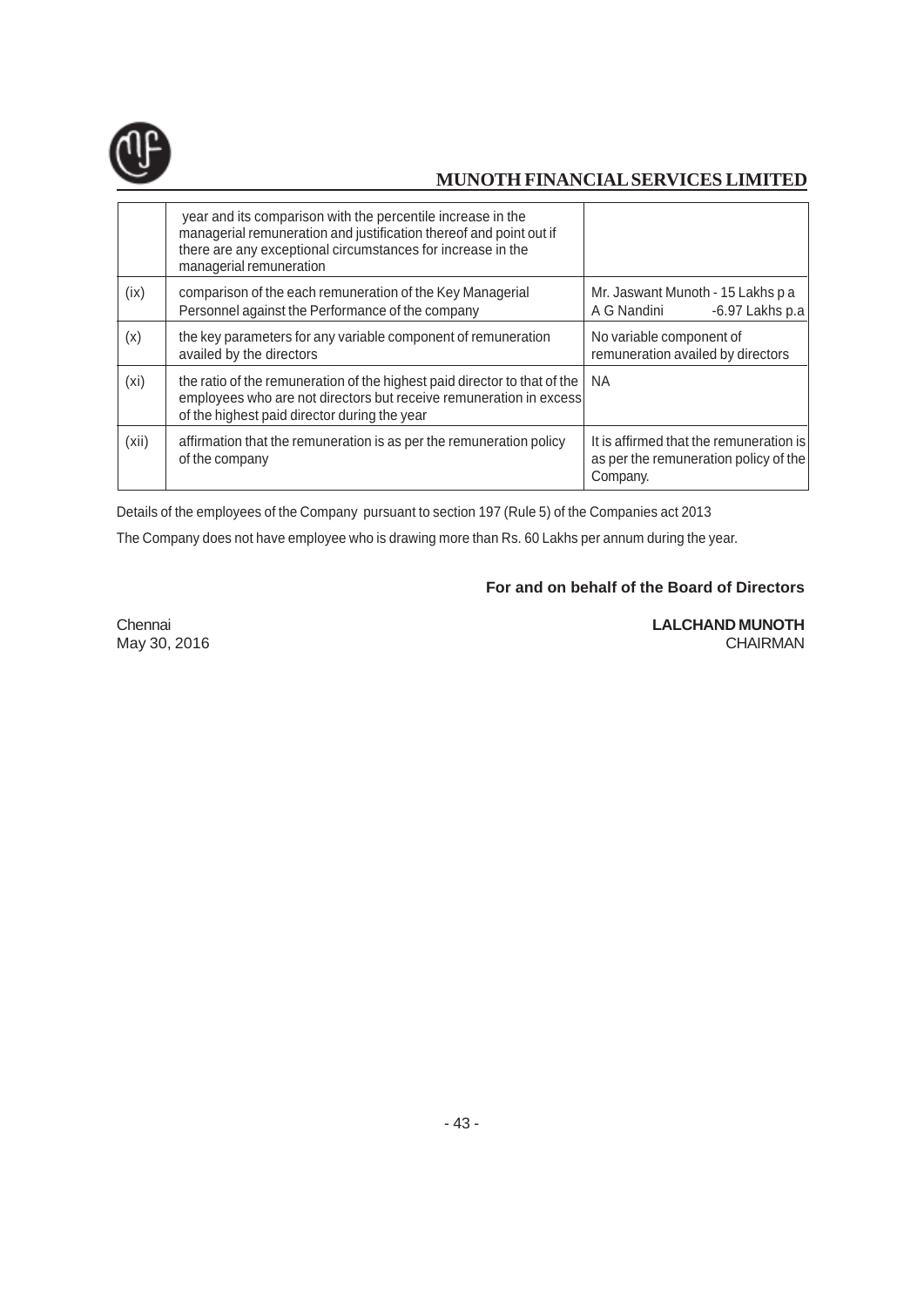

#### CEO AND CFO CERTIFICATION

The Board of Directors, Munoth Financial Services Limited, 343, Triplicane High Road, Triplicane, Chennai - 600 005.

#### Certificate by Chief Executive Officer and Chief Financial Officer

We have reviewed the financial statements and the cash flow statements for the year ended March 31, 2016 and that to the best of our knowledge and belief, we hereby certify that

- 1. These statements do not contain any materially untrue statement nor omit any material fact nor contain statements that might be misleading.
- 2. These statements present a true and fair view of the Company's affairs and are in compliance with the existing accounting standards, applicable laws and regulations.
- 3. That, there are, to the best of our knowledge and belief, no transactions entered into by the company during the year, which are fraudulent, illegal or violative of the Company's code of conduct.
- 4. We accept responsibility for establishing and maintaining internal controls, we have evaluated the effectiveness of the internal control systems of the Company and we have disclosed to the auditors and the audit committee, deficiencies in the design or operation of internal controls, if any, of which we were aware and the steps that we have taken or propose to take to rectify the identified deficiencies and
- 5 We have informed the auditors and the audit committee that
	- There were no significant changes in internal control during the year
	- There were no significant changes in accounting policies during the year
	- There has been no instances of fraud.
- 6. We further declare that all Board Members and Senior Managerial Personnel have affirmed compliance with the code of conduct for the financial year.

Date: 30/05/2016 **Vikas Munoth Jaswant Munoth** Whole Time Director & CFO Managing Director & CEO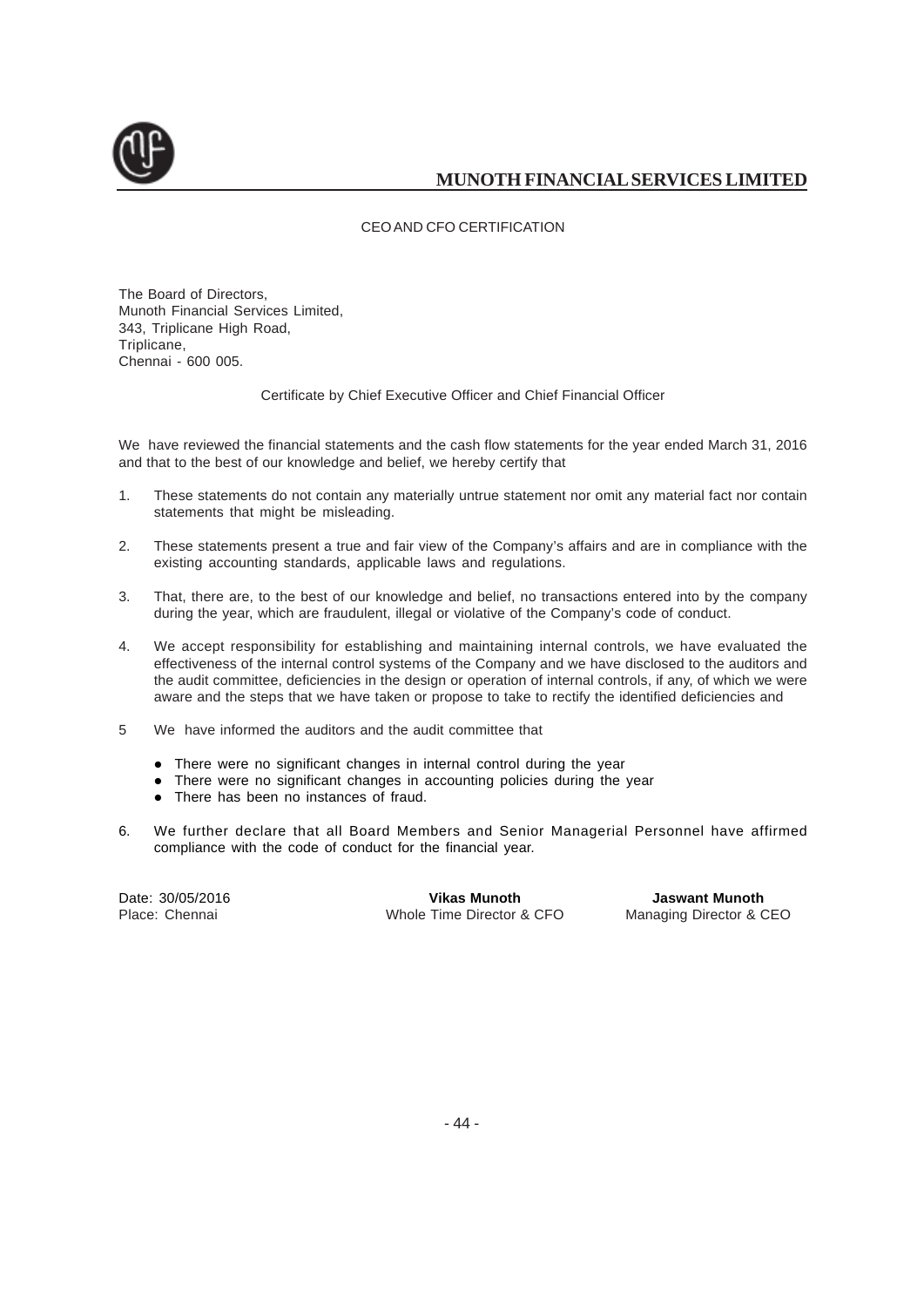

# **INDEPENDENT AUDITOR'S REPORT TO THE MEMBERS OF MUNOTH FINANCIAL SERVICES LIMITED**

#### **Report on the Financial Statements**

We have audited the accompanying financial statements of **MUNOTH FINANCIAL SERVICES LIMITED**, which comprise the Balance Sheet as at March 31, 2016, the Statement of Profit and Loss and Cash Flow Statement for the year then ended, and a summary of significant accounting policies and other explanatory information.

## **Management's Responsibility for the Financial Statements**

The management and Board of Directors of the Company are responsible for the matters stated in Section 134(5) of the Companies Act, 2013 ('the act') with respect to the preparation of these financial statements that give a true and fair view of the financial position, financial performance and cash flows of the Company in accordance with the accounting principles generally accepted in India, including the Accounting Standards specified under Section 133 of the Act, read with rule 7 of Companies (Accounts) Rules, 2014.

This responsibility includes maintenance of adequate accounting records in accordance with the provisions of the Act for safeguarding the assets of the Company and for preventing and detecting frauds and other irregularities; selection and application of appropriate accounting policies; making judgments and estimates that are reasonable and prudent; design, implementation and maintenance of adequate internal financial controls, that are operating effectively for ensuring the accuracy and completeness of the accounting records, relevant to the preparation and presentation of the financial statements that give a true and fair view and are free from material misstatement, whether due to fraud or error.

#### **Auditor's Responsibility**

Our responsibility is to express an opinion on these financial statements based on our audit.

We have taken into account the provisions of the Act, the accounting and auditing standards and matters which are required to be included in the audit report under the provisions of the Act and the Rules made there under and the Order under section 143 (11) of the Act.

We conducted our audit in accordance with the Standards on Auditing specified under Section 143(10) of the Act. Those Standards require that we comply with ethical requirements and plan and perform the audit to obtain reasonable assurance about whether the financial statements are free from material misstatement.

An audit involves performing procedures to obtain audit evidence about the amounts and disclosures in the financial statements. The procedures selected depend on the auditor's judgment, including the assessment of the risks of material misstatement of the financial statements, whether due to fraud or error. In making those risk assessments, the auditor considers internal financial control relevant to the Company's preparation of the financial statements, that give a true and fair view, in order to design audit procedures that are appropriate in the circumstances.

An audit also includes evaluating the appropriateness of the accounting policies used and the reasonableness of the accounting estimates made by the Company's management and Board of Directors, as well as evaluating the overall presentation of the financial statements.

We believe that the audit evidence we have obtained is sufficient and appropriate to provide a basis for our audit opinion.

## **Basis for Qualified Opinion**

**The company has not provided for a provision of Rs. 21,992,156/- being the diminution in the market value of Quoted Investments held by the Company.**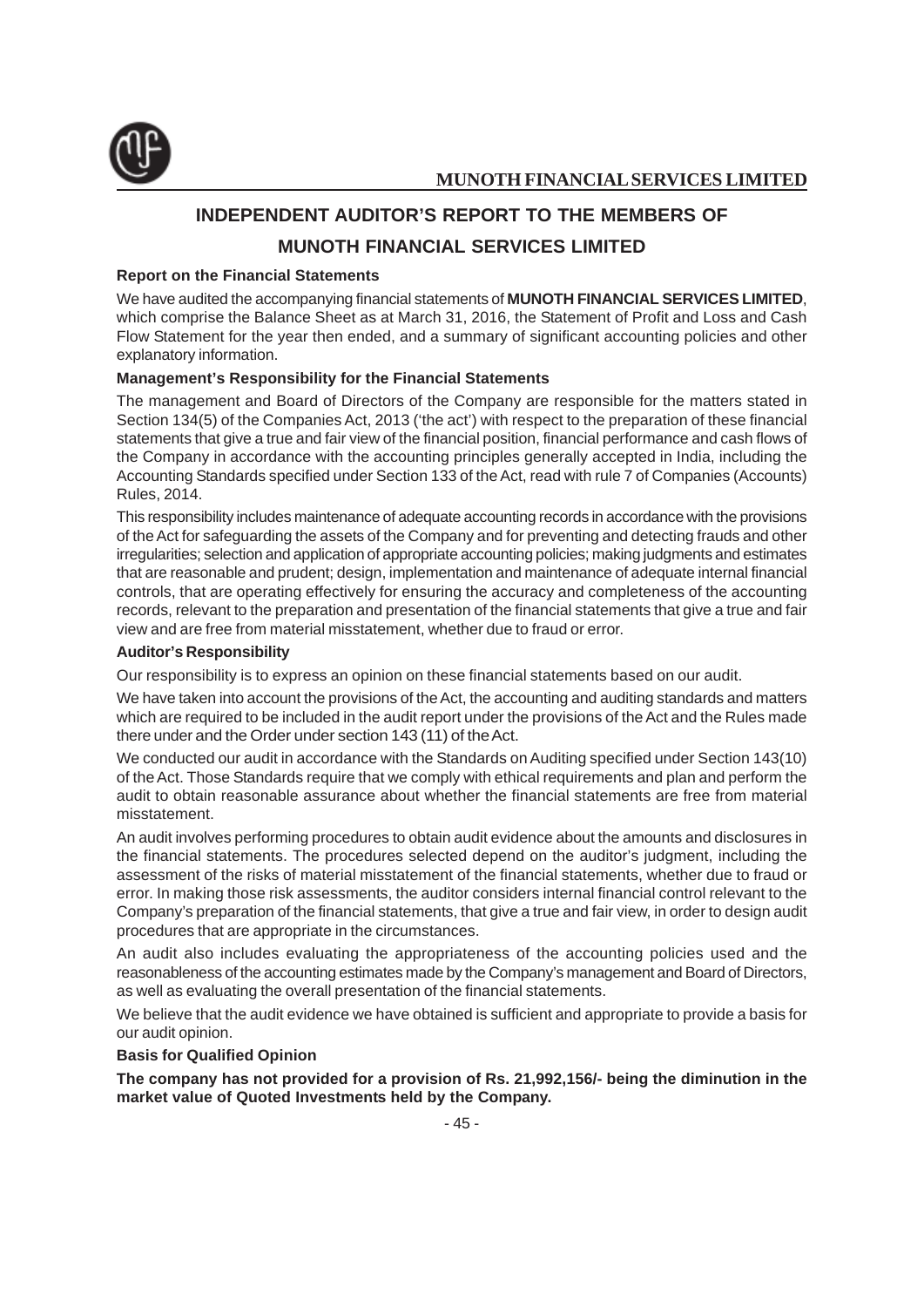

In our opinion and to the best of our information and according to the explanations given to us, except for the effects of the matter described in the Basis of Qualified Opinion Paragraph, the financial statements give the information required by the Act in the manner so required and give a true and fair view in conformity with the accounting principles generally accepted in India:

- i. In the case of the balance sheet, of the state of affairs of the Company as at 31 March 2016;
- ii. In the case of the statement of profit and loss, of the loss for the year ended on that date; and
- iii. In the case of the cash flow statement, of the cash flows for the year ended on that date.

## **Report on Other Legal and Regulatory Requirements**

- 1. As required by section 143(3) of the Act, we further report that:
	- a. We have sought and obtained all the information and explanations which to the best of our knowledge and belief were necessary for the purpose of our audit;
	- b. In our opinion proper books of account as required by law have been kept by the Company so far as appears from our examination of those books;
	- c. The Balance Sheet, Statement of Profit and Loss, and Cash Flow Statement dealt with by this Report are in agreement with the books of account;
	- d. In our opinion, the aforesaid financial statements comply with the applicable Accounting Standards specified under Section 133 of the Act, read with Rule 7 of the Companies (Accounts) Rules 2014
	- e. On the basis of written representations received from the directors as on March 31, 2016, and taken on record by the Board of Directors, none of the directors is disqualified as on March 31, 2016, from being appointed as a director in terms of Section 164(2) of the Act.
	- f. With respect to the adequacy of the internal financial controls over financial reporting of the Company and the operating effectiveness of such controls, refer to our separate Report in **"Annexure A"**. Our report expresses an unmodified opinion on the adequacy and operating effectiveness of the Company's internal financial controls over financial reporting.
	- g. With respect to the other matters to be included in the Auditor's Report in accordance with Rule 11 of the Companies (Audit and Auditors) Rules, 2014, in our opinion and to the best of our information and according to the explanations given to us:
		- (i) The Company has disclosed the impact of pending litigation on its financial position in its financial statements (Refer Note No. 25 to its financial statements).
		- (ii) The Company did not have any long-term contracts including derivative contracts; as such the question of commenting on any material foreseeable losses thereon does not arise
		- (iii) There has been no delay in transferring amounts, required to be transferred to the Investor Education and Protection Fund by the company.
- 2. As required by the Companies (Auditor's Report) Order, 2016 ("the Order") issued by the Central Government in terms of Section 143(11) of the Act, we give in **"Annexure B"** a statement on the matters specified in paragraphs 3 and 4 of the Order.

For **Mardia & Associates** Chartered Accountants Firm's registration number: 007888S

(Manish Mardia) Place : Chennai Proprietor et al. et al. et al. et al. et al. et al. et al. et al. et al. et al. et al. et al. et al. et al. et al. et al. et al. et al. et al. et al. et al. et al. et al. et al. et al. et al. et al. et al. Date : 30.05.2016 Membership number: 205307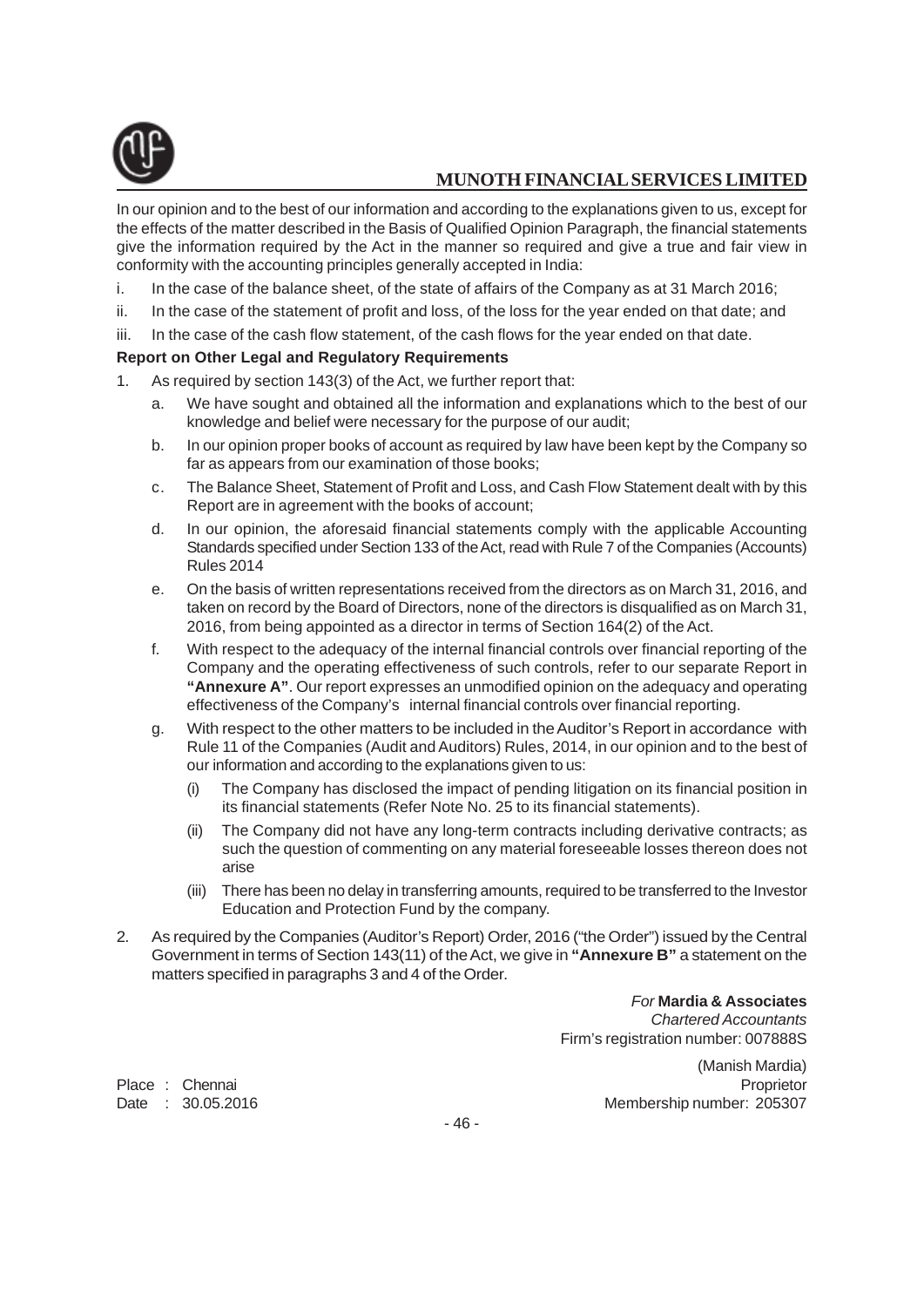

## **ANNEXURE "A" TO THE INDEPENDENT AUDITOR'S REPORT**

**(Referred to in paragraph f under 'Report on Other Legal and Regulatory Requirements' of our report of even date)**

#### **Report on the Internal Financial Controls Over Financial Reporting under Clause (i) of Subsection 3 of Section 143 of the Companies Act, 2013 ("the Act")**

We have audited the internal financial controls over financial reporting of **Munoth Financial Services limited** ("the Company") as of March 31, 2016 in conjunction with our audit of the financial statements of the Company for the year ended on that date.

#### **Management's Responsibility for Internal Financial Controls**

The Company's management is responsible for establishing and maintaining internal financial controls based on "the internal control over financial reporting criteria established by the Company, considering the essential components of internal control stated in the Guidance Note on Audit of Internal Financial Controls over Financial Reporting issued by the Institute of Chartered Accountants of India". These responsibilities include the design, implementation and maintenance of adequate internal financial controls that were operating effectively for ensuring the orderly and efficient conduct of its business, including adherence to company's policies, the safeguarding of its assets, the prevention and detection of frauds and errors, the accuracy and completeness of the accounting records, and the timely preparation of reliable financial information, as required under the Companies Act, 2013.

#### **Auditor's Responsibility**

Our responsibility is to express an opinion on the Company's internal financial controls over financial reporting based on our audit. We conducted our audit in accordance with the Guidance Note on Audit of Internal Financial Controls over Financial Reporting (the "Guidance Note") issued by the Institute of Chartered Accountants of India and the Standards on Auditing prescribed under Section 143(10) of the Companies Act, 2013, to the extent applicable to an audit of internal financial controls. Those Standards and the Guidance Note require that we comply with ethical requirements and plan and perform the audit to obtain reasonable assurance about whether adequate internal financial controls over financial reporting was established and maintained and if such controls operated effectively in all material respects.

Our audit involves performing procedures to obtain audit evidence about the adequacy of the internal financial controls system over financial reporting and their operating effectiveness. Our audit of internal financial controls over financial reporting included obtaining an understanding of internal financial controls over financial reporting, assessing whether a risk of material weakness exists, testing and evaluating the design and operating effectiveness of internal control based on the assessed risk. The procedures selected depend on the auditor's judgement, including the assessment of the risks of material misstatement of the financial statements, whether due to fraud or error.

We believe that the audit evidence we have obtained is sufficient and appropriate to provide a basis for our audit opinion on the Company's internal financial controls system over financial reporting.

#### **Meaning of Internal Financial Controls over Financial Reporting**

A company's internal financial control over financial reporting is a process designed to provide reasonable assurance regarding the reliability of financial reporting and the preparation of financial statements for external purposes in accordance with generally accepted accounting principles. A company's internal financial control over financial reporting includes those policies and procedures that (1) pertain to the maintenance of records that, in reasonable detail, accurately and fairly reflect the transactions and dispositions of the assets of the company; (2) provide reasonable assurance that transactions are recorded as necessary to permit preparation of financial statements in accordance with generally accepted accounting principles, and that receipts and expenditures of the company are being made only in accordance with authorisations of management and directors of the company; and (3) provide reasonable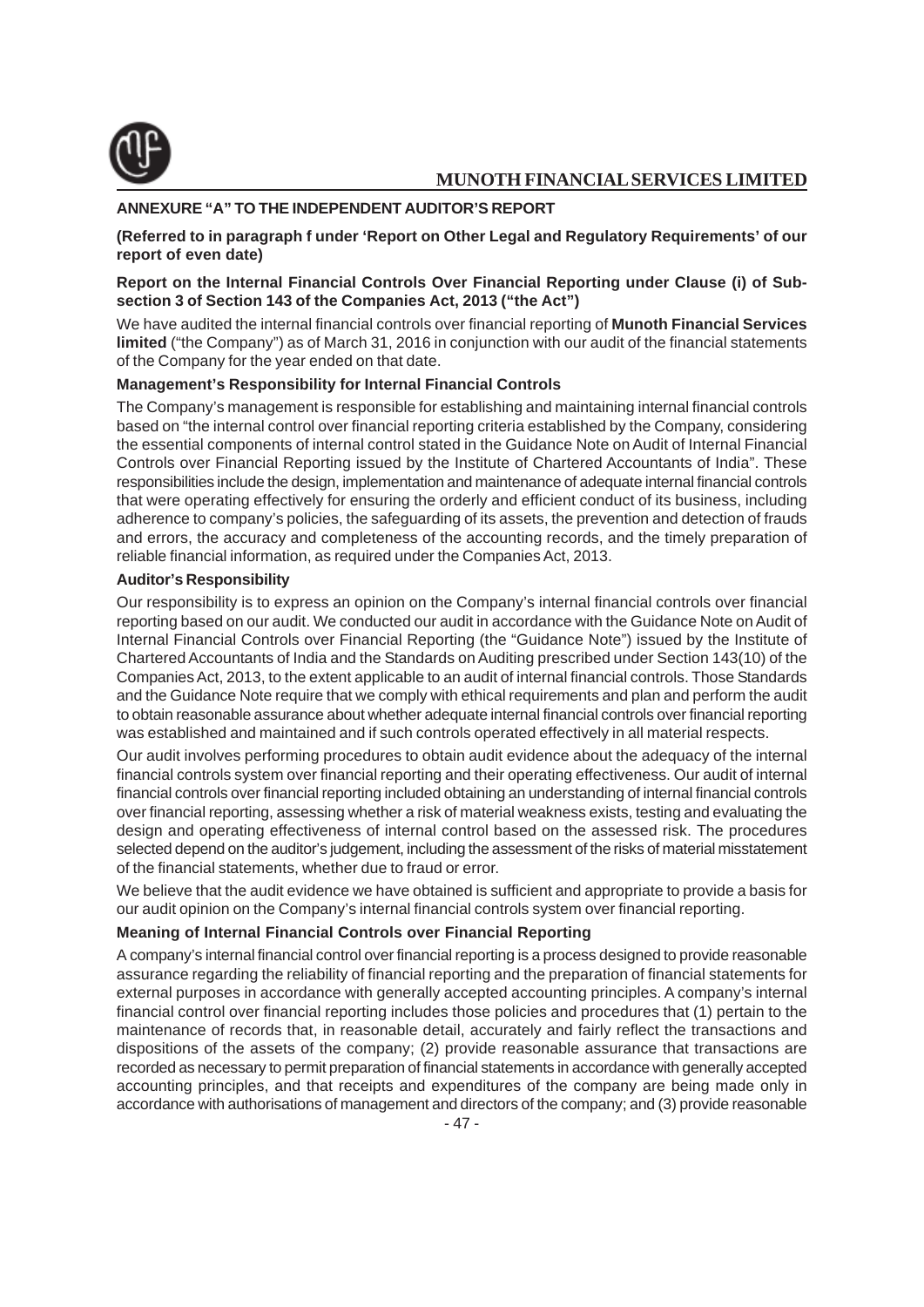

assurance regarding prevention or timely detection of unauthorised acquisition, use, or disposition of the company's assets that could have a material effect on the financial statements.

#### **Inherent Limitations of Internal Financial Controls over Financial Reporting**

Because of the inherent limitations of internal financial controls over financial reporting, including the possibility of collusion or improper management override of controls, material misstatements due to error or fraud may occur and not be detected. Also, projections of any evaluation of the internal financial controls over financial reporting to future periods are subject to the risk that the internal financial control over financial reporting may become inadequate because of changes in conditions, or that the degree of compliance with the policies or procedures may deteriorate.

#### **Opinion**

In our opinion, to the best of our information and according to the explanations given to us, the Company has, in all material respects, an adequate internal financial controls system over financial reporting and such internal financial controls over financial reporting were operating effectively as at March 31, 2016, based on "the internal control over financial reporting criteria established by the Company considering the essential components of internal control stated in the Guidance Note on Audit of Internal Financial Controls Over Financial Reporting issued by the Institute of Chartered Accountants of India".

# For **Mardia & Associates**

Chartered Accountants Firm's registration number: 007888S

(Manish Mardia) Place : Chennai **Proprietor** Proprietor et al. **Proprietor** Proprietor et al. **Proprietor** Date : 30.05.2016 Membership number: 205307

#### **ANNEXURE B TO THE INDEPENDENT AUDITORS' REPORT**

#### **(Referred to in paragraph 2 under 'Report on Other Legal and Regulatory Requirements' section of our report of even date)**

On the basis of such checks as we considered appropriate and according to the information and explanations given to us during the course of our audit, we report that:

- (i) In respect of Fixed Assets :
	- (a) The Company has maintained proper records showing full particulars, including quantitative details and situation of fixed assets ;
	- (b) As explained to us, fixed assets have been physically verified by the management at regular intervals; as informed to us no material discrepancies were noticed on such verification;
	- (c) The Company has title deeds of immovable properties held in the name of the company.
- (ii) The nature of business of the Company does not require it to have any inventory. Hence, the requirement of clause (ii) of paragraph 3 of the said Order is not applicable to the Company.
- (iii) The Company has not granted any loans, secured or unsecured to companies, firms, Limited Liability Partnerships or other parties covered in the register maintained under section 189 of the Act, 2013.
- (iv) The Company has not granted any loans, or provide guarantees but has made investments of Rs 58,50,000 during the year.
- (v) The Company has not accepted any deposits and accordingly the provisions of clause (v) of paragraph 3 of the order are not applicable to the company.
- (vi) As informed to us, the Central Government has not prescribed maintenance of cost records under sub-section (1) of Section 148 of the Act.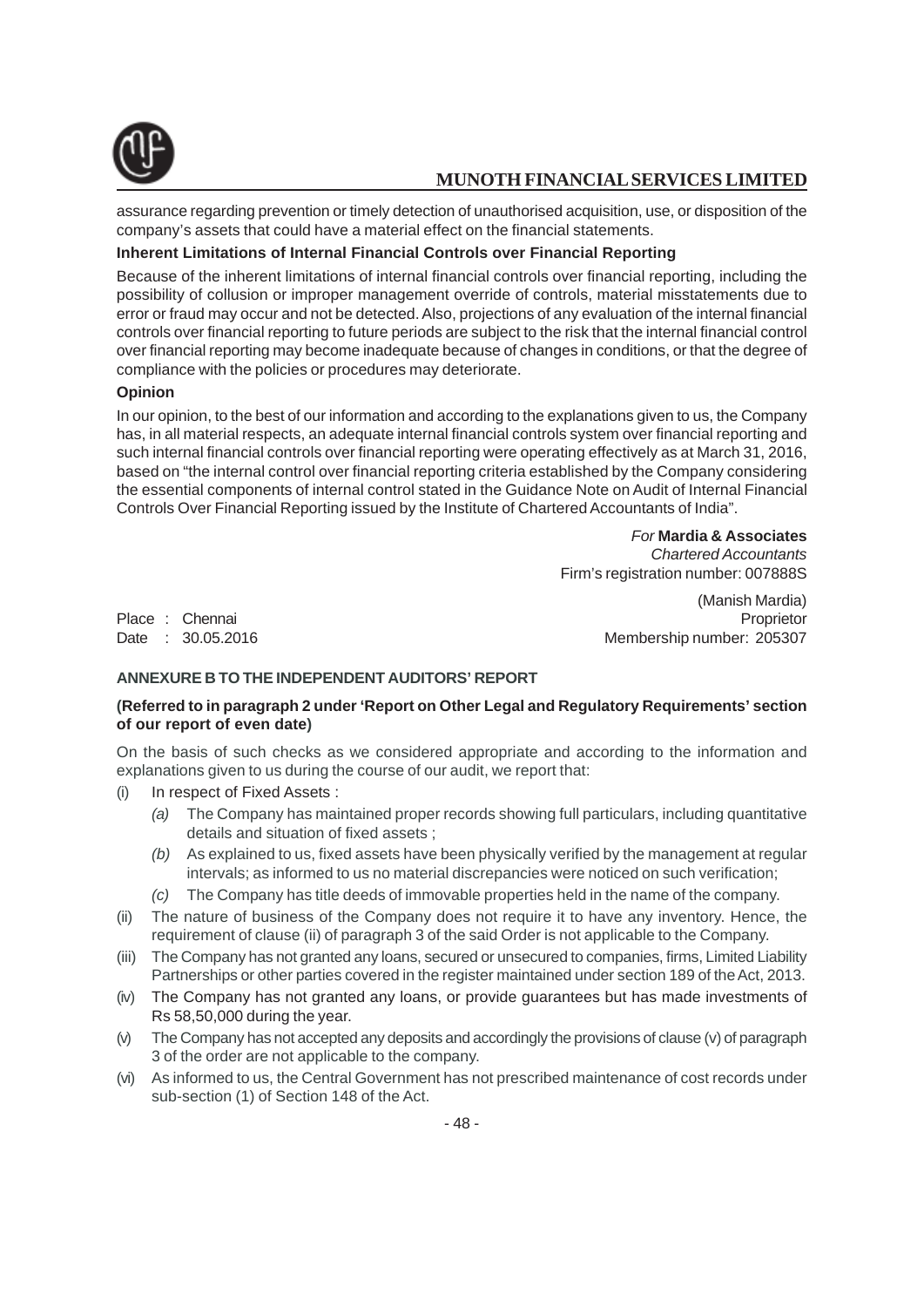

- According to the information and explanations given to us in respect of statutory dues:
	- The company has generally been regular in depositing the undisputed statutory dues, including Provident Fund, , Employees' State Insurance, Income-tax, Sales-tax, Wealth Tax, Service Tax, Custom Duty, Excise Duty and other material statutory dues, as applicable, with the appropriate authorities in India.
	- (b) There were no undisputed amounts payable in respect of Provident Fund, Employees' State Insurance, Income-tax, Sales Tax, Service Tax, Customs Duty, Excise Duty, Value Added Tax, cess and other material statutory dues in arrears as at March 31, 2016 for a period of more than six months from the date they became payable.
	- (c) Details of statutory dues which have not been deposited as on March 31, 2016 on account of disputes are given below:

(In Thousands)

| NAME OF THE    | <b>FORUM WHERE</b>                   | <b>DISPUTED</b> |
|----------------|--------------------------------------|-----------------|
| STATUTORY DUES | DISPUTE IS PENDING                   | AMOUNT          |
| Income Tax     | Commissioner of Income Tax (Appeals) | 58              |

- (viii) According to the records of the company examined by us and as per the information and explanations given to us, the company has not defaulted in repayment of loan to Financial Institution. The Company has not made borrowings from Bank and has not raised debentures.
- (ix) In our opinion, and according to the information and explanations given to us, the company has not raised money by way of initial public offer/ further public offer (including debt instruments) or raised any term loans and hence reporting under clause (ix) of the CARO 2016 Order is not applicable.
- (x) To the best of our knowledge and according to the information and explanations given to us, no fraud by or on the Company has been noticed or reported during the year.
- (xi) Managerial remuneration has been paid or provided in accordance with the requisite approvals mandated by the provisions of section 197 read with schedule V to the Companies Act.
- (xii) The Company is not a Nidhi Company and hence reporting under clause (xii) of the CARO 2016 is not applicable
- (xiii) In our opinion and according to the information and explanations given to us the Company is in compliance with Section 188 and 177 of the Companies Act, 2013, where applicable, for all transactions with the related parties and the details of related party transactions have been disclosed in the financial statements etc. as required by the applicable accounting standards.
- (xiv) The company has not made any preferential allotment or private placement of shares or fully or partly convertible debentures during the year under review.
- (xv) In our opinion and according to the information and explanations given to us, during the year the Company has not entered into any non-cash transactions with its directors or persons connected with him and hence provisions of section 192 of the Companies Act, 2013 are not applicable.
- (xvi) The company is not required to be registered under section 45-I of the Reserve Bank of India Act, 1934 and hence not commented upon.

#### For **Mardia & Associates**

Chartered Accountants Firm's registration number: 007888S

(Manish Mardia) Place : Chennai Proprietor et al. Proprietor et al. Proprietor et al. Proprietor et al. Proprietor Date : 30.05.2016 Membership number: 205307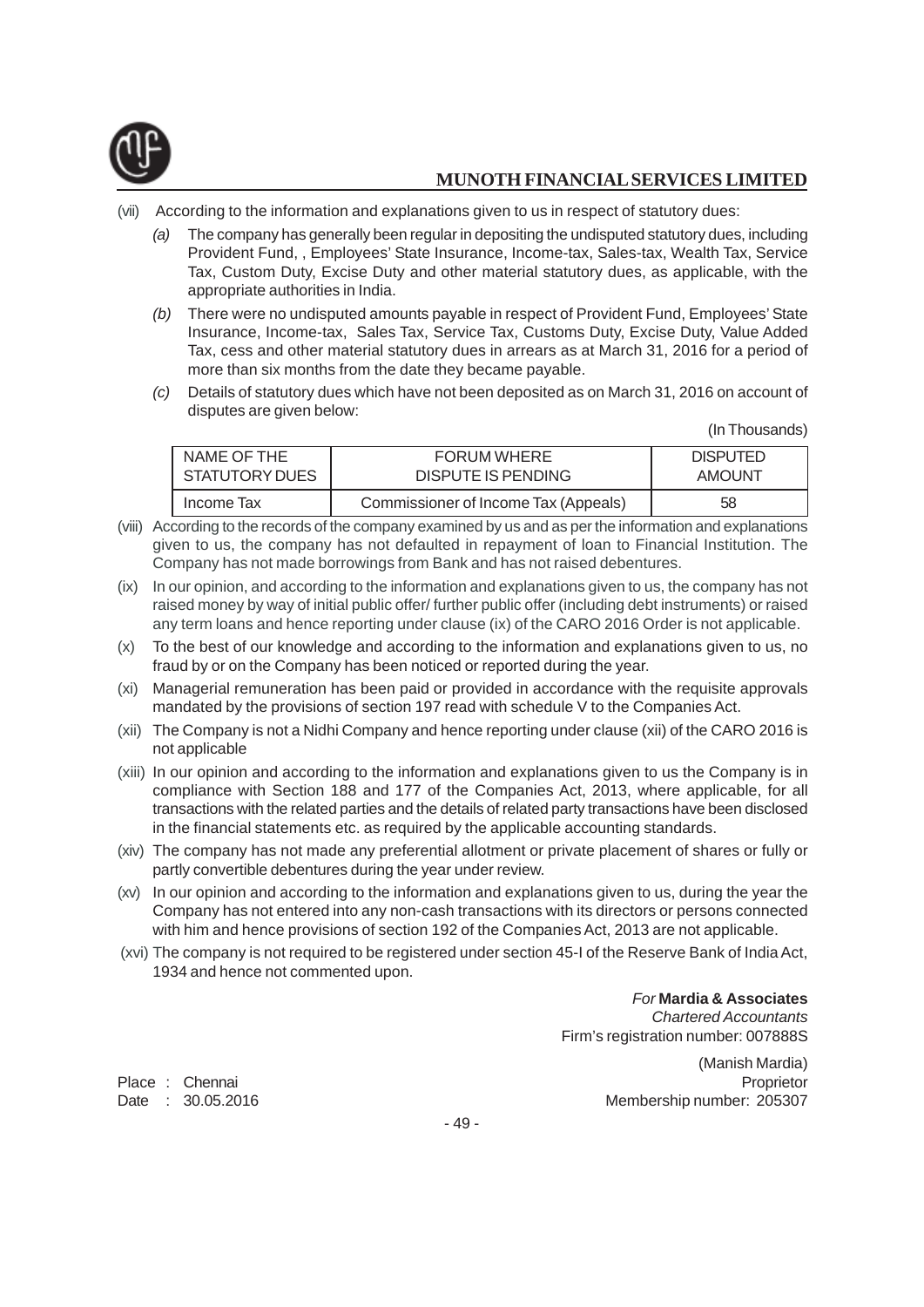

|              | Balance Sheet as at 31 March, 2016<br>(ln Rs) |                     |                         |                         |  |  |
|--------------|-----------------------------------------------|---------------------|-------------------------|-------------------------|--|--|
|              | <b>Particulars</b>                            | Note No.            | As at 31 March,<br>2016 | As at 31 March,<br>2015 |  |  |
| A            | <b>EQUITY AND LIABILITIES</b>                 |                     |                         |                         |  |  |
| 1            | <b>Shareholders' funds</b>                    |                     |                         |                         |  |  |
|              | Share capital<br>(a)                          | 2                   | 51,612,500              | 51,612,500              |  |  |
|              | Reserves and surplus<br>(b)                   | 3                   | 55,795,032              | 57,683,877              |  |  |
|              |                                               |                     | 107,407,532             | 109,296,377             |  |  |
| $\mathbf{2}$ | <b>Non-current liabilities</b>                |                     |                         |                         |  |  |
|              | (a) Deferred tax liability                    | 4                   | $-211,255$              | $-116,716$              |  |  |
|              | Long-term provisions<br>(b)                   | 5                   | 988,801                 | 723,891                 |  |  |
|              |                                               |                     | 777,546                 | 607,175                 |  |  |
| 3            | <b>Current liabilities</b>                    |                     |                         |                         |  |  |
|              | <b>Short Term Borrowings</b><br>(a)           | 6                   | 15,793,065              | 18,625,463              |  |  |
|              | Trade payables<br>(b)                         | $\overline{7}$<br>8 | 930,642                 | 3,199,224               |  |  |
|              | Other current liabilities<br>(c)              |                     | 1,779,415<br>18,503,122 | 1,700,698               |  |  |
|              |                                               |                     |                         | 23,525,385              |  |  |
|              | <b>TOTAL</b>                                  |                     | 126,688,200             | 133,428,938             |  |  |
| В            | <b>ASSETS</b>                                 |                     |                         |                         |  |  |
| $\mathbf 1$  | <b>Non-current assets</b>                     |                     |                         |                         |  |  |
|              | (a) Fixed assets                              |                     |                         |                         |  |  |
|              | (i) Tangible assets                           | 9                   | 41,481,047              | 41,120,929              |  |  |
|              | (ii) Intangible assets                        |                     | 2,502,199               | 2,774,765               |  |  |
|              |                                               |                     | 43,983,246              | 43,895,694              |  |  |
|              | Non-current investments<br>(b)                | 10                  | 55,414,759              | 49,564,759              |  |  |
|              | Long-term loans and advances<br>(c)           | 11                  | 7,858,740               | 11,465,469              |  |  |
|              |                                               |                     | 63,273,499              | 61,030,228              |  |  |
| $\mathbf{2}$ | <b>Current assets</b>                         |                     |                         |                         |  |  |
|              | Trade receivables<br>(a)                      | 12                  | 1,930,633               | 2,008,546               |  |  |
|              | (b) Cash and Bank balances                    | 13                  | 11,668,585              | 14,128,984              |  |  |
|              | (c) Short-term loans and advances             | 14                  | 511,230                 | 115,167                 |  |  |
|              | (d)<br>Other current assets                   | 15                  | 5,321,007               | 12,250,319              |  |  |
|              |                                               |                     | 19,431,455              | 28,503,016              |  |  |
| <b>TOTAL</b> |                                               |                     | 126,688,200             | 133,428,938             |  |  |
|              | Significant accounting policies               | 1                   |                         |                         |  |  |
|              |                                               |                     |                         |                         |  |  |

The accompanying notes are an integral part of the financial statements

| As per our report of even date attached                            |                                             |                                                  |  |  |
|--------------------------------------------------------------------|---------------------------------------------|--------------------------------------------------|--|--|
| <b>For MARDIA &amp; ASSOCIATES</b><br><b>Chartered Accountants</b> | For and on behalf of the Board of Directors |                                                  |  |  |
| Firm Reg No: 007888S                                               | LALCHAND MUNOTH JASWANT MUNOTH<br>Chairman  | Managing Director & CEO                          |  |  |
| (MANISH MARDIA)<br>Proprietor<br>M. No 205307                      | <b>BHARAT MUNOTH</b><br>Director            | <b>VIKAS MUNOTH</b><br>Whole Time Director & CFO |  |  |
| PLACE : CHENNAI<br>DATE: 30/05/2016                                | A. G. NANDINI<br><b>Company Secretary</b>   |                                                  |  |  |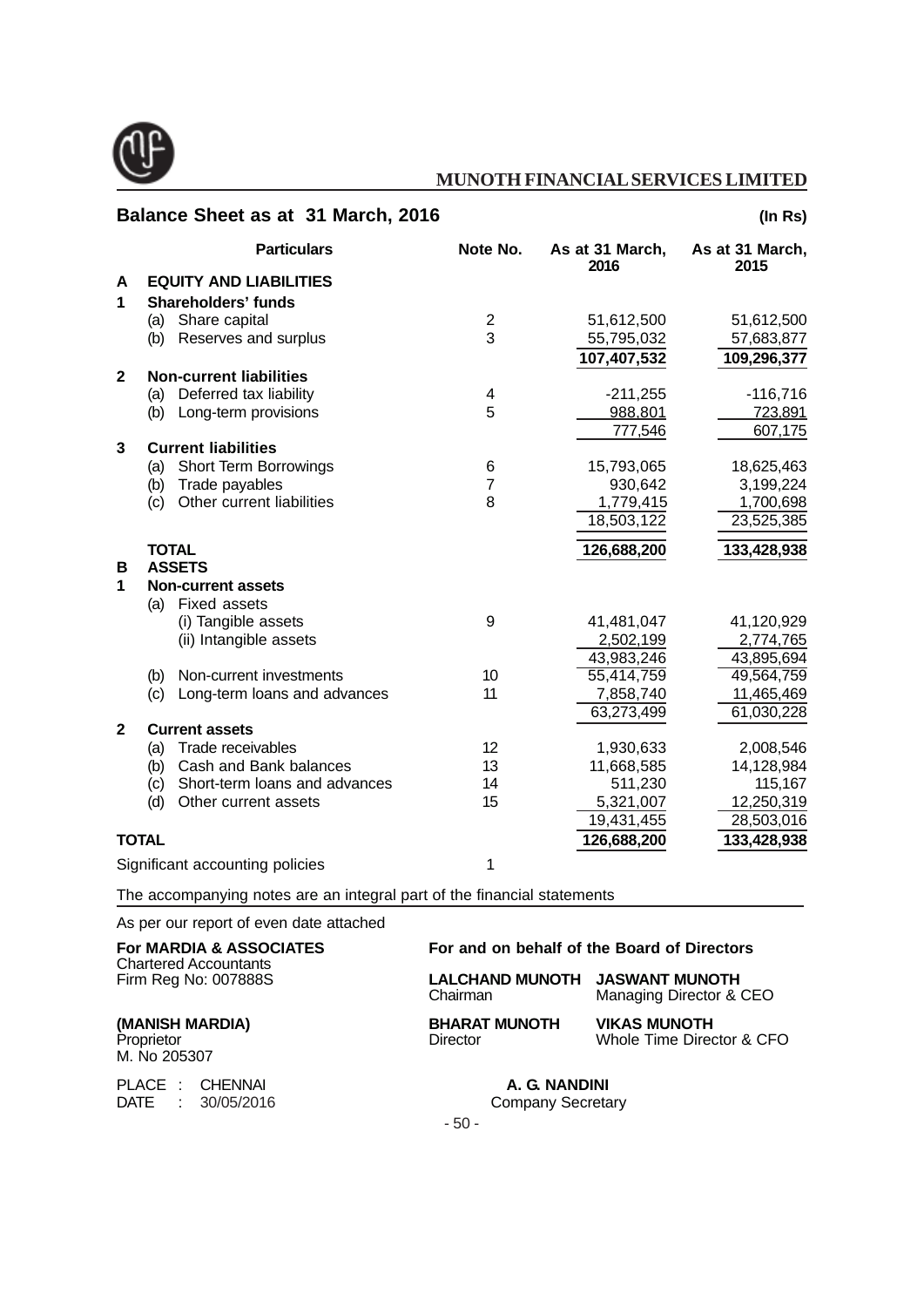

|    |     | Statement of Profit and Loss for the year ended 31 March, 2016 |    |                                               | (ln Rs)                              |
|----|-----|----------------------------------------------------------------|----|-----------------------------------------------|--------------------------------------|
|    |     | <b>Particulars</b>                                             |    | Note No. For the year ended<br>31 March, 2016 | For the year ended<br>31 March, 2015 |
| L  |     | <b>Income</b>                                                  |    |                                               |                                      |
|    | (a) | Revenue from operations                                        | 16 | 8,833,370                                     | 14,501,552                           |
|    | (b) | Other income                                                   | 17 | 952,738                                       | 854,899                              |
|    |     | <b>Total revenue</b>                                           |    | 9,786,108                                     | 15,356,451                           |
| Ш  |     | <b>Expenses</b>                                                |    |                                               |                                      |
|    | (a) | Employee benefit expenses                                      | 18 | 4,756,196                                     | 5,524,308                            |
|    | (b) | Finance costs                                                  | 19 | 487,561                                       | 2,374,190                            |
|    | (c) | Depreciation and Amortisation expense 9                        |    | 1,182,912                                     | 1,515,380                            |
|    | (d) | Other expenses                                                 | 20 | 5,342,824                                     | 6,875,210                            |
|    |     | <b>Total expenses</b>                                          |    | 11,769,492                                    | 16,289,089                           |
| Ш  |     | Profit / (Loss) before tax                                     |    | (1,983,384)                                   | (932, 638)                           |
| IV | (a) | Tax expense:<br><b>Current tax</b>                             |    |                                               |                                      |
|    | (b) | Deferred tax                                                   |    | (94, 539)                                     | (263, 198)                           |
| ۷  |     | Profit / (Loss) for the year                                   |    | (1,888,845)                                   | (669, 440)                           |
| VI |     | Earnings per share ( of Rs. 10/- each )                        | 21 |                                               |                                      |
|    | (a) | <b>Basic</b>                                                   |    | (0.37)                                        | (0.13)                               |
|    | (b) | <b>Diluted</b>                                                 |    | (0.37)                                        | (0.13)                               |
|    |     | Significant accounting policies                                | 1  |                                               |                                      |

The accompanying notes are an integral part of the financial statements

| As per our report of even date attached<br><b>For MARDIA &amp; ASSOCIATES</b> |                                             |                                                  |  |  |
|-------------------------------------------------------------------------------|---------------------------------------------|--------------------------------------------------|--|--|
|                                                                               | For and on behalf of the Board of Directors |                                                  |  |  |
| <b>Chartered Accountants</b><br>Firm Reg No: 007888S                          | LALCHAND MUNOTH JASWANT MUNOTH<br>Chairman  | Managing Director & CEO                          |  |  |
| (MANISH MARDIA)<br>Proprietor<br>M. No 205307                                 | <b>BHARAT MUNOTH</b><br>Director            | <b>VIKAS MUNOTH</b><br>Whole Time Director & CFO |  |  |
| PLACE :<br><b>CHENNAI</b><br>DATE: 30/05/2016                                 | A. G. NANDINI<br><b>Company Secretary</b>   |                                                  |  |  |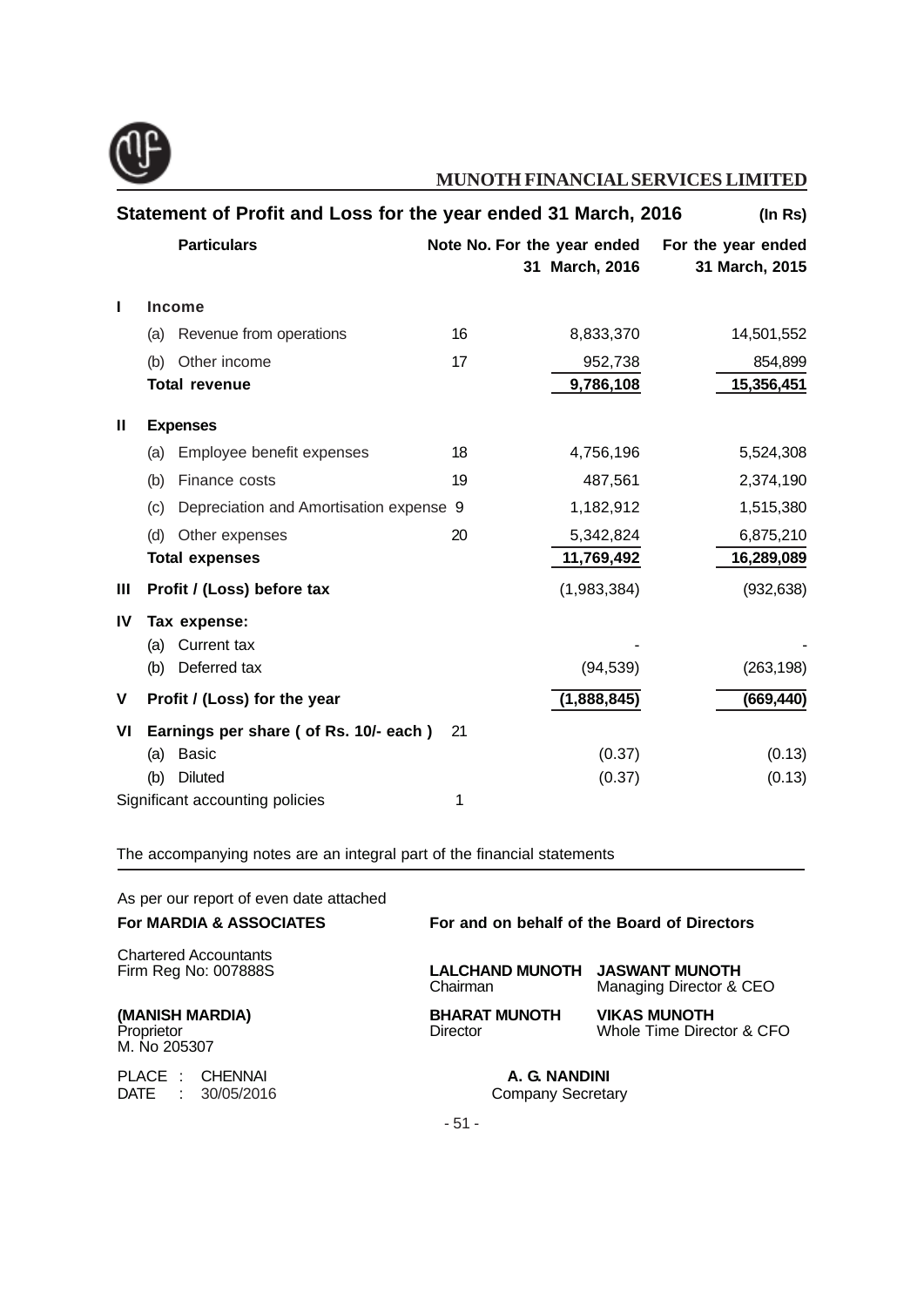

|              | Cash Flow Statement for the year ended 31 March 2016            |             |                             |             | $($ In Rs $)$                      |
|--------------|-----------------------------------------------------------------|-------------|-----------------------------|-------------|------------------------------------|
|              |                                                                 |             | Year ended<br>31 March 2016 | Rs.         | Year ended<br>31 March 2015<br>Rs. |
|              | A. Cash flow from operating activities                          |             |                             |             |                                    |
| [a]          | Net Profit / (Loss) before tax                                  |             | (1,983,384)                 |             | (932, 639)                         |
|              | Add: Prior Period adjustment included in Balance sheet          |             |                             |             |                                    |
| <b>Total</b> |                                                                 |             | (1,983,384)                 |             |                                    |
|              | Adjustments for:                                                |             |                             |             |                                    |
|              | Depreciation and amortisation                                   | 1,182,912   |                             | 1,515,380   |                                    |
|              | (Profit) / loss on sale / write off of assets                   | (135, 912)  |                             | 0           |                                    |
|              | Finance cost                                                    | 487,561     |                             | 2,374,190   |                                    |
|              | Interest income                                                 | (659, 546)  |                             | (764, 689)  |                                    |
|              | Dividend income                                                 | (54, 507)   |                             | (54, 381)   |                                    |
|              | Net (gain) / loss on sale of investments                        |             |                             | 1,235,507   |                                    |
|              |                                                                 |             | 820,508                     |             | 4,306,008                          |
| $[b]$        | Operating profit / (loss) before working capital changes        |             | (1, 162, 876)               |             | 3,373,369                          |
|              | Adjustments for (increase) / decrease in operating assets:      |             |                             |             |                                    |
|              | Trade receivables                                               | 77,913      |                             | 1,796,085   |                                    |
|              | Short-term loans and advances                                   | (396,063)   |                             | (105, 929)  |                                    |
|              | Long-term loans and advances                                    | 3,606,729   |                             | (1,799,330) |                                    |
|              | Other current assets                                            | 6,883,324   |                             | (5,960,812) |                                    |
|              | Adjustments for increase / (decrease) in operating liabilities: |             |                             |             |                                    |
|              | Short term Borrowings                                           | (2,832,398) |                             | (1,076,508) |                                    |
|              | Trade payables                                                  | (2,268,582) |                             | 395,547     |                                    |
|              | Other current liabilities                                       | 78,717      |                             | (289, 819)  |                                    |
|              | Long-term provisions                                            | 264,910     |                             | 51,919      |                                    |
|              |                                                                 |             | 5,414,551                   |             | (6,988,848)                        |
|              | [c] Net cash from Operating Activities (A)                      |             | 4,251,674                   |             | (3,615,483)                        |
|              | B. Cash flow from investing activities                          |             |                             |             |                                    |
|              | Purchase of Fixed Assets                                        | (1,334,550) |                             | (160, 099)  |                                    |
|              | Purchase of long-term investments                               | (5,850,000) |                             |             |                                    |
|              | Proceeds from Sale of Motor Car                                 | 200,000     |                             | 9,575,544   |                                    |
|              | Interest received                                               | 659,546     |                             | 586,456     |                                    |
|              | Dividend received                                               | 54,507      |                             | 54,381      |                                    |
|              | Net Cash From Investing Activities (B)                          |             | (6, 270, 497)               |             | 10,056,282                         |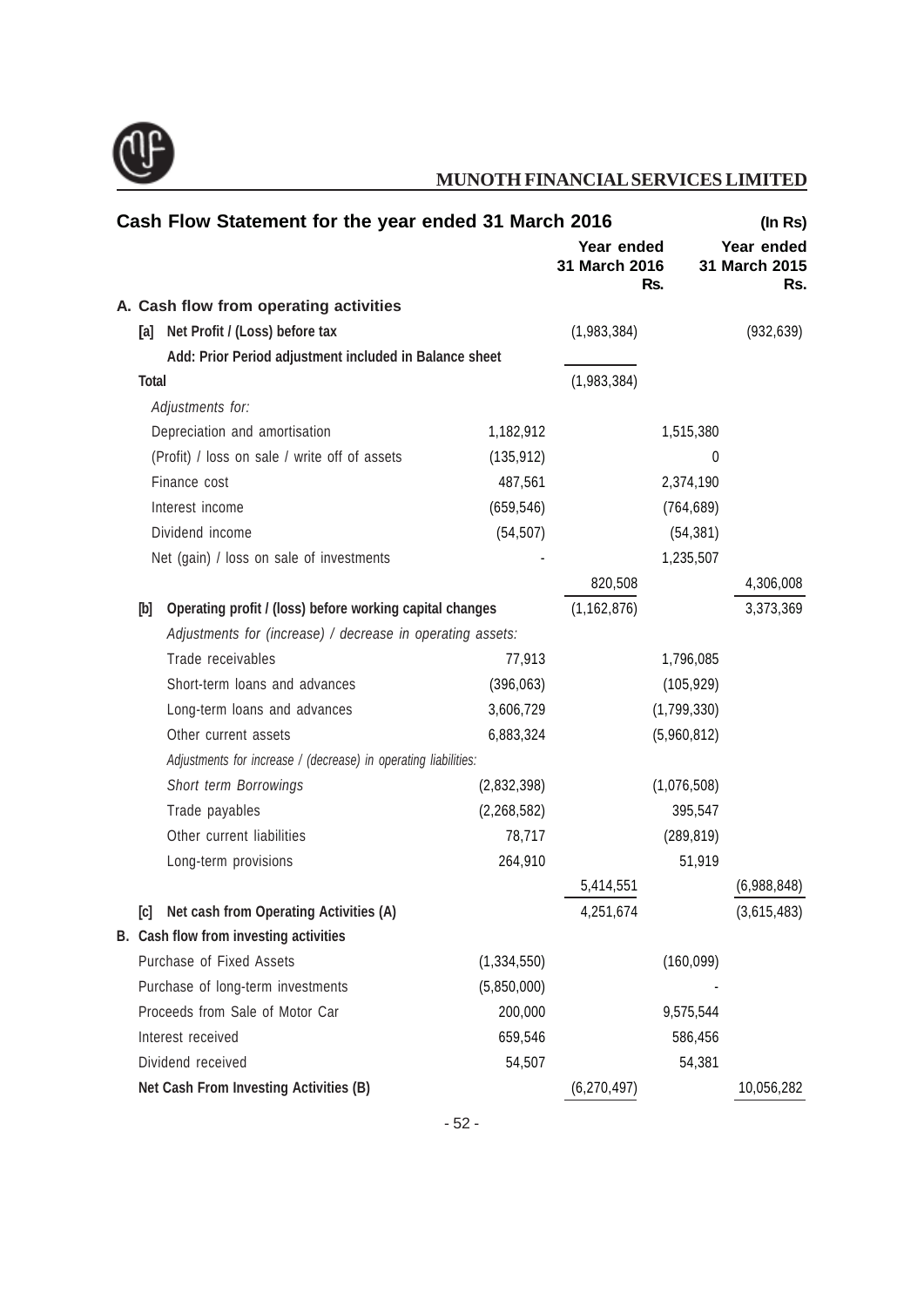

|              | C. Cash flow from financing activities                           |           |             |             |             |
|--------------|------------------------------------------------------------------|-----------|-------------|-------------|-------------|
| Finance cost |                                                                  | (487,561) |             | (2,374,190) |             |
|              | Net Cash From Financing Activities (C)                           |           | (487,561)   |             | (2,374,190) |
|              | Net increase / (decrease) in Cash and cash equivalents $(A+B+C)$ |           | (2,506,383) |             | 4,066,608   |
|              | Cash and cash equivalents at the beginning of the year           |           | 6,147,018   |             | 2,080,406   |
|              | Cash and cash equivalents at the end of the year                 |           | 3,640,635   |             | 6,147,014   |
|              | Cash & Cash Equivalents                                          |           |             |             |             |
| А.           | Cash on hand                                                     |           | 576.242     |             | 544.244     |
| <b>B</b> .   | Balances with banks                                              |           |             |             |             |
|              | (i) In current accounts                                          |           | 3,064,393   |             | 5,602,770   |
|              |                                                                  |           | 3,640,635   |             | 6,147,014   |
|              |                                                                  |           |             |             |             |

The accompanying notes are an integral part of the financial statements

As per our report of even date attached

**For MARDIA & ASSOCIATES For and on behalf of the Board of Directors**

Chartered Accountants<br>Firm Reg No: 007888S

**LALCHAND MUNOTH JASWANT MUNOTH**<br>Chairman Managing Director & ( Managing Director & CEO

**(MANISH MARDIA) BHARAT MUNOTH VIKAS MUNOTH** Whole Time Director & CFO

DATE : 30/05/2016

M. No 205307

PLACE : CHENNAI **A. G. NANDINI**<br>
DATE : 30/05/2016 **A. G. NANDINI**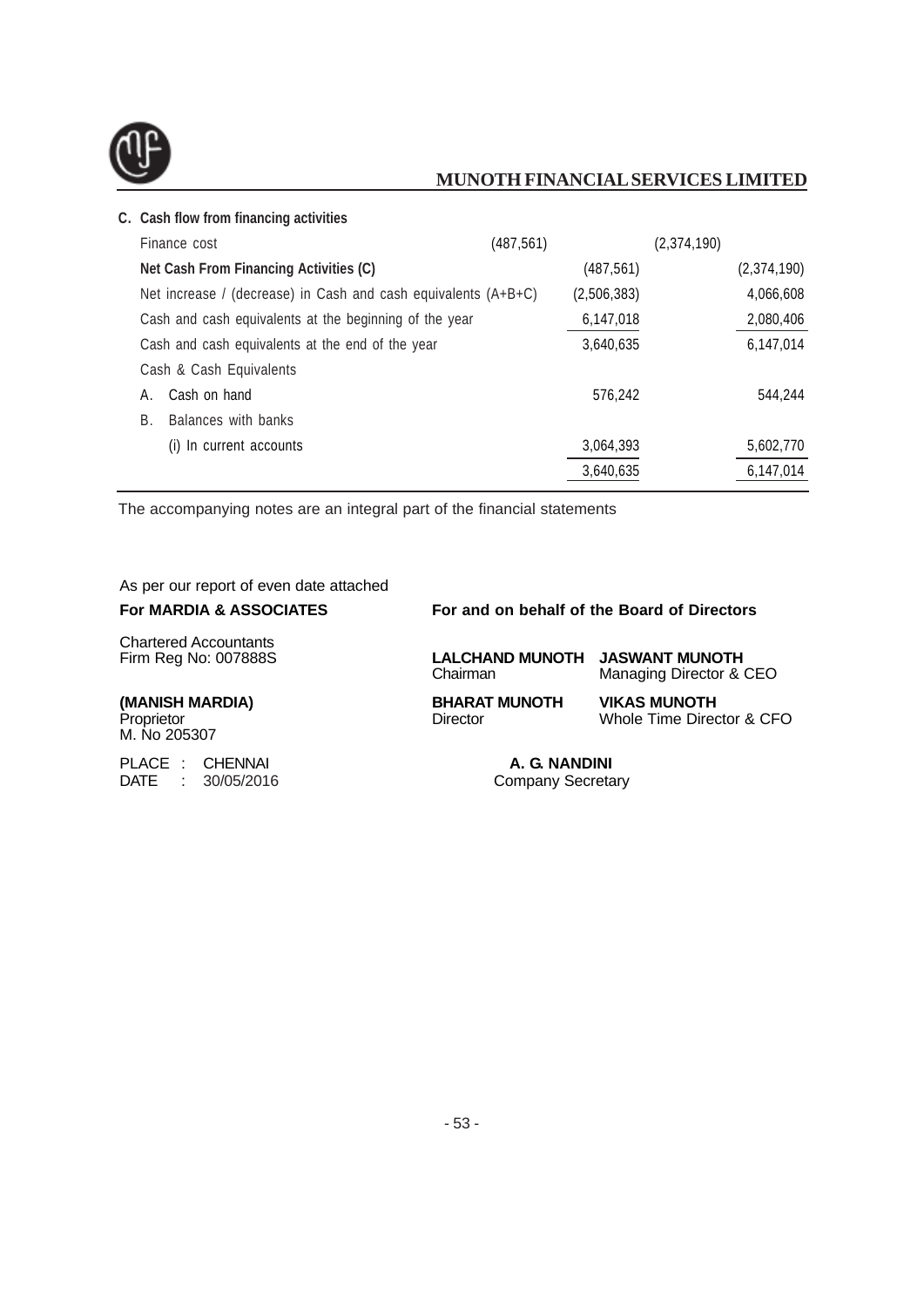

#### **Notes to financial statement for the year ended 31 March 2016**

#### **CORPORATE INFORMATION**

Munoth Financial Services Limited is a public limited company domiciled in India and incorporated during the year 1990, under the provisions of the Companies Act,1956. Its shares are listed on Bombay and Madras Stock Exchanges. The Company belongs to the reputed Munoth Group, Chennai. The company primarily focuses on Stock Broking, DP Operations, Portfolio Management Services and other Advisory Services.

## **NOTE : 1**

#### **SIGNIFICANT ACCOUNTING POLICIES**

#### **A ] Basis of Preparation**

The financial statements have been prepared under the historical cost convention basis in accordance with the Generally Accepted Accounting Principles (GAAP) in India and to comply with the mandatory accounting standards as specified in the Companies (Accounting Standards) Rules, 2006, (as amended), the provisions of the Companies Act, 2013 (to the extent notified) and the Companies Act, 1956 (to the extent applicable). All items of income and expenditure that have a material bearing on the financial statements are recognized on accrual basis.

#### **B] Use of Estimates**

The preparation of financial statements is in confirmity with Generally Accepted Accounting Principles requiring management to make estimates and assumptions that affect the reported amounts of assets and liabilities and disclosures of contingent liabilities as at the date of financial statements and the result of operations during the reporting period. Although these estimates are based upon management's best knowledge of current events and actions, actual results could differ from the estimates.

#### **C] Revenue Recognition**

Revenue is recognised to the extent that it is probable that the economic benefits will flow to the Company and the revenue can be reliably measured.

- i. Interest income is recognised on Time Proportion basis taking into account the amount outstanding and the rate applicable.
- ii. Dividend Income from Investments is recognised when the Company's right to receive payment is established.

#### **D] Interest on Income Tax Refunds / Demands**

 It is accounted as Income in the year when granted and as tax expenses when determined by Tax Authorities.

#### **E] Foreign Exchange Transactions**

Transactions in Foreign Currency are recorded at Exchange rates prevailing at the time of the Transaction, while those remaining unsettled at the year end are translated at the Year end rates resulting in exchange difference being recognised as Income/Expenses(Net).

#### **F] Taxation**

- i. Income tax expenses comprises of Current tax and Deferred tax.
- ii. Current Income Tax is measured at the amount expected to be paid to the Tax Authorities in accordance with the Indian Income Tax Act,1961.
- iii. Deferred Tax assets and liabilities arising on account of Timing differences which are capable of reversal in subsequent periods are recognised using Current Year Tax Rates.
- iv. Deferred tax assets are recognized only to the extend there is reasonable certainty that the assets can be realized in future; however, where there is unabsorbed depreciation or carried forward loss under taxation laws, deferred tax assets are recognized only when there is a virtual certainty of realization of such assets. The carrying amount of deferred tax assets are reviewed as at each balance sheet date and written down or, written up to reflect the amount that is reasonably / virtually certain (as the case may be ) to be realized.

#### **G] Retirement Benefits**

i. Company's contribution under Provident Fund Act are charged to profit and loss account on accrual basis.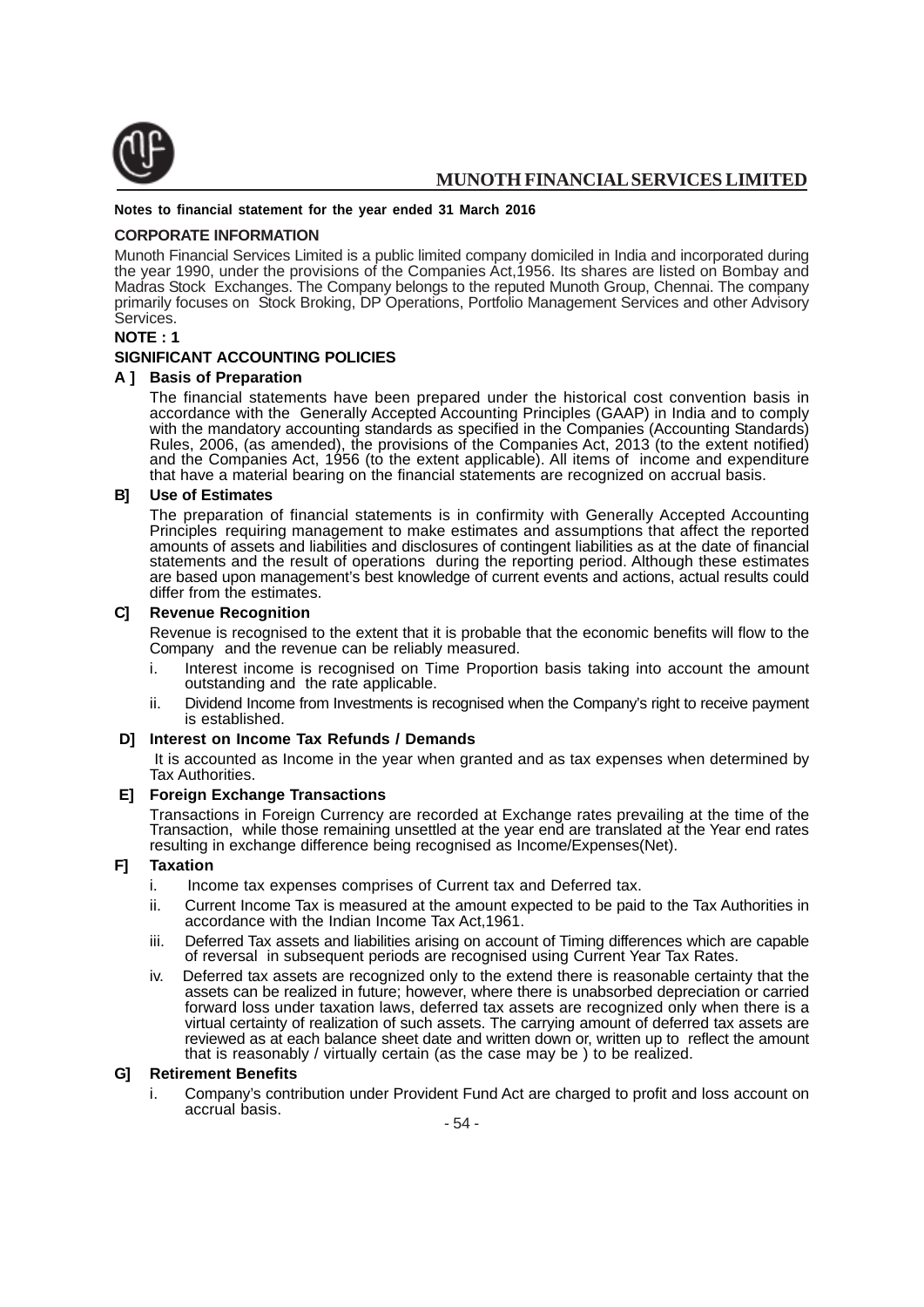

ii. The Company has provided for gratuity being the estimated liability in terms of Payment of Gratuity Act, 1972. The liability has not been ascertained on actuarial basis.

## **H] Fixed Assets & Depreciation**

#### **i. Tangible Assets**

#### **Gross Block :**

a) Fixed Assets are stated at cost of acquisition inclusive of Inland freight and any attributable cost of bringing the asset to its working condition for its intended use with due adjustments for Cenvat credits.

#### **Depreciation :**

a) The Company provides pro-rata depreciation from the date on which asset is acquired / put to use.

In respect of assets sold, pro-rata depreciation is provided upto the date on which the asset is sold.

On all assets, depreciation has been provided using the Written Down Value method at the respective Useful life specified in Part C Schedule II to the Companies Act, 2013. Individual Assets acquired for less than Rs. 5,000 are entirely depreciated in the year of acquisition.

#### **ii. Intangible Assets**

Intangible Assets are stated at cost less Amortization thereon. No Amortization has been provided on MSE Membership card.

#### **I] Investments**

Investments are long-term in nature and stated at cost. Provision for diminution in value of longterm investments is made only, if such a decline is other than temporary in the opinion of the management. Bonus entitlements are recognised as ex-bonus dates and no cost is attributed to bonus shares.

#### **J] Segment Reporting**

The company's business activity falls within a single primary business segment i.e. stock broking & Capital Market. As such there is no separate reportable segment as per Accounting Standard 17.

## **K] Earnings Per Share**

Basic Earnings per share are calculated by dividing the net Profit/Loss for the period attributable to Equity Shareholders by the Weighted Average Number of Equity Shares outstanding during the period.

For the Purpose of calculating Diluted earnings per share the Net profit/loss for the period attributable to Equity Shareholders by the Weighted Average Number of Equity Shares outstanding during the period are adjusted for the effects of all dilutive Potential Equity shares.

## **L] Cash Flow Statements**

Cash Flows are reported using Indirect Method, whereby profit before tax is adjusted for the effects of transactions of a non cash nature any deferrals or accruals of past or future cash receipts or payments.

The Cash Flow from regular Revenue generating, financing and Investing Activities of the Company are segregated as per Accounting Standard 3.

#### **M] Cash & Cash Equivalents**

Cash & Cash Equivalents comprises of Cash at Bank, Cash/ Cheques in Hand and Fixed Deposits with Banks with maturity period of 3 months or less.

## **N] Provisions & Contingent liabilities**

The Current Assets, Loans and Advances other than doubtful have the value at which they are stated in the Balance sheet, if realized in the ordinary course of business. The provision for all known liabilities is adequate and not in excess of the amount reasonably necessary.

Possible obligations, whose existence will only be confirmed by the occurrence or non-occurrence of one or more uncertain future events, are disclosed as Contingent Liabilities.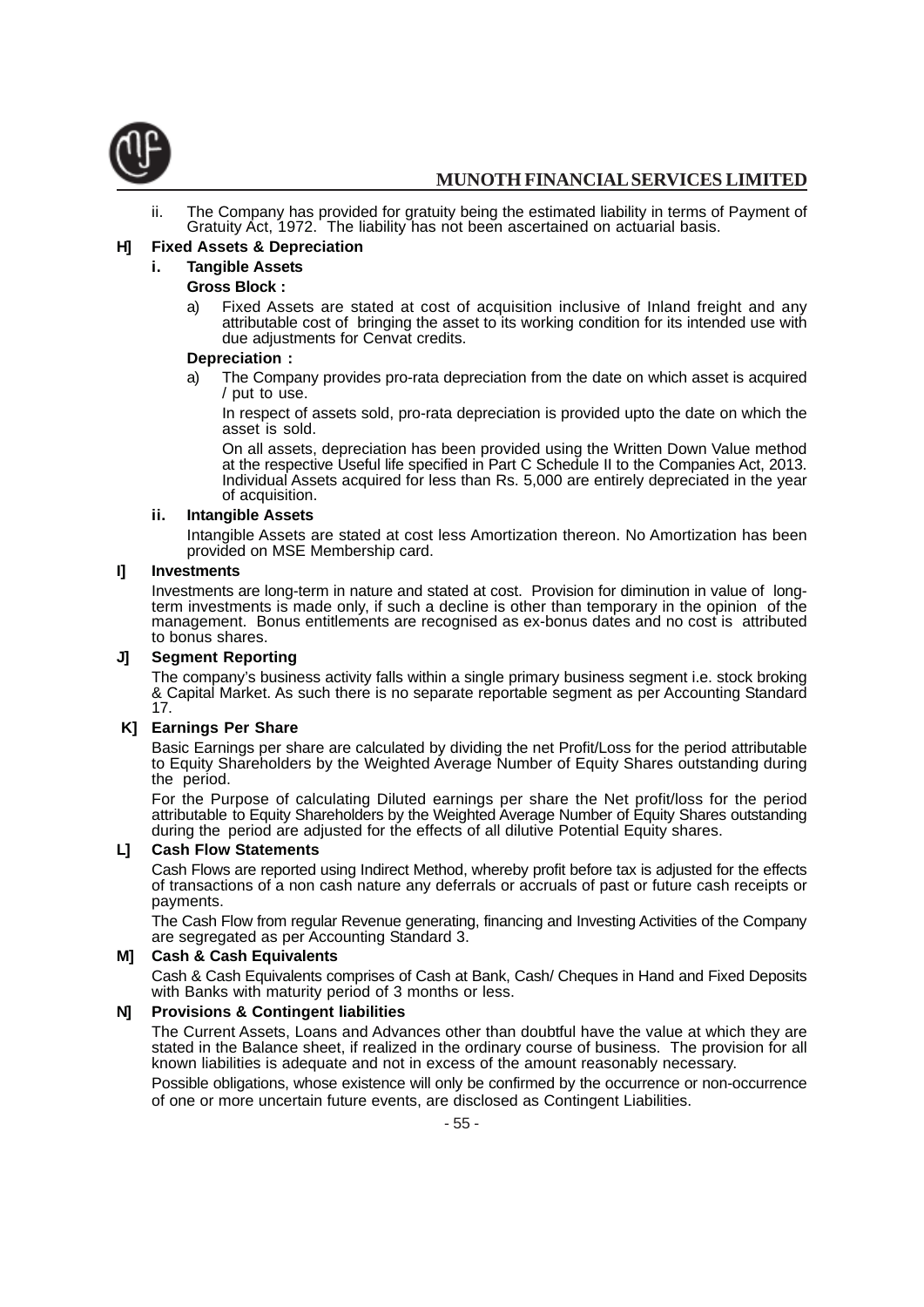

## **Note 2 Share capital (In Rs)**

| <b>Particulars</b>                                                                                       | Number of<br>shares | As at 31 March, 2016<br>Amount | Number of<br>shares | As at 31 March, 2015<br>Amount |
|----------------------------------------------------------------------------------------------------------|---------------------|--------------------------------|---------------------|--------------------------------|
| (a) Authorised Shares<br>Equity shares of Rs.10 each<br>with voting rights                               | 10,000,000          | 100,000,000                    | 10,000,000          | 100,000,000                    |
| (b) Issued, Subscribed<br>and Fully Paid up Shares<br>Equity shares of Rs.10 each<br>with voting rights* | 5,135,300           | 51.353.000                     | 5,135,300           | 51,353,000                     |
| (c) Forfeited shares                                                                                     |                     | 259,500                        |                     | 259,500                        |
| <b>Total</b>                                                                                             | 5,135,300           | 51,612,500                     | 5,135,300           | 51,612,500                     |

\* Of the above 51,35,300 Equity Shares, 1,11,200 were alloted as fully paid up pursuant to a Contract for consideration other than cash

#### **[A] Reconciliation of the shares outstanding at the beginning and at the end of the reporting period**

| Opening number of shares<br>outstanding | 5,135,300 | 51.612.500 | 5.135.300 | 51.612.500 |
|-----------------------------------------|-----------|------------|-----------|------------|
| Closing number of shares<br>outstanding | 5,135,300 | 51.612.500 | 5,135,300 | 51.612.500 |

## **[B]Terms/Rights attached to Equity shares**

The Company has only one class of Equity shares having a Par value of Rs.10/- Per share. Each Holder of Equity Share is entitled to one vote per share. No dividend has been recognised as distribution to Equity shareholders for the Year ended 31.03.2016 ( 31.03.2015 : Rs. NIL )

In the event of Liquidation of the Company, the holders of Equity shares will be entitled to receive any of the assets of the Company, only after the distribution of all preferential amounts. The distribution will be in proportion to the number of Equity shares held by the Shareholders.

## **[C]Details of Shareholders holding more than 5% shares in the Company**

| Name of the shareholders   | No. of Shares | % of Holding |
|----------------------------|---------------|--------------|
| 1. Lalchand Munoth         | 662,100.00    | 12.89        |
| 2 Jaswant munoth           | 780,200.00    | 15.19        |
| 3 Bharat Munoth            | 682,900.00    | 13.30        |
| 4 Vikas Munoth             | 964,500.00    | 18.78        |
| 5 Munoth Communication Ltd | 1,006,100.00  | 19.59        |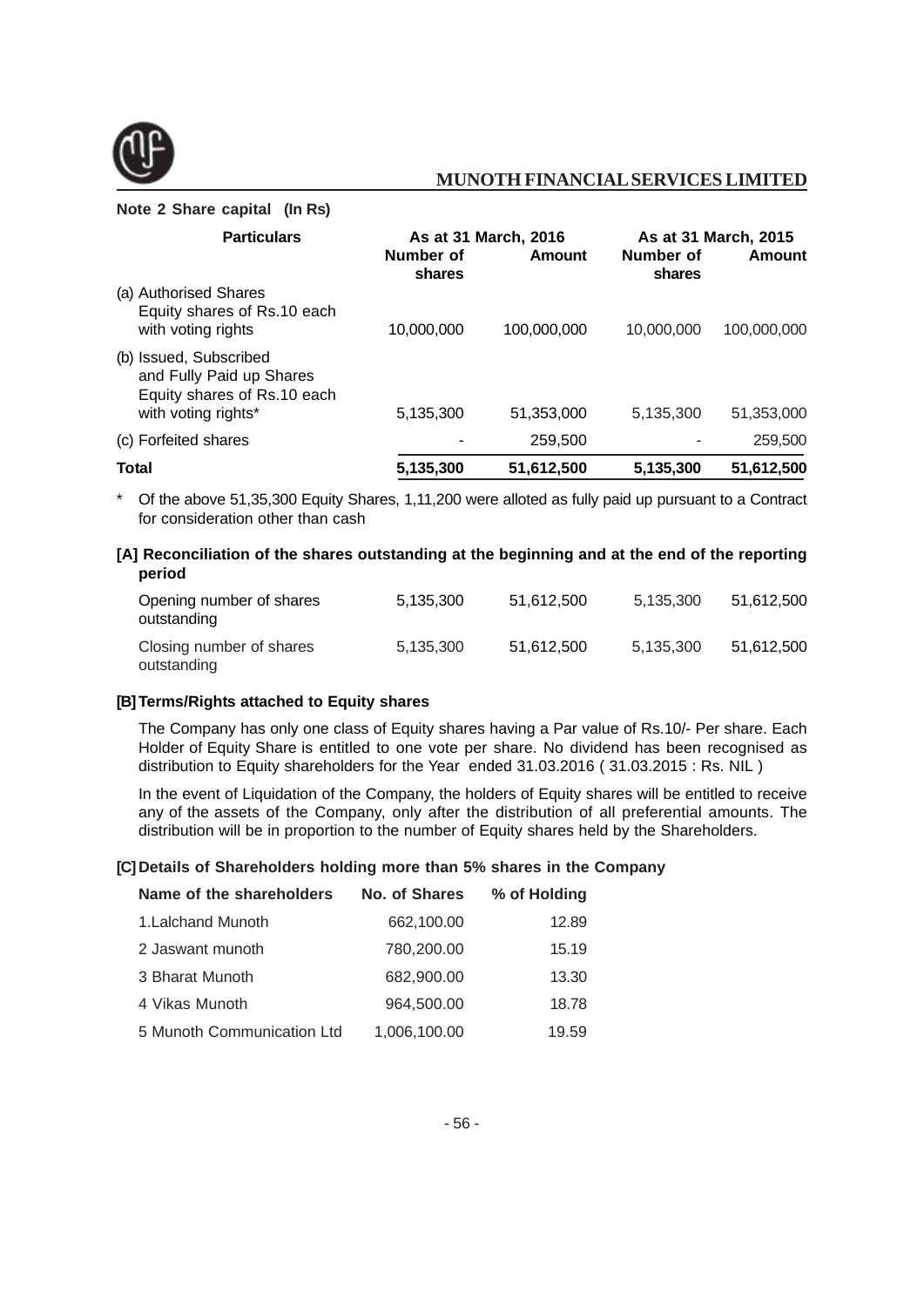

| <b>Note 3 Reserves and surplus</b>                                                   |                          | $($ In Rs $)$                             |
|--------------------------------------------------------------------------------------|--------------------------|-------------------------------------------|
| <b>Particulars</b>                                                                   | As at 31 March, 2016     | As at 31 March, 2015                      |
| (a) Securities premium account                                                       | 20,250,000               | 20,250,000                                |
| (b) Revaluation Reserve Account                                                      |                          |                                           |
| <b>Opening Balance</b>                                                               | 35,976,570               | 35,976,570                                |
| Add: Revaluation of Free Hold Land                                                   |                          |                                           |
| <b>Closing Balance</b>                                                               | 35,976,570               | 35,976,570                                |
| (b) Surplus / (Deficit) in Statement of Profit and Loss                              |                          |                                           |
| Opening balance<br>Add: Profit / (Loss) for the year                                 | 1,457,307<br>(1,888,845) | 2,775,410<br>(669, 441)                   |
| Add: Adjustment Relating to Fixed Asset                                              |                          | (648, 662)                                |
| Closing balance                                                                      | (431, 538)               | 1,457,307                                 |
| <b>Total</b>                                                                         | 55,795,032               | 57,683,877                                |
| Note 4 Deferred tax liability (NET)                                                  |                          | (ln Rs)                                   |
| <b>Particulars</b>                                                                   | As at 31 March, 2016     | As at 31 March, 2015                      |
| <b>Opening Balance</b>                                                               | (116, 716)               | 146,482                                   |
| DTL on Timing Difference: Depreciation                                               | (94, 539)                | (263, 198)                                |
| Net deferred tax Liability                                                           | (211, 255)               | (116, 716)                                |
| <b>Note 5 Long-term provisions</b>                                                   |                          | (ln Rs)                                   |
| <b>Particulars</b>                                                                   | As at 31 March, 2016     | As at 31 March, 2015                      |
| (a) Provision for employee benefits:                                                 |                          |                                           |
| (i) Provision for gratuity                                                           | 988,801                  | 723,891                                   |
| <b>Total</b>                                                                         | 988,801                  | 723,891                                   |
| <b>Note 6 Short Term Borrowings</b>                                                  |                          | (ln Rs)                                   |
| <b>Particulars</b>                                                                   |                          | As at 31 March, 2016 As at 31 March, 2015 |
| Loans and Advances                                                                   |                          |                                           |
| Secured                                                                              |                          |                                           |
| Bank Overdraft*                                                                      |                          | 3,108,615                                 |
| Toyota Financial Services - Car Loan                                                 | 276,217                  |                                           |
| Unsecured                                                                            |                          |                                           |
| Loan from director                                                                   | 15,516,848               | 15,516,848                                |
| Total                                                                                | 15,793,065               | 18,625,463                                |
| * Bank Overdraft was secured against Property with Federal Bank Ltd as on 31/03/2015 |                          |                                           |
| Note 7 Trade payables                                                                |                          | (In Rs)                                   |
| <b>Particulars</b>                                                                   | As at 31 March, 2016     | As at 31 March, 2015                      |
| Trade payables*                                                                      | 930,642                  | 3,199,224                                 |
| <b>Total</b>                                                                         | 930,642                  | 3,199,224                                 |
| * The company does not have any dues towards Micro, Small and Medium Enterprises     |                          |                                           |
| Note 8 Other current liabilities<br><b>Particulars</b>                               |                          | (ln Rs)                                   |
|                                                                                      | As at 31 March, 2016     | As at 31 March, 2015                      |
| <b>Statutory Dues</b><br>Margin money received from Clients                          | 114,242<br>1,072,304     | 138,099<br>1,256,669                      |
| <b>Outstanding Expenses</b>                                                          | 567,869                  | 305,930                                   |
| Remuneration payable                                                                 | 25,000                   |                                           |
| <b>Total</b>                                                                         | $-57-$<br>1,779,415      | 1,700,698                                 |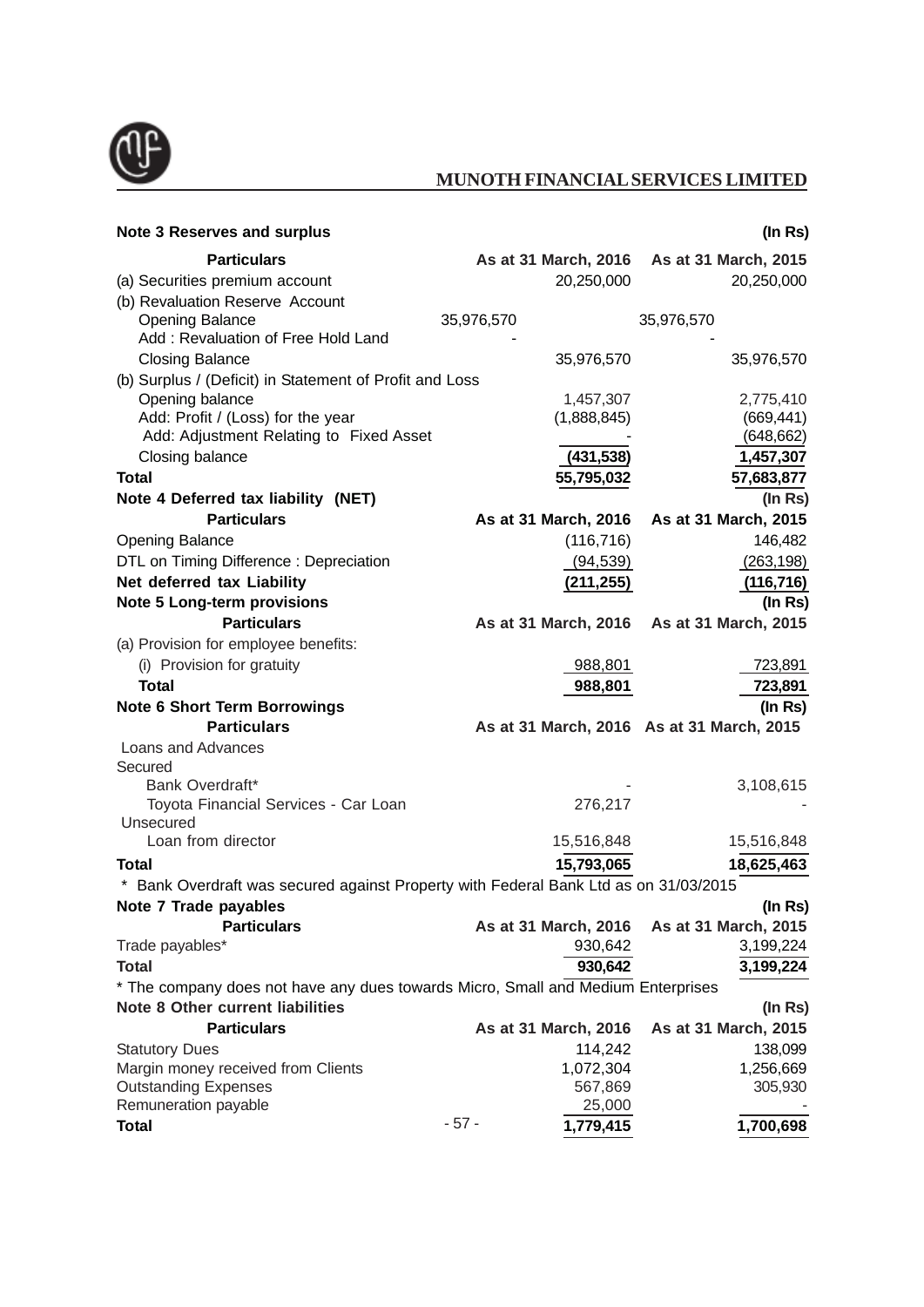

#### **NOTES - 9 FIXED ASSETS(Rs.)**

|                                                              | <b>GROSS BLOCK</b><br><b>DEPRECIATION / AMORTIZATION</b> |                       |            |             |             | <b>NET BLOCK</b>      |           |            |                   |                                          |                       |
|--------------------------------------------------------------|----------------------------------------------------------|-----------------------|------------|-------------|-------------|-----------------------|-----------|------------|-------------------|------------------------------------------|-----------------------|
| <b>NAME OF ASSETS</b>                                        | As at April                                              | <b>Addition</b>       | Sales/Adj  | Revaluation | As at March | Upto March            | For the   | Sales/Adj  | <b>Upto March</b> | As at March I                            | As atMarch            |
|                                                              | 1,2015                                                   | during the            | during the | during the  | 31,2016     | 31, 2015              | year      | during the | 31, 2016          | 31, 2015                                 | 31, 2016              |
|                                                              |                                                          | year                  | year       | year        |             |                       |           | year       |                   |                                          |                       |
| <b>Tangible Assets</b>                                       |                                                          |                       |            |             |             |                       |           |            |                   |                                          |                       |
| <b>Freehold Land</b>                                         | 38,456,000                                               |                       |            |             | 38,456,000  |                       |           |            |                   |                                          | 38,456,000 38,456,000 |
| <b>Buildings</b>                                             | 3,342,043                                                | 237,475               |            |             | 3.579.518   | 2,023,424             | 68,120    |            | 2,091,544         | 1,318,619                                | 1,487,974             |
| <b>Furnitures &amp; Fixtures</b>                             | 4,399,429                                                | $\tilde{\phantom{a}}$ |            |             | 4.399.429   | 3,944,272             | 119,894   |            | 4,064,166         | 455,157                                  | 335,263               |
| Vehicles (motor car)                                         | 1,183,656                                                | 615,000               | 366,697    |             | 1,431,959   | 1,024,943             | 155,349   | 302,609    | 877,683           | 158,713                                  | 554,276               |
| Office Equipment (AC+Music system+                           |                                                          |                       |            |             |             |                       |           |            |                   |                                          |                       |
| fire alarm+office eq+access control+<br>electrical fittings) | 2,595,972                                                |                       |            |             | 2.595,972   | 2,029,469             | 167,362   |            | 2,196,831         | 566,503                                  | 399,141               |
| Computer                                                     | 6,362,402                                                | 426,340               |            |             | 6.788.742   | 6,196,465             | 343,884   |            | 6.540.349         | 165,937                                  | 248,393               |
|                                                              | 56,339,502                                               | 1,278,815             | 366,697    |             |             | 57,251,620 15,218,573 | 854,609   | 302,609    |                   | 15,770,573 41,120,929 41,481,047         |                       |
| Intangible Assets                                            |                                                          |                       |            |             |             |                       |           |            |                   |                                          |                       |
| <b>MSE Membership Card</b>                                   | 2,000,000                                                |                       |            |             | 2,000,000   |                       |           |            |                   | 2,000,000                                | 2,000,000             |
| Software                                                     | 6,053,106                                                | 55,735                |            |             | 6,108,841   | 5,278,342             | 328,303   |            | 5,606,642         | 774,765                                  | 502,199               |
|                                                              | 8.053.106                                                | 55,735                |            |             | 8,108,841   | 5,278,342             | 328,303   |            | 5,606,642         | 2,774,765                                | 2,502,199             |
| Total (As on 31.03.2016)                                     | 64,392,608                                               | 1,334,550             | 366,697    |             |             | 65,360,461 20,496,915 | 1,182,912 |            |                   | 302,609 21,377,215 43,895,694 43,983,246 |                       |
| Total (As on 31.03.2015)                                     | 64,881,171                                               | 160,099               | 648,662    |             |             | 64,392,608 18,981,534 | 1,515,380 |            |                   | 20,496,914  45,899,637  43,895,694       |                       |

#### **Note :**

- 58 -

 *Freehold Land has been revalued as on 31.03.2013 on the basis of an approved valuers report and consequent adjustement to the Gross Block has beencredited to Revaluation reserve.*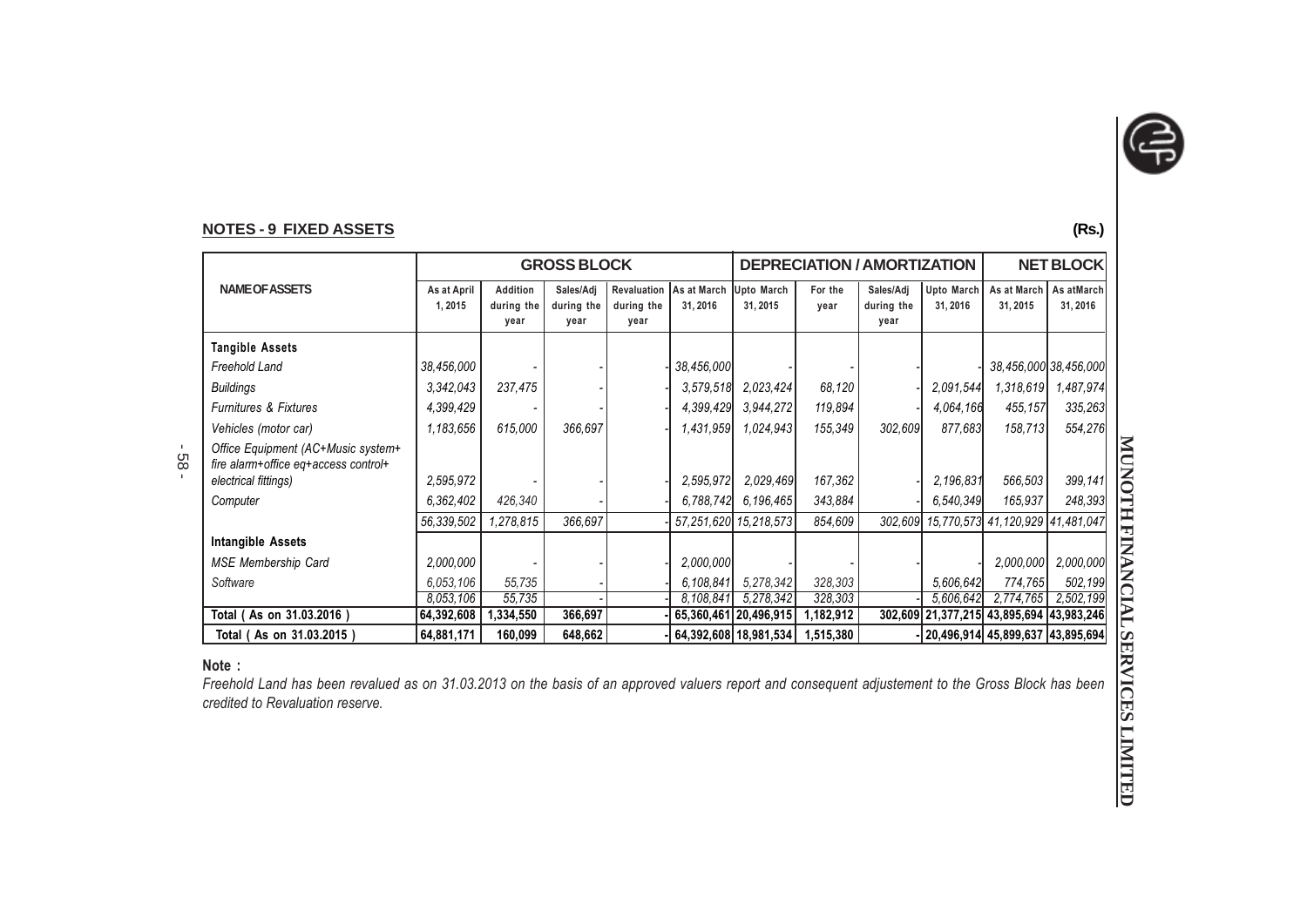

| Note 10 Non-current investments | (ln Rs) |
|---------------------------------|---------|
|                                 |         |

| <b>Particulars</b>                         |            |                 | As at 31 March, 2016 |            | As at 31 March, 2015  |              |  |
|--------------------------------------------|------------|-----------------|----------------------|------------|-----------------------|--------------|--|
|                                            | Quoted     | <b>Unauoted</b> | Total                | Quoted     | <b>Unquoted</b>       | <b>Total</b> |  |
| (a) Investments (At cost):                 |            |                 |                      |            |                       |              |  |
| Non Trade Investment in equity instruments |            |                 |                      |            |                       |              |  |
| * (i) of Associate Companies               |            |                 |                      | ۰          | 160.495               | 160.495      |  |
| (ii) of other entities                     | 26.466.214 | 28.948.545      | 55,414,759           | 26.466.214 | 22,938,050 49,404,264 |              |  |
| Total                                      |            |                 | 55,414,759           |            |                       | 49.564.759   |  |

(i) The Market Value of Aggregated Quoted investments amounts to Rs. 43,70,430/-

(ii) The company has not made provision for a sum of **Rs. 21,992,156 /-** (Previous year Rs. 23,138,833/-) being fall in themarket value of quoted investments. Such provision has not been made as the management perceives that the investments are of long term in nature and such diminution in value is temporary. The Current value of unquoted investments cannot be ascertained in the absence of availability of latest financial results.

#### **DETAILS OF THE SHARES AS ON 31.3.2016**

## **In Equity Shares of Indian Companies**

|     |                                | QTY    | <b>AMT.IN Rs.</b> | QTY    | AMT.IN Rs. |
|-----|--------------------------------|--------|-------------------|--------|------------|
| (i) | <b>QUOTED</b>                  |        |                   |        |            |
|     | # Bafna Spinning               | 500    | 2,900             | 500    | 2,900      |
|     | # Bonanza Pharma               | 100    | 775               | 100    | 775        |
|     | # Oswal Chemicals              | 50     | 12,636            | 50     | 12,636     |
|     | # Siris Ltd                    | 200    | 16,846            | 200    | 16,846     |
|     | Agritech India                 | 2140   | 2,140             | 2140   | 2,140      |
|     | Antartica Ltd                  | 1000   | 2,369             | 1000   | 2,369      |
|     | <b>Arihant Constyn</b>         | 150    | 600               | 150    | 600        |
|     | <b>ATV Projects</b>            | 300    | 5,100             | 300    | 5,100      |
|     | Bajaj Auto                     | 148    | 271,878           | 148    | 271,878    |
|     | Bhirwani Denim                 | 200    | 1,250             | 200    | 1,250      |
|     | <b>Biofil Chemical</b>         | 1000   | 1,000             | 1000   | 1,000      |
|     | <b>Blue Bend Petro</b>         | 350    | 1,050             | 350    | 1,050      |
|     | <b>BTW</b> Industries          | 100    | 300               | 100    | 300        |
|     | Cable Corporation              | 1000   | 1,500             | 1000   | 1,500      |
|     | <b>Celebrity Fashions</b>      | 1873   | 256,099           | 1873   | 256,099    |
|     | <b>Computer Power</b>          | 184000 | 65,900            | 184000 | 65,900     |
|     | <b>Concert Spices</b>          | 100    | 300               | 100    | 300        |
|     | <b>Consolidated Fibre</b>      | 100    | 400               | 100    | 400        |
|     | Coromandel Finance             | 900    | 6,300             | 900    | 6,300      |
|     | CT Cotton Yarn                 | 300    | 3,550             | 300    | 3,550      |
|     | <b>Deccan Granites</b>         | 100    | 1,100             | 100    | 1,100      |
|     | DSQ Biotech Ltd                | 170    | 23,800            | 170    | 23,800     |
|     | Dynavision                     | 200    | 650               | 200    | 650        |
|     | <b>Essar Steel</b>             | 114    | 32,940            | 114    | 32,940     |
|     | Europeon Software              | 600    | 300               | 600    | 300        |
|     | Fab Worth                      | 100    | 1,975             | 100    | 1,975      |
|     | <b>Finolex Industries</b>      | 100    | 6,035             | 100    | 6,035      |
|     | Gangadharan Appliances         | 226    | 2,599             | 226    | 2,599      |
|     | Golden Textiles                | 1300   | 3,900             | 1300   | 3,900      |
|     | Gujrat Ambuja Cot Spin Limited | 400    | 3,200             | 400    | 3,200      |
|     | Gujrat Cotex                   | 300    | 2,955             | 300    | 2,955      |
|     | Harayana Petro                 | 400    | 3,000             | 400    | 3,000      |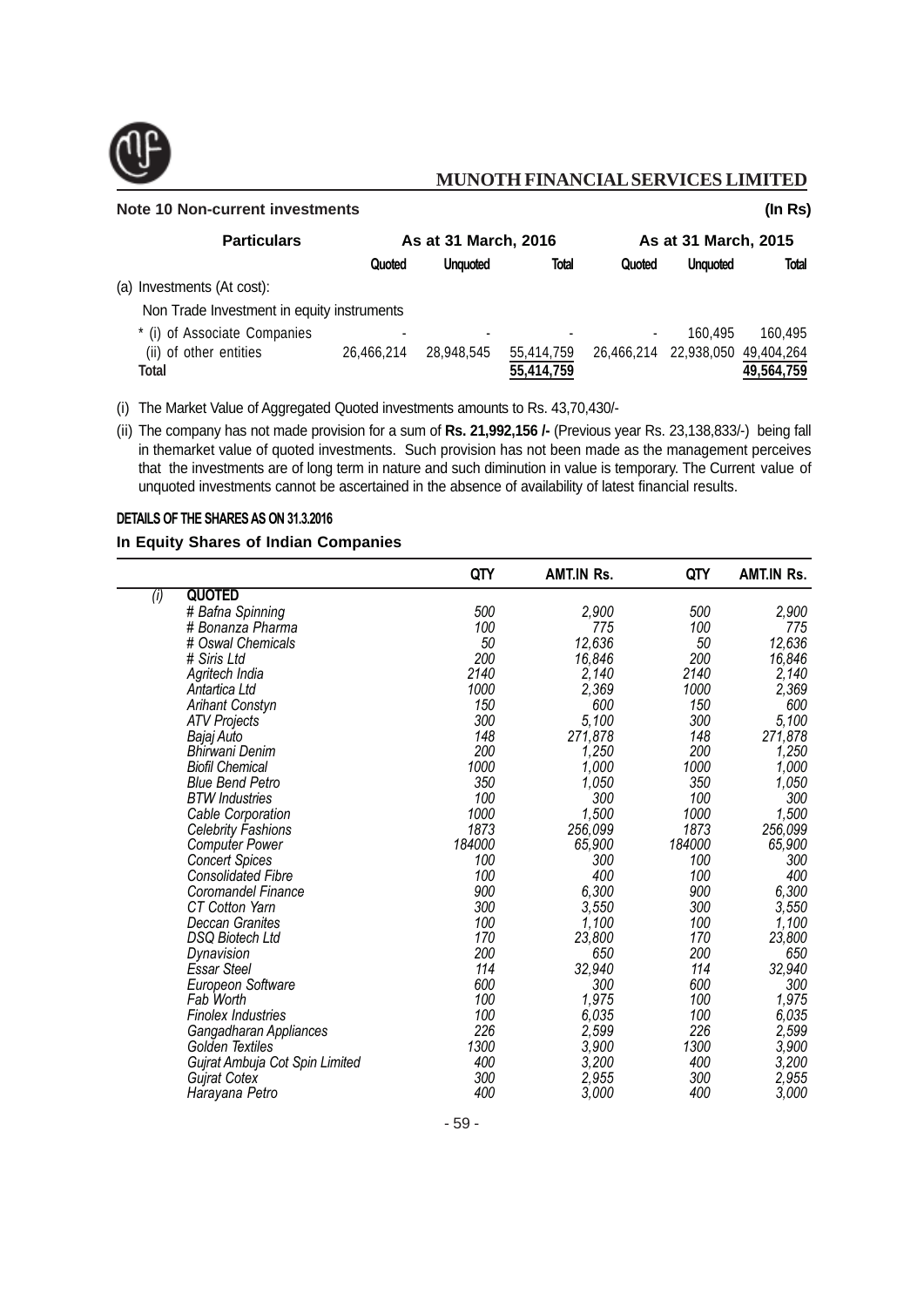

|                                           | QTY            | <b>AMT.IN Rs.</b> | QTY            | <b>AMT.IN Rs.</b> |
|-------------------------------------------|----------------|-------------------|----------------|-------------------|
| Hindustan Lever Ltd                       | 1              | 173               | 1              | 173               |
| Induj Infotech                            | 105            | 105               | 105            | 105               |
| Information Tech Ltd                      | 5425           | 5,425             | 5425           | 5,425             |
| <b>Innovation Sec</b>                     | 1400           | 4,200             | 1400           | 4,200             |
| Ispat Industries                          | 4000           | 118,920           | 4000           | 118,920           |
| IT People (India)                         | 3636           | 514,400           | 3636           | 514,400           |
| Jaswal Granites                           | 600            | 3,100             | 600            | 3,100             |
| Jay Flash                                 | 19500          | 58,500            | 19500          | 58,500            |
| <b>Kirlosker Electricals</b>              | 100            | 1,926             | 100            | 1,926             |
| Krishna Life                              | 1000           | 993               | 1000           | 993               |
| Kumar Metallurgical                       | 300            | 750               | 300            | 750               |
| LML                                       | 450            | 7,534             | 450            | 7.534             |
| <b>MCC Finance Ltd</b>                    | 7000           | 77,000            | 7000           | 77,000            |
| <b>Midland Plastics</b>                   | 200            | 1,800             | 200            | 1,800             |
| <b>Modern Synthetics</b>                  | 1150           | 14,893            | 1150           | 14,893            |
| Modi Threads                              | 200            | 900               | 200            | 900               |
| Munoth Communication Ltd                  | 807682         | 15,996,254        | 807682         | 15,996,254        |
| <b>Natural Stone</b>                      | 900<br>200     | 5,400             | 900            | 5,400             |
| NEPC India                                |                | 4,188             | 200            | 4,188             |
| Network Ltd                               | 200            | 6,100             | 200            | 6,100             |
| Omnitech Infosolu LT                      | 2000<br>350    | 534,655<br>546    | 2000<br>350    | 534,655<br>546    |
| Oswal Agro                                | 700            | 1,400             | 700            | 1,400             |
| Padmini Technology<br>Pan Asia Industries | 100            | 1,200             | 100            | 1,200             |
| PBA Infrastructure                        | 2500           | 325,124           | 2500           | 325,124           |
| <b>Power Grid Corporation</b>             | 78             | 12,835            | 78             | 12,835            |
| Premier Ltd                               | 100            | 5,325             | 100            | 5,325             |
| <b>Premier Plantations</b>                | 100            | 200               | 100            | 200               |
| Rajarathan Synthetic                      | 600            | 3,000             | 600            | 3,000             |
| Rathi Alloy and Steel                     | 300            | 1,350             | 300            | 1,350             |
| <b>Reliance Capital Limited</b>           | 2400           | 3,399,655         | 2400           | 3,399,655         |
| Reliance Communication Ltd                | 4377           | 1,494,933         | 4377           | 1,494,933         |
| Reliance Industries Ltd                   | 250            | 450,973           | 250            | 450,973           |
| <b>Rishab Financial Services Ltd</b>      | 18000          | 448,740           | 18000          | 448,740           |
| Reliance Power Ltd                        | 5000           | 1,930,429         | 5000           | 1,930,429         |
| S Kumar Online                            | 1000           | 2,000             | 1000           | 2,000             |
| <b>SAL Steel</b>                          | 10000          | 247,809           | 10000          | 247,809           |
| Sanghi Poly Ltd                           | 300            | 6,195             | 300            | 6,195             |
| Sarala Gems Ltd                           | 200            | 650               | 200            | 650               |
| Silver Tech                               | 6              | 590               | 6              | 590               |
| Nextgen Animation Media Ltd               | $\overline{c}$ | 197               | $\overline{c}$ | 197               |
| State Bank of India                       | 13             | 14,047            | 13             | 14,047            |
| Sudati Hosiery                            | 300            | 3,000             | 300            | 3,000             |
| Sunpharma Ltd                             | 100            |                   | 100            |                   |
| <b>Super Forgings</b>                     | 200            | 3,300             | 200            | 3,300             |
| <b>Tirumal Textiles Process</b>           | 400            | 2,000             | 400            | 2,000             |
| <b>TN Sponge</b>                          | 100            | 400               | 100            | 400               |
| TNPL                                      | 100            | 8,254             | 100            | 8,254             |
| Uniworth International                    | 150            | 1,550             | 150            | 1,550             |
| Vantel Tech                               | 50             | 50                | 50             | 50                |
| Veena Textiles                            | 200<br>100     | 1,500<br>1,600    | 200            | 1,500             |
| Videocon VCR<br>Vikas WSP Ltd             | 3000           | 3,000             | 100<br>3000    | 1,600<br>3,000    |
| Vishal Exports-(Bonus)                    | 1000           |                   | 1000           |                   |
| Welwin                                    | 100            | 1,800             | 100            | 1,800             |
|                                           |                |                   |                |                   |
|                                           |                | 26,466,214        |                | 26,466,214        |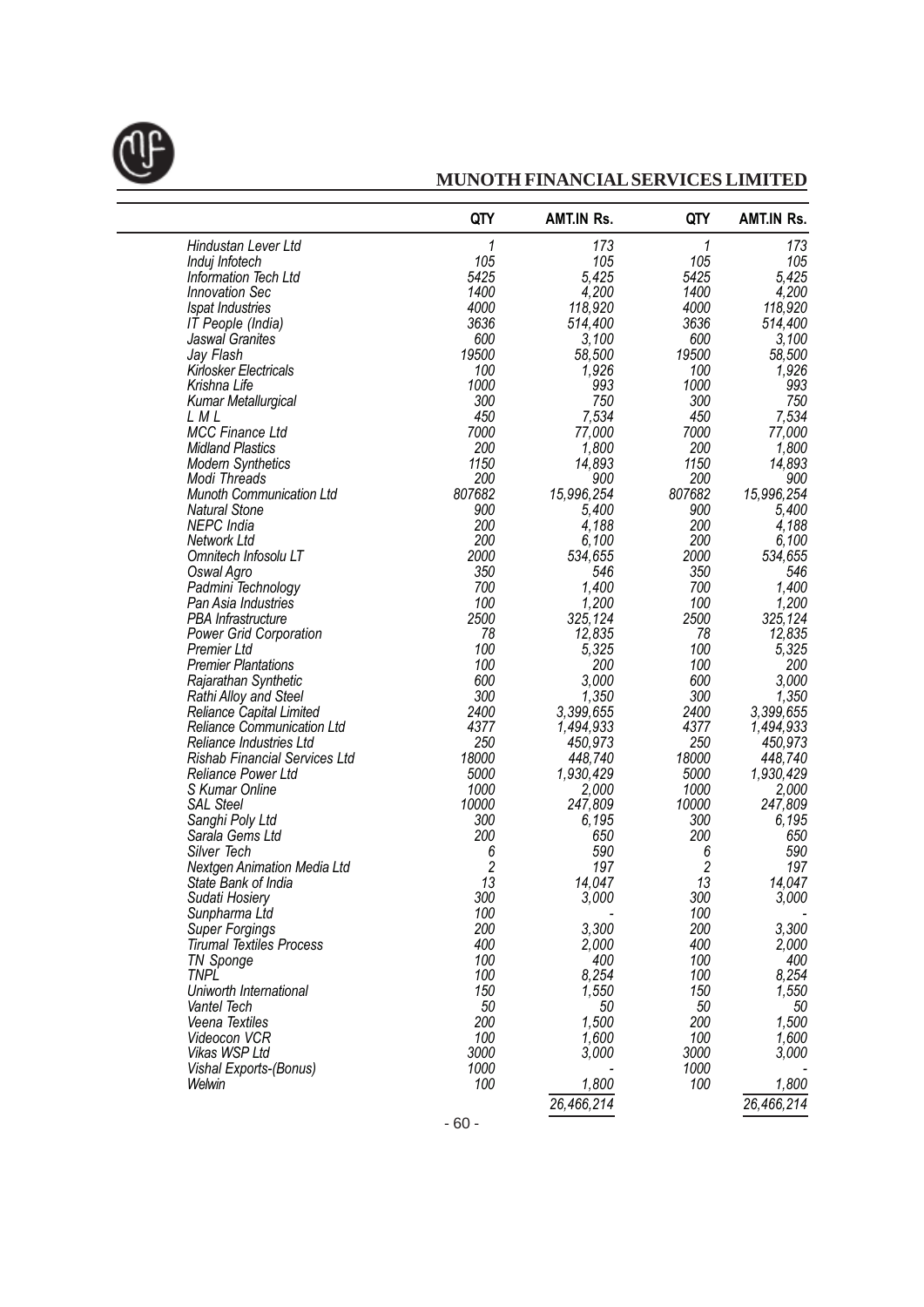

|      |                                         | QTY    | AMT.IN Rs. | QTY    | AMT.IN Rs. |
|------|-----------------------------------------|--------|------------|--------|------------|
| (ii) | <b>UNQUOTED</b>                         |        |            |        |            |
|      | <b>Arihant Fabrics</b>                  | 50     | 100        | 50     | 100        |
|      | # Benaras Bank                          | 87490  | 4,811,950  | 87490  | 4,811,950  |
|      | # Deve Sugar                            | 9400   | 1,410,000  | 9400   | 1,410,000  |
|      | # Parvathi Hi tech                      | 10000  | 100,000    | 10000  | 100,000    |
|      | *# Rayalaseema Paper Mills              | 112000 | 11,200,000 | 112000 | 11,200,000 |
|      | # Rhino Tyres                           | 200    | 1,000      | 200    | 1,000      |
|      | Madras Stock Exchange                   | 285000 | 15,000     | 285000 | 15,000     |
|      | India Mobile Network P Ltd              | 50000  | 500,000    | 50000  | 500,000    |
|      | South India Chemicals & Leasing P Ltd   | 7500   | 2,400,000  | 7500   | 2,400,000  |
|      | Sankeshwara Finance & Investments P Ltd | 20000  | 2,000,000  | 20000  | 2,000,000  |
|      | Munoth Neg Windfarm Pvt Ltd             | 59000  | 160,495    | 59000  | 160,495    |
|      | Misrimal Navajee Estates P Ltd          | 5000   | 500,000    | 5000   | 500,000    |
|      | Munoth Industries Limited               | 450000 | 5,850,000  | 0      |            |
|      |                                         |        | 28,948,545 |        | 23,098,545 |
|      | <b>TOTAL</b>                            |        | 55,414,759 |        | 49,564,759 |
|      | <b>GRAND TOTAL</b>                      |        | 55,414,759 |        | 49,564,759 |

*\*Received as consideration against preferential issue of 112000 equity shares of Rs.10/- each at a premium Rs.90/- each. # Shares not held in the name of the Company*

|    | Note 11 Long-term loans and advances          |           | $($ In Rs $)$                             |
|----|-----------------------------------------------|-----------|-------------------------------------------|
|    | <b>Particulars</b>                            |           | As at 31 March, 2016 As at 31 March, 2015 |
|    | (a) Security deposits                         |           |                                           |
|    | Secured, considered good                      | 5,910,005 | 8,216,971                                 |
|    | (b) Prepaid expenses                          | 1,897,574 | 3,197,337                                 |
|    | (c) MAT credit entitlement                    | 51,161    | 51,161                                    |
|    | Total                                         | 7,858,740 | 11,465,469                                |
|    | Note 12 Trade receivables                     |           | $($ In Rs $)$                             |
|    | <b>Particulars</b>                            |           | As at 31 March, 2016 As at 31 March, 2015 |
| Α. | Outstanding for a period exceeding six months |           |                                           |
|    | from the due date                             |           |                                           |
|    | Considered good                               | 1,263,812 | 1,138,199                                 |
| В. | Outstanding for a period less than six months |           |                                           |
|    | from the due date                             |           |                                           |
|    | Considered good                               | 666,820   | 870,347                                   |
|    | Total                                         | 1,930,633 | 2,008,546                                 |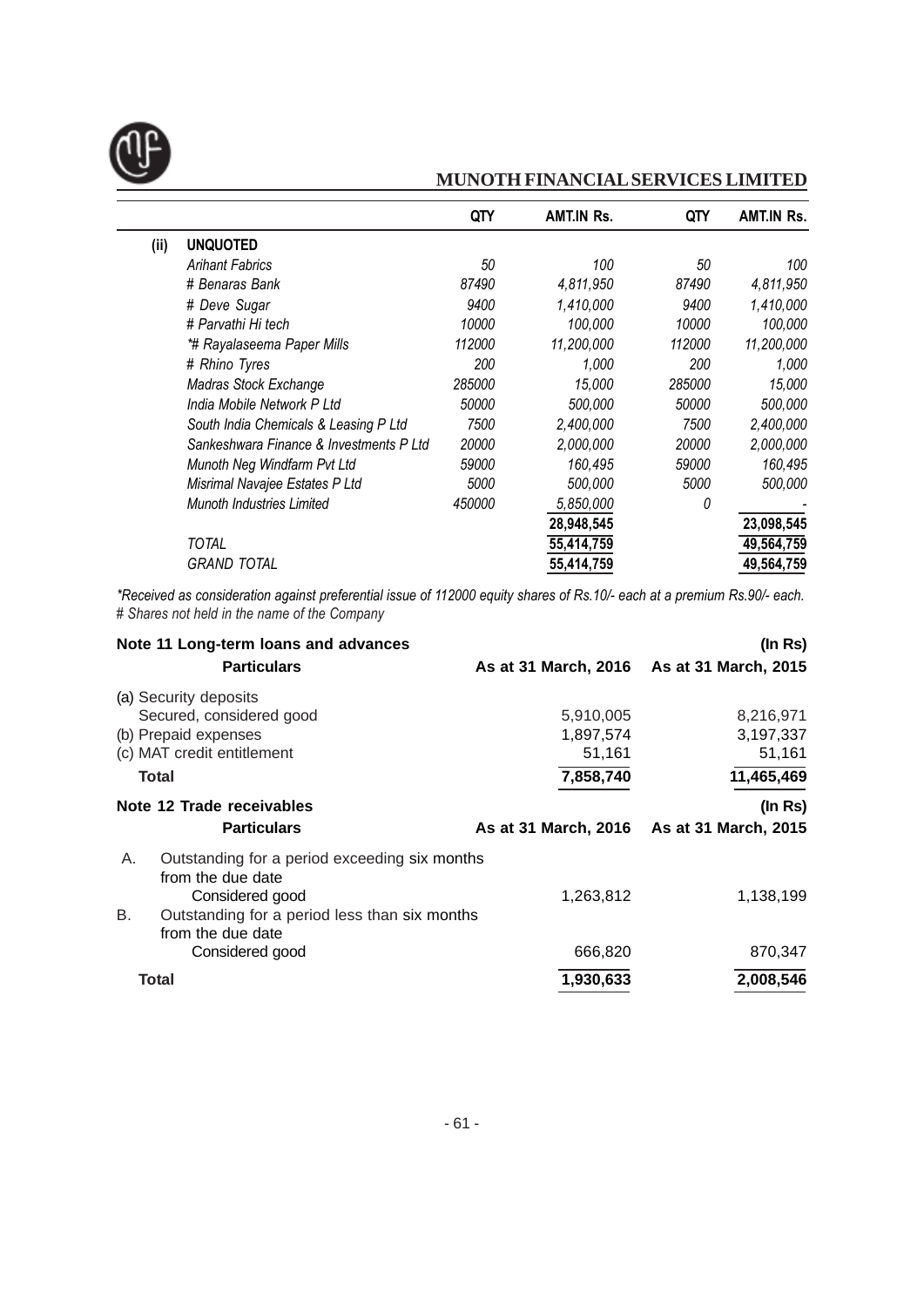

| Note 13 Cash & Bank Balance                    |                      | (ln Rs)              |
|------------------------------------------------|----------------------|----------------------|
| <b>Particulars</b>                             | As at 31 March, 2016 | As at 31 March, 2015 |
| Cash & Cash Equivalents                        |                      |                      |
| A. Cash on hand                                | 576,242              | 544,244              |
| <b>B.</b> Balances with banks                  |                      |                      |
| (i) In current accounts                        | 3,064,393            | 5,602,770            |
|                                                | 3,640,635            | 6,147,014            |
| <b>Others</b>                                  |                      |                      |
|                                                |                      |                      |
| A. Deposit with bank with 3-12 months maturity | 8,027,954            | 7,981,966            |
| <b>Total</b>                                   | 11,668,589           | 14,128,980           |
| Note 14 Short-term loans and advances          |                      | (ln Rs)              |
| <b>Particulars</b>                             | As at 31 March, 2016 | As at 31 March, 2015 |
| (a) Loans and advances to employees            |                      |                      |
| Unsecured, considered good                     | 511,230              | 115,167              |
| <b>Total</b>                                   | 511,230              | 115,167              |
| Note 15 Other current assets                   |                      | (ln Rs)              |
| <b>Particulars</b>                             | As at 31 March, 2016 | As at 31 March, 2015 |
| Accruals<br>((a)                               |                      |                      |
| Interest accrued on deposits                   | 47,085               | 54,088               |
| (b)<br><b>Others</b>                           |                      |                      |
| Income Tax Refund Due                          | 1,485,131            | 1,485,131            |
| <b>Prepaid Expenses</b>                        | 240,310              | 176,907              |
| Federal Bank Interest Receivable               | 337,021              | 549,000              |
| DP Amc and Transactions receivable             | 2,364,464            | 2,453,707            |
| Service tax input                              | 241,585              | 32,636               |
| Sale of Share- Receivables                     |                      | 5,850,000            |
| <b>TDS Receivable</b>                          | 605,411              | 1,648,851            |
| <b>Total</b>                                   | 5,321,007            | 12,250,319           |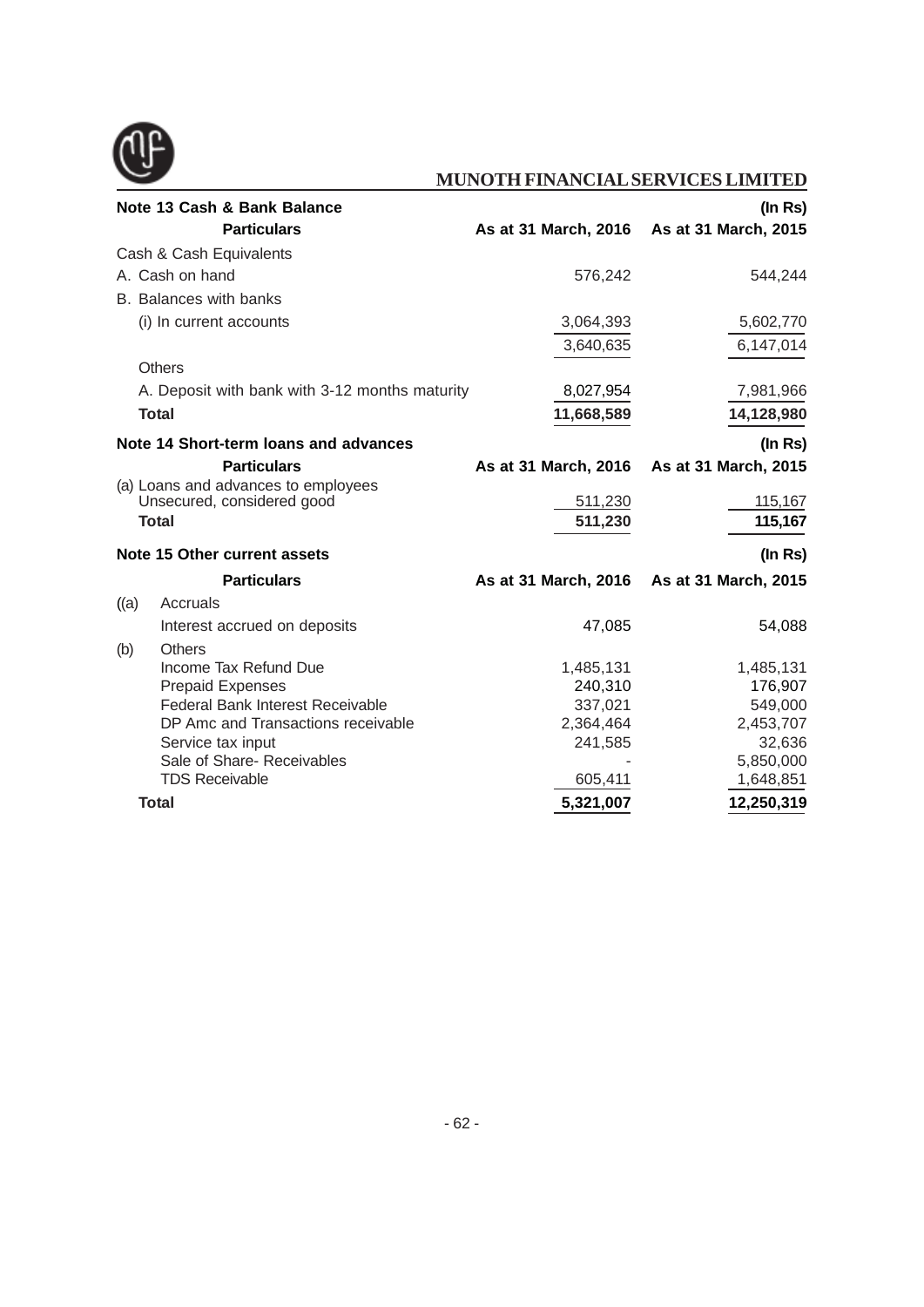

| <b>Note 16 Revenue from operations</b>             |                                      | $($ In Rs $)$                        |
|----------------------------------------------------|--------------------------------------|--------------------------------------|
| <b>Particulars</b>                                 | For the year ended<br>31 March, 2016 | For the year ended<br>31 March, 2015 |
| DP and AMC Transaction Charges                     | 666,431                              | 2,201,796                            |
| Merchant Banking & PMS                             | 5,786,300                            | 7,083,853                            |
| Brokerage and Turnover charges                     | 2,380,639                            | 5,215,903                            |
| <b>Total</b>                                       | 8,833,370                            | 14,501,552                           |
| Note 17 Other income                               |                                      | (ln Rs)                              |
| <b>Particulars</b>                                 | For the year ended<br>31 March, 2016 | For the year ended<br>31 March, 2015 |
| Interest income                                    | 659,546                              | 764,689                              |
| Dividend income                                    | 54,507                               | 54,381                               |
| Profit on sale of Motor Car                        | 135,912                              |                                      |
| Interest on income tax refund                      | 78,369                               |                                      |
| Miscellaneous income                               | 24,404                               | 35,829                               |
| <b>Total</b>                                       | 952,738                              | 854,899                              |
| Note 18 Employee benefits expense                  |                                      | $($ In Rs $)$                        |
| <b>Particulars</b>                                 | For the year ended<br>31 March, 2016 | For the year ended<br>31 March, 2015 |
| Salaries and wages                                 | 4,268,372                            | 5,158,585                            |
| Contributions to provident and other funds         | 233,126                              | 228,539                              |
| Staff welfare expenses                             | 254,698                              | 137,184                              |
| <b>Total</b>                                       | 4,756,196                            | 5,524,308                            |
| <b>Note 19 Finance costs</b>                       |                                      | $($ In Rs $)$                        |
| <b>Particulars</b>                                 | For the year ended<br>31 March, 2016 | For the year ended<br>31 March, 2015 |
| Interest expenses                                  | 222,885                              | 2,167,608                            |
| <b>Bank Guarantee Charges</b>                      | 221,076                              | 172,475                              |
| Bank charges                                       | 43,600                               | 34,108                               |
| <b>Total</b>                                       | 487,561                              | 2,374,190                            |
| Note 20 Other expenses                             |                                      | (ln Rs)                              |
| <b>Particulars</b>                                 | For the year ended<br>31 March, 2016 | For the year ended<br>31 March, 2015 |
| Power and fuel                                     | 644,542                              | 580,071                              |
| Repairs and maintenance                            |                                      |                                      |
| - Buildings                                        |                                      | 193,612                              |
| - Machinery                                        | 289,740                              | 169,628                              |
| - Others<br><b>Investment Manager Fund Expense</b> | 401,548                              | 378,007                              |
| Insurance                                          | 468,591<br>63,417                    | 468,588<br>61,076                    |
| Rates and taxes                                    | 5,610                                | 86,837                               |
|                                                    |                                      |                                      |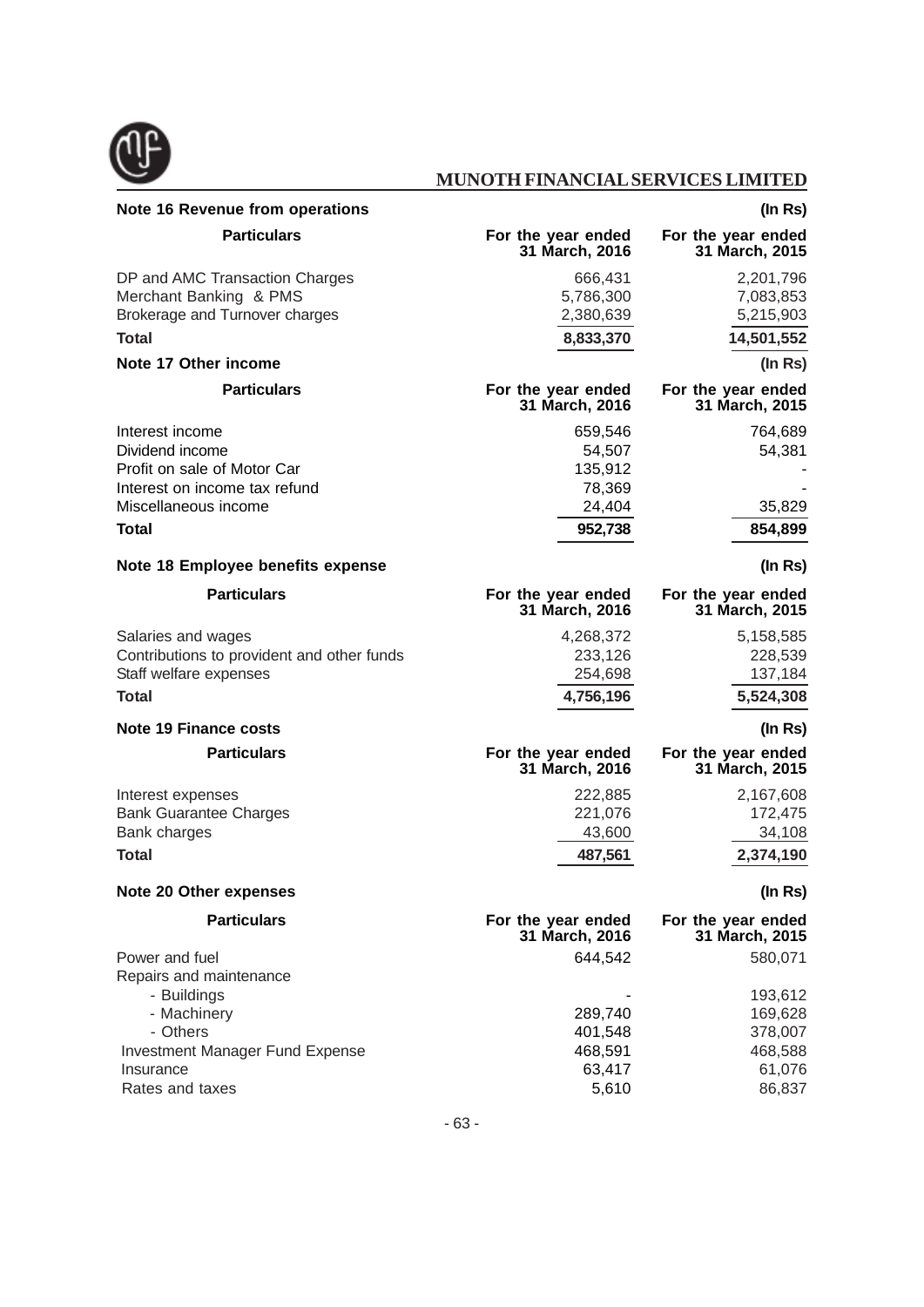

| <b>Telephone Charges</b>                           | 204,813                              | 237,363                              |
|----------------------------------------------------|--------------------------------------|--------------------------------------|
| Communication                                      |                                      | 277,396                              |
| Travelling and conveyance                          | 245,777                              | 206,213                              |
| Printing and stationery                            | 155,691                              | 156,842                              |
| <b>Business promotion</b>                          | 124,708                              | 190,506                              |
| Legal and professional fees                        | 525,957                              | 365,060                              |
| <b>NSDL Transaction charges</b>                    | 171,155                              | 163,920                              |
| Net Loss From sale Of Long Term Investments        |                                      | 1,235,507                            |
| Provision for gratuity                             | 264,910                              | 51,919                               |
| Vsat charges                                       | 1,339                                | 20,118                               |
| <b>Registration fees PMS</b>                       | 109,246                              | 166,667                              |
| <b>Registration fees MBD</b>                       | 300,000                              | 300,000                              |
| Lease Line charges                                 | 102,979                              | 100,427                              |
| NSE Transaction charges - Equity & F&O             | 316,630                              | 597,434                              |
| <b>Annual Subscription fees</b>                    | 252,609                              | 198,346                              |
| Clearing & Settlement charges                      | 21,125                               | 120,647                              |
| Professional tax                                   | 1,095                                | 2,190                                |
| <b>General Expense</b>                             | 331,007                              | 114,467                              |
| <b>Fines and Penalties</b>                         | 200                                  | 42,836                               |
| <b>Advertisement Expense</b>                       | 12,918                               | 48,642                               |
| Auditor's Remuneration :                           |                                      |                                      |
| - Statutory Audit Fee                              | 75,000                               | 75,000                               |
| - Limited Review                                   | 13,500                               | 13,500                               |
| - Certification                                    | 38,000                               | 28,500                               |
| Miscellaneous expenses                             | 200,718                              | 223,889                              |
| <b>Total</b>                                       | 5,342,824                            | 6,875,210                            |
| Note 21 Earnings per share                         |                                      | (In Rs)                              |
| <b>Particulars</b>                                 | For the year ended<br>31 March, 2016 | For the year ended<br>31 March, 2015 |
| <b>Basic and Diluted</b>                           |                                      |                                      |
| Net profit / (loss) for the year from continuing   |                                      |                                      |
| operations attributable to the equity shareholders | -1,888,845                           | $-669,440$                           |
| Weighted average number of equity shares           | 5,135,300                            | 5,135,300                            |
| Par value per share                                | 10                                   | 10                                   |
| <b>Earnings per share</b>                          | $-0.37$                              | $-0.13$                              |

#### **NOTE : 22**

## **DISCLOSURE OF RELATED PARTIES/RELATED PARTY TRANSACTIONS**

- **A. Name of the Related Parties with whom transactions were carried out during the year and description of relationship :**
	- **(I) Key Management personnel and their relatives:**
		- a) Lalchand Munoth
		- b) Jaswant Munoth
		- c) Bharat Munoth
	- **(II) Enterprises owned or significantly influenced by Key management personnel or their relatives ( either individually or with others)**
		- 64 a) Munoth Communication Limited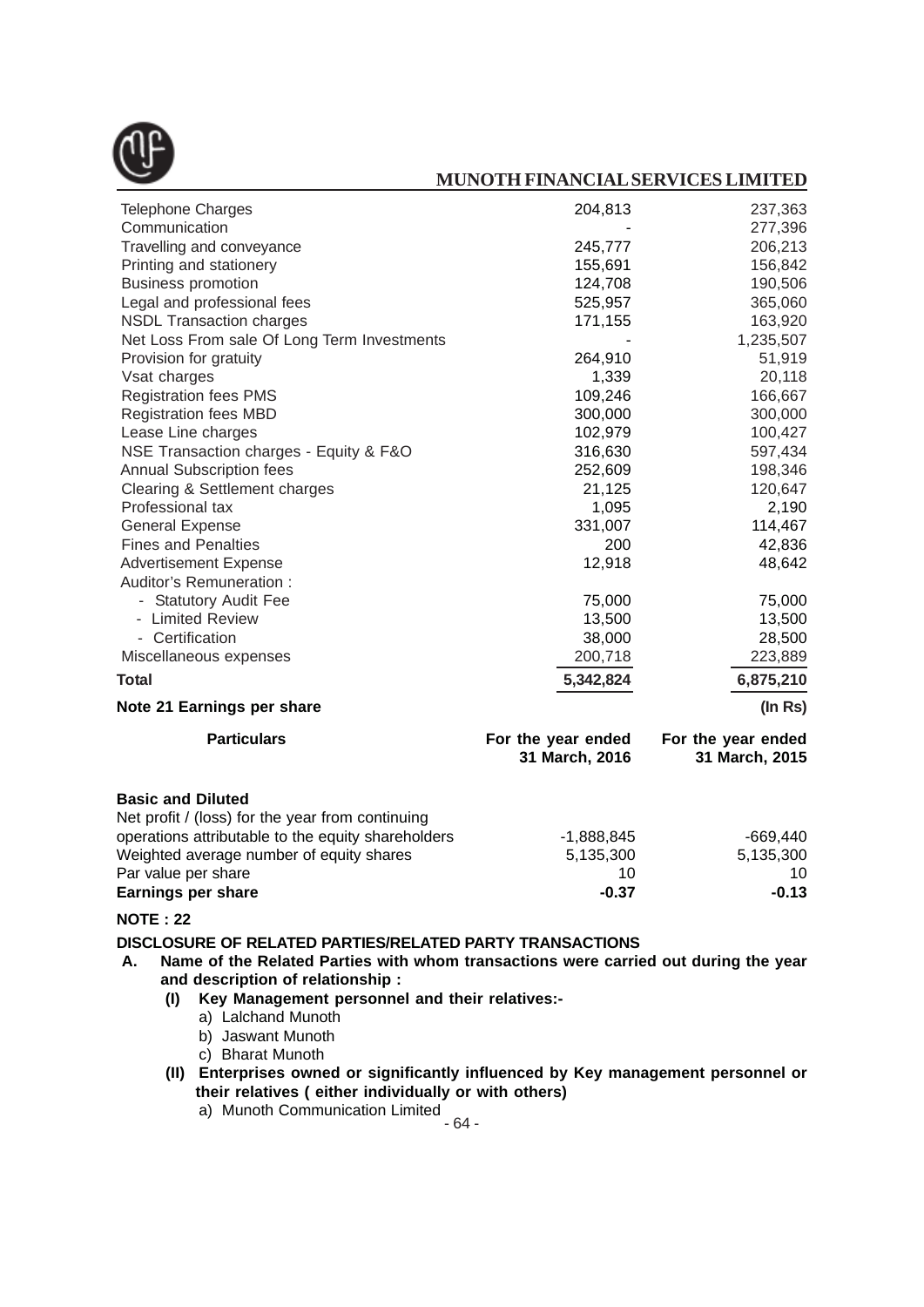

| В. |     |    | <b>Disclosure of Related Party Transactions</b> |                      | Party | <b>Current Year</b><br>Rs. | <b>Previous Year</b><br>Rs. |
|----|-----|----|-------------------------------------------------|----------------------|-------|----------------------------|-----------------------------|
|    | (I) |    | Key Management personnel and their relatives:-  |                      |       |                            |                             |
|    |     | a) | Remuneration and perks                          | Jaswant Munoth       |       | 1,500,000                  | 1,500,000                   |
|    |     | b) | <b>Interest Paid</b>                            | <b>Bharat Munoth</b> |       | ٠                          | 444,664                     |
|    |     | C) | <b>Interest Paid</b>                            | Lalchand Munoth      |       | ۰                          | 341,250                     |
|    |     | d) | Loan Received                                   | <b>Bharat Munoth</b> |       | ۰                          | 11,200,000                  |
|    |     | e) | Outstanding balances<br>in loans & advances     | <b>Bharat Munoth</b> |       | 11,200,000                 | 11,200,000                  |
|    |     | t) | Outstanding balances<br>in loans & advances     | Lalchand Munoth      |       | 3,500,000                  | 3,500,000                   |

**(II) Enterprises owned or significantly influenced by Key management personnel or their relatives ( either individually or with others )**

| a) Purchase of Investments | Munoth Industries Limited | 5.850.000 |           |
|----------------------------|---------------------------|-----------|-----------|
| b) Sale of Investment      | Munoth Neg Windfarm P Ltd | $\sim$    | 74.700    |
| c) Sale of Investment      | Munoth Industries Limited | <b>м.</b> | 5.850.000 |

**NOTE : 23**

## **EMPLOYEE BENEFITS ( AS - 15 )**

#### **Defined contribution plan :**

The Company makes Recognized Provident Fund contributions and Employees State Insurance Contributions to defined contribution plans for qualifying employees. Under the Schemes, the Company is required to contribute a specified percentage of the payroll costs to fund the benefits. The Company recognised Rs. 2,33,126 (Year ended 31 March, 2016) for Provident Fund contributions and Employees State Insurance Contributions in the Statement of Profit and Loss. The contributions payable to these plans by the Company are at rates specified in the rules of the schemes.

## **NOTE : 24**

#### **EXPENDITURE IN FOREIGN CURRENCY**

|    | <b>Particulars</b>                                                                                                   | <b>Current Year</b> | <b>Previous Year</b> |  |  |  |  |  |
|----|----------------------------------------------------------------------------------------------------------------------|---------------------|----------------------|--|--|--|--|--|
|    | Expenditure towards Foreign Travel                                                                                   |                     |                      |  |  |  |  |  |
|    | <b>NOTE: 25</b>                                                                                                      |                     |                      |  |  |  |  |  |
|    | <b>CONTINGENT LIABILITIES NOT PROVIDED FOR</b>                                                                       |                     |                      |  |  |  |  |  |
| a) | <b>Particulars</b><br>Guarantees issued by the company's banker<br>-Guarantee given by HDFC Bank & Federal Bank      | <b>Current Year</b> | <b>Previous Year</b> |  |  |  |  |  |
| b) | to Stock Exchanges<br>Estimated Liability on account of certain taxes and<br>duties not provided for<br>- Income Tax | 11.350.000          | 13,850,000           |  |  |  |  |  |
|    | Appeals pending before CIT(Appeals)                                                                                  | 58.004              | 58,004               |  |  |  |  |  |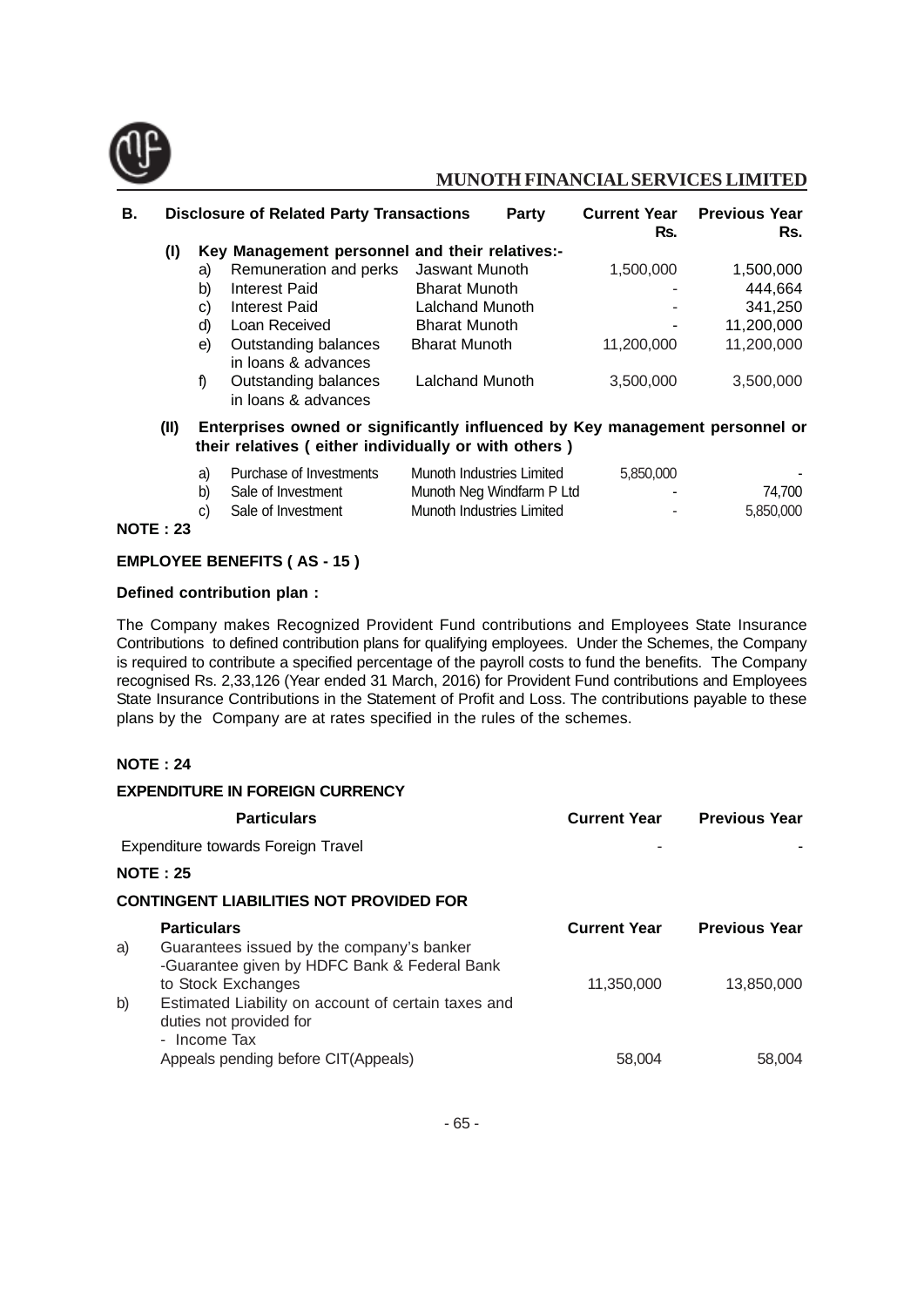

- 26. The company has received a letter from RBI exempting it from Registration as a Non Banking Financial Company as it is already registered as stock broker with SEBI.
- 27. Bangalore branch transactions are consolidated in respective heads in Head office account.
- 28. Previous year figures have been regrouped and rearranged wherever necessary to conform to this year classification.

As per our report of even date attached

Chartered Accountants<br>Firm Reg No: 007888S

**For MARDIA & ASSOCIATES For and on behalf of the Board of Directors**

**LALCHAND MUNOTH JASWANT MUNOTH**<br>Chairman Managing Director & Managing Director & CEO

**(MANISH MARDIA) BHARAT MUNOTH VIKAS MUNOTH** M. No 205307

Whole Time Director & CFO

PLACE : CHENNAI **A. G. NANDINI**<br>DATE : 30/05/2016 **A. G. NANDINI** 

Company Secretary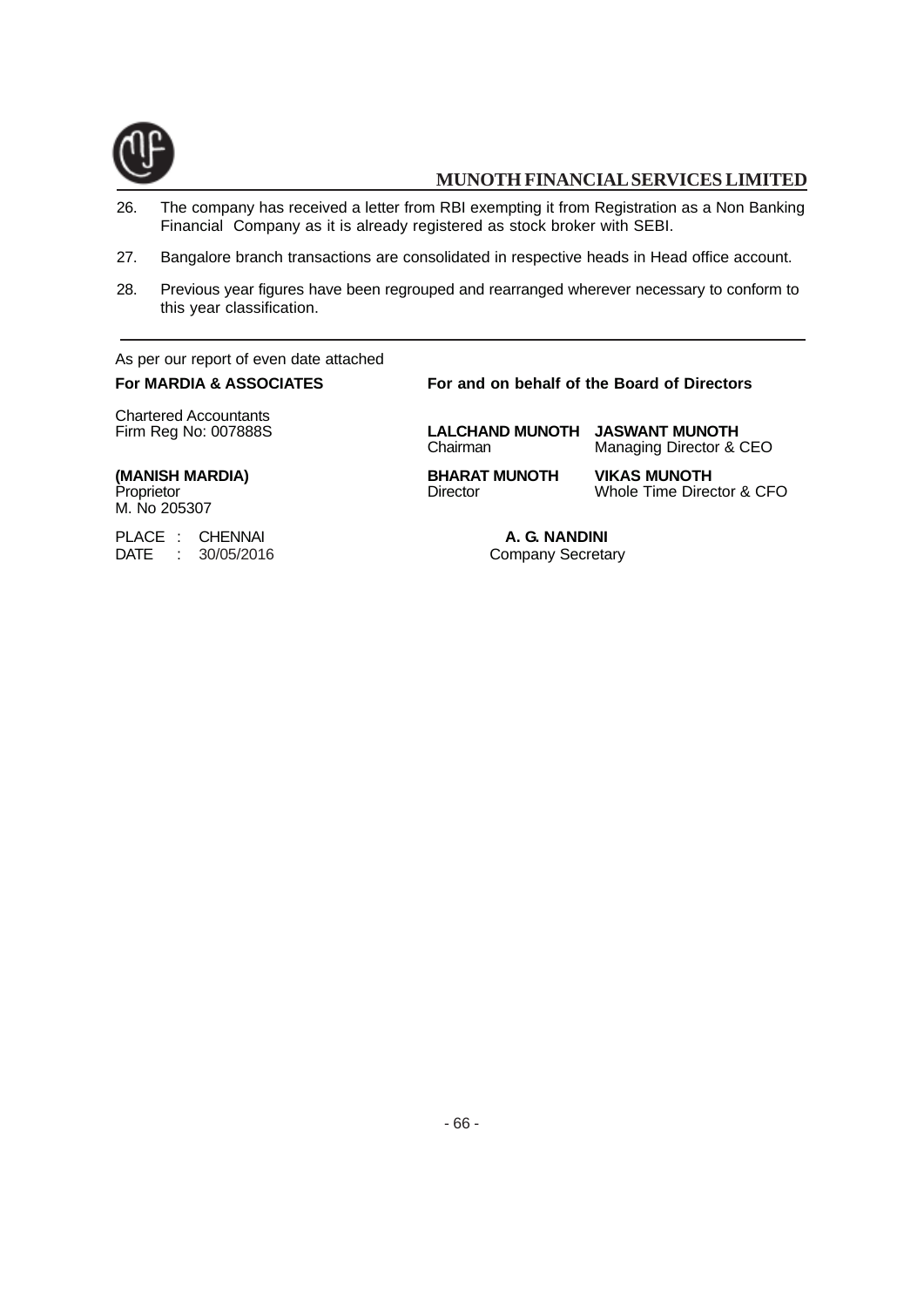*Regd. Off:* Suite No. 46 & 47, Munoth Centre, 3rd Floor, 343 Triplicane High Road, Chennai - 600 005

#### **CIN:L65991TN1990PLC019836**

#### **ATTENDANCE SLIP**

#### **25th ANNUAL GENERAL MEETING**

*Reg. Folio No. .............................. No. of Shares...................*

*DPID : Client ID ..............................*

*I certify that I am the registered share holder/Proxy for the registered shareholder of the Company. I hereby record my presence at the Twenty Fourth Annual General Meeting of the Company held on Friday, 09th September, 2016, at 10.25 A.M. at Nahar Hall, (South India Hire Purchase Association), Desabandhu Plaza, 1st Floor, 47 Whites Road, Royapettah, Chennai - 600 014.*

*Members / Proxy's Name in Block Letters Member's / Proxy Signature*

#### **Form No. MGT-11**

#### **25th ANNUAL GENERAL MEETING**

**Proxy form**

[Pursuant to section 105(6) of the Companies Act, 2013 and rule 19(3) of the Companies (Management and Administration) Rules, 2014]

#### *CIN:* L65991TN1990PLC019836

*Name of the company:* MUNOTH FINANCIAL SERVICES LIMITED

*Registered office:* Suite No. 46 & 47, Munoth Centre, 3rd Floor, 343 Triplicane High Road, Chennai - 600 005

| Name(s) of Member(s) including joint holders,<br>if any (in Block Letter(s)                                |  |
|------------------------------------------------------------------------------------------------------------|--|
| Registered Address of the Sole/<br><b>First named Member</b>                                               |  |
| Registered Folio No. / DPID No. / Client ID No.<br>(*Applicable to investors holding shares in demat form) |  |
| No. of Shares held                                                                                         |  |

*I/We, being the member (s) of …………. shares of the above named company, hereby appoint*

| 1 <sup>1</sup> |  |  |
|----------------|--|--|
|                |  |  |
|                |  |  |
| 2.             |  |  |
|                |  |  |
|                |  |  |
| 3.             |  |  |
|                |  |  |
|                |  |  |

A*s my/our proxy to attend and vote (on a poll) for me/us and on my/our behalf at the 25th Annual general meeting of the company, to be held on Friday 09th September, 2016, at 10.25 A.M. at Nahar Hall, South India Hire Purchase Association, Desabandhu, 1st Floor, 47, Whites Road, Royapettah, Chennai - 600 014. and at any adjournment thereof in respect of all the resolutions as are indicated follows:*